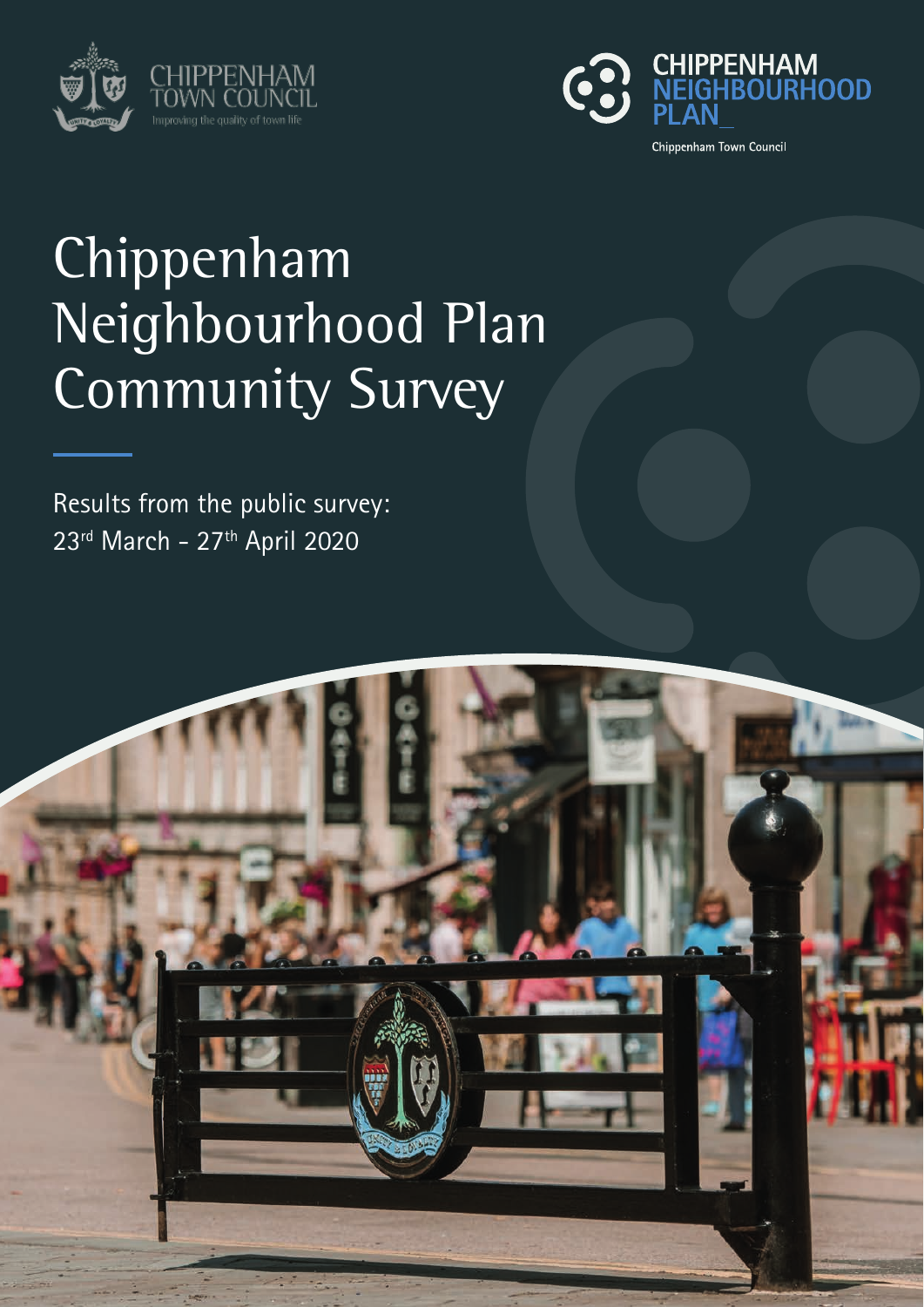

# **Contents**

| Introduction                               | P3             |
|--------------------------------------------|----------------|
| Survey Design & Distribution               | P <sub>3</sub> |
| <b>Response Rate</b>                       | P4             |
| <b>Summary of Findings</b>                 | P <sub>6</sub> |
| <b>Survey Responses</b>                    | P <sub>9</sub> |
| <b>Community Infrastructure</b>            | P <sub>9</sub> |
| <b>Favourite Venues &amp; Locations</b>    | <b>P10</b>     |
| <b>Green Infrastructure</b>                | P30            |
| <b>Transport</b>                           | P36            |
| Economy                                    | P38            |
| <b>Housing Need</b>                        | P39            |
| <b>Sustainability &amp; Climate Change</b> | P44            |
| Demographics                               | P52            |



This report was prepared by Community First in consultation with Chippenham Town Council and the Chippenham Neighbourhood Plan Steering Group.

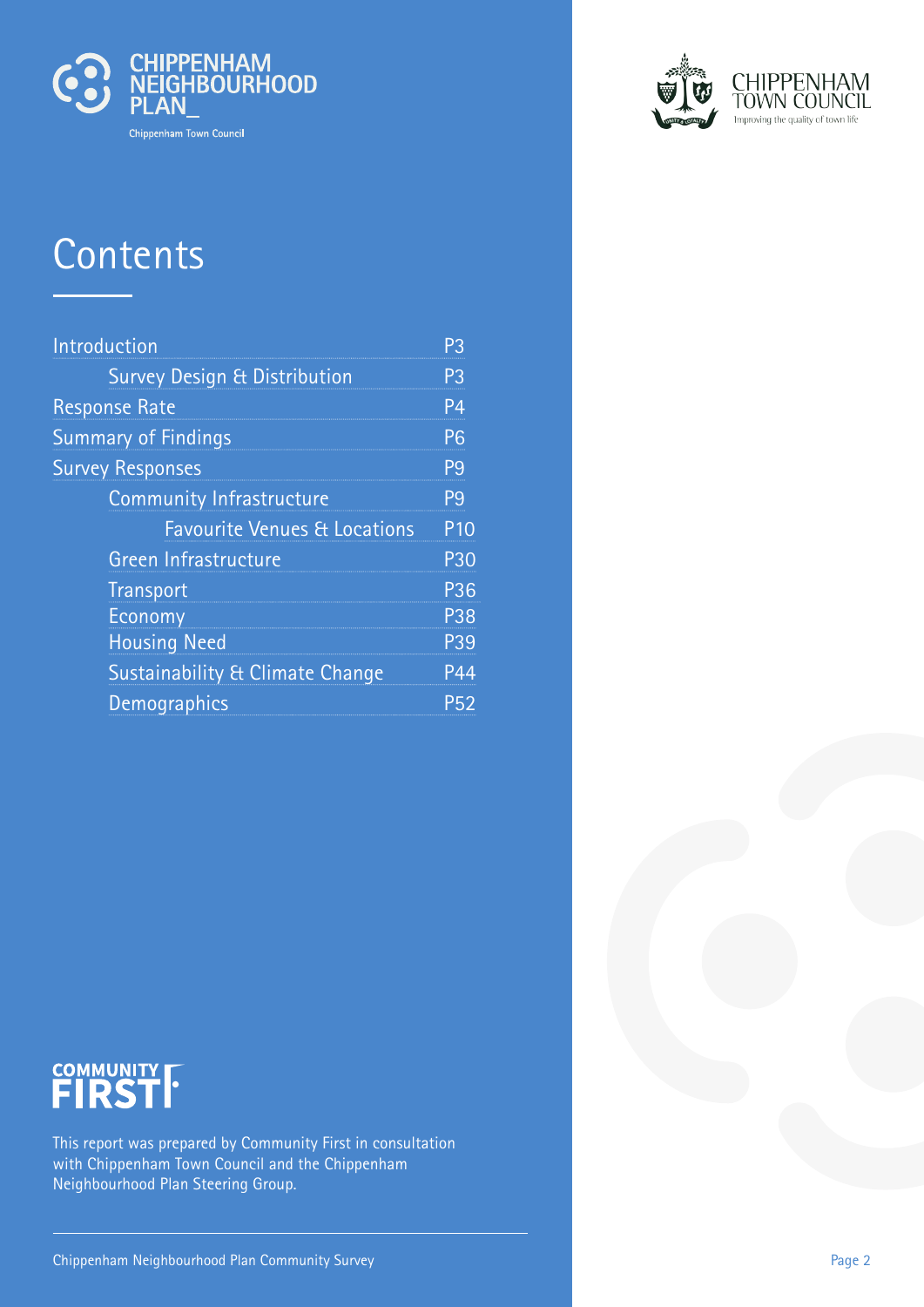



# **Introduction**

This report has been prepared for Chippenham Town Council and the Steering Group for the Neighbourhood Plan. The report presents the quantitative findings of the Chippenham Neighbourhood Plan Community Survey, an online survey which collected responses from Chippenham residents between 23rd March - 27th April 2020.

### Survey Design & Distribution

The purpose of the community survey was to gather evidence to inform the preparation of the Chippenham Neighbourhood Plan. The survey questions were created by Chippenham Neighbourhood Plan Topic Groups, with input from members of the Steering Group. The final version of the survey can be found in Appendix 1 of this report.

The Chippenham Neighbourhood Plan Community Survey was specifically designed to gather the views of Chippenham residents and households only. Additional surveys were created for local businesses, community infrastructure providers and community-based organisations. Findings from these surveys are presented in a series of separate reports.

The survey was designed and built using cloud-based online survey software Zoho and branded with the Chippenham Neighbourhood Plan logo and colour scheme. Due to the outbreak of COVID-19 and associated lockdown, there were no paper copies of the survey. All responses were gathered online via a URL which was shared with local people through social media, relevant websites and newsletters.

There were 60 questions in the Chippenham Neighbourhood Plan Community Survey. The survey was divided into sections, with questions arranged into topic areas:

- 1. Community Infrastructure (19 questions)
- 2. Green Infrastructure (4 questions)
- 3. Transport (3 questions)
- 4. Economy (2 questions)
- 5. Housing Need (9 questions)
- 6. Sustainability and Climate Change (14 questions)
- 7. About You (9 questions)

The Chippenham Neighbourhood Plan Community Survey was closed for responses at 8.30am on Monday 27th April.

The purpose of the community survey was to gather evidence to inform the preparation of the Chippenham Neighbourhood Plan.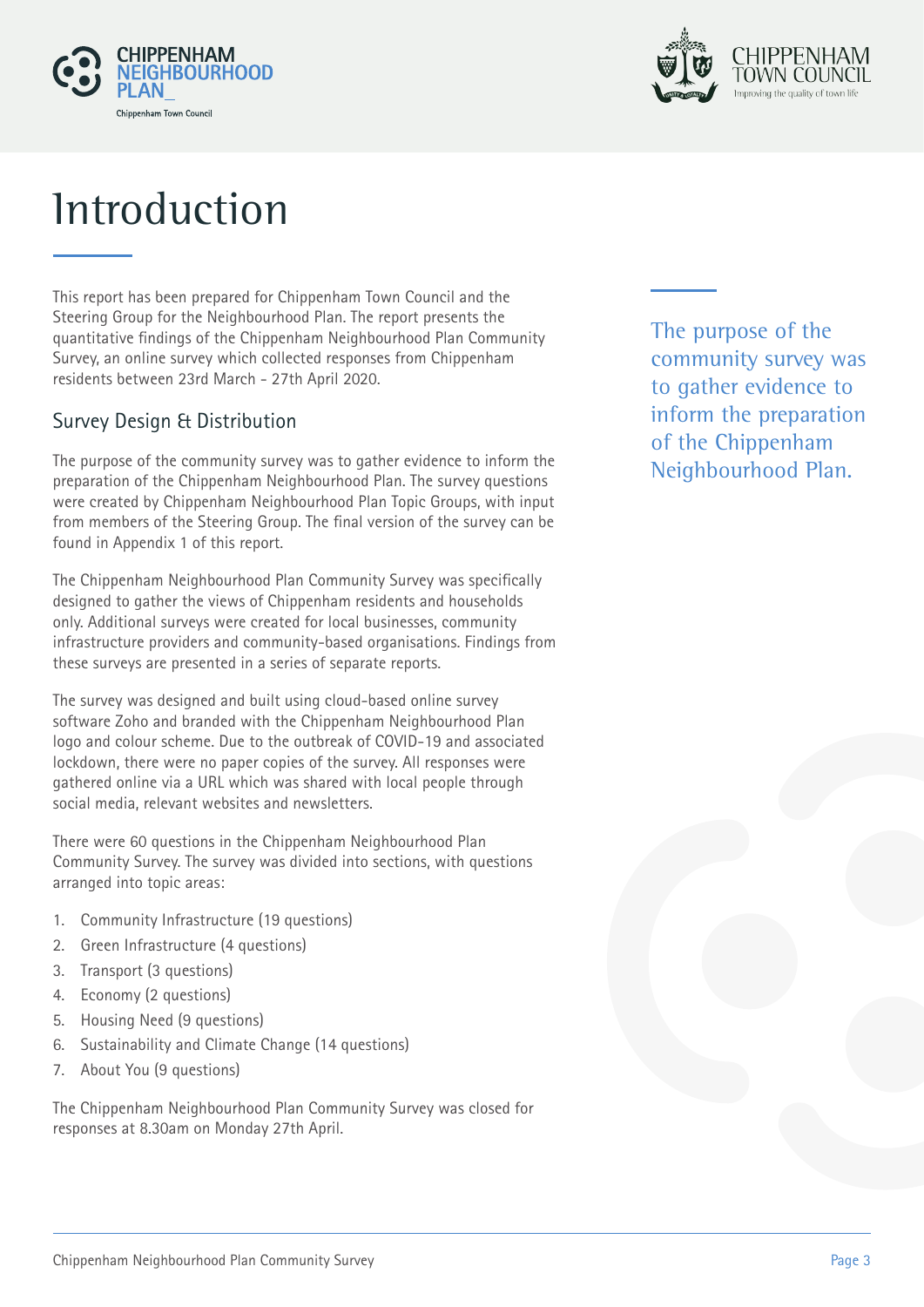



# Response Rate

| <b>Survey Visits</b> | Completed Responses | Partial Responses | <b>Total Responses</b> |
|----------------------|---------------------|-------------------|------------------------|
| 940                  | 197(48%)            | $211(52\%)$       | 408                    |

A total of 940 people accessed the Chippenham Neighbourhood Plan Community Survey between 23rd March – 27th April 2020.

- There were 408 responses (partial or complete) survey responses
- This represents an overall response rate of 43%
- 48% of survey respondents completed the survey in full
- 52% of respondents submitted a partial response

Actual response figures and (rounded) percentage breakdowns are provided for each survey question in this report. This represents the number of responses received as a proportion of all respondents answering each individual question. Not all of the respondents provided answers to all of the questions available, therefore the figures presented for each question may not necessarily match the totals listed above.

There were a number of open-ended questions in the community survey which are summarised in the report, along with a selection of verbatim quotes. A complete list of open-ended responses for each question is included in the appendices. Open-ended comments have been reproduced verbatim from submitted survey responses and thus, may contain spelling, grammatical and other errors.

### Average Response Rate by Topic Area

As mentioned above, the survey questions were divided into topic areas. A breakdown of completed and skipped responses, as well as an overall average response rate for each topic area is included in the table below:

|                                   | Completed | Skipped | Response Rate |
|-----------------------------------|-----------|---------|---------------|
| Community Infrastructure          | 158       | 250     | 39%           |
| Green Infrastructure              | 189       | 218     | 46%           |
| Transport                         | 185       | 223     | 45%           |
| Economy                           | 169       | 239     | $41\%$        |
| Housing Need                      | 146       | 262     | 36%           |
| Sustainability and Climate Change | 187       | 220     | 46%           |
| About You                         | 139       | 269     | 34%           |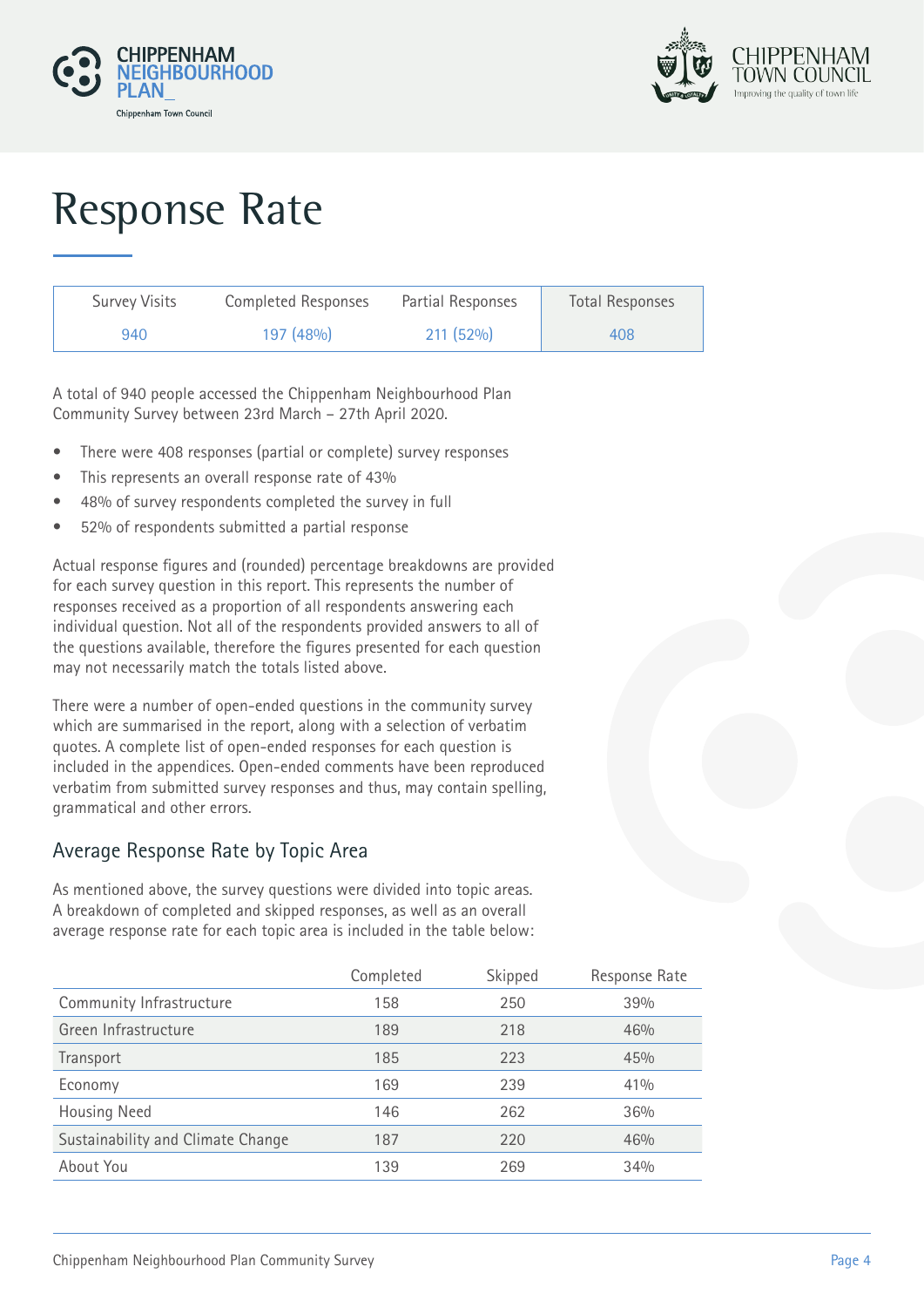



Topic areas with the highest response rate are highlighted in grey in the table above. Green Infrastructure and Sustainability and Climate Change were completed by 46% of survey respondents, with a further 45% completing questions relating to transport. Questions relating to demographics including age, gender and location of respondents (About Us) received the fewest responses overall (34%).

Whilst examining the average response rate by survey section can provide a guide to topic areas that are important to Chippenham residents, this does not necessarily provide a full picture. Section 1 (Community Infrastructure) had a higher percentage of open-ended questions compared to other survey sections. This could have had a negative impact on the response rate for this section (39%) as respondents may prefer to answer quicker multiple choice or dropdown question in place of open-ended questions which typically take longer to complete. Similarly, most of the questions in Section 5 (Housing Need) were only applicable to respondents who intended to purchase or rent a new home within the next 5 years. Therefore, the overall response rate is diluted by the number of respondents who do not intend to move.

Green Infrastructure and Sustainability and Climate Change were completed by 46% of survey respondents, with a further 45% completing questions relating to transport.

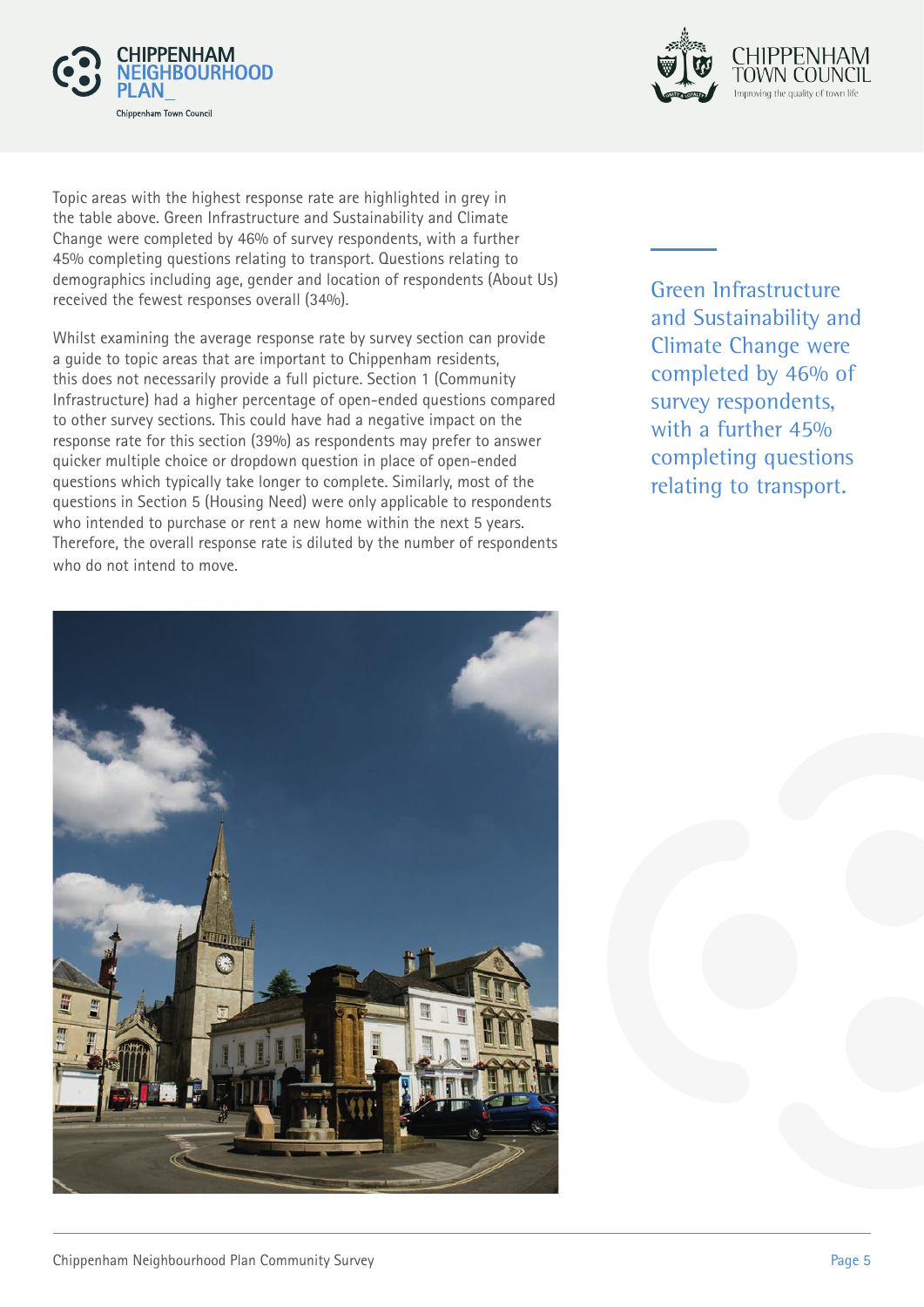



# Summary of Findings

## Community Infrastructure

- Individual sporting activity and spending time outdoors was the most popular activity for Chippenham residents who engaged with the survey.
- 58% of participants said they take part in an individual sporting activity such as tennis, walking or running on a frequent basis (more than four times a month) and a further 53% spend time in a park playground or garden.
- The most popular venue or location for Chippenham residents overall was John Coles Park.

### Green Infrastructure

- Wildlife and biodiversity and recreation and play were considered the most important purposes for green space amongst Chippenham residents.
- Overall, just under half of survey respondents said that the provision of green space was 'good' a further 37% said it was 'average'. This suggests that survey respondents broadly feel the current provision of green space including recreation, wildlife and biodiversity in Chippenham is satisfactory.
- 47% of respondents said their access to green space was 'good' with a further 23% who said it was 'excellent'. This suggests that respondents are broadly satisfied that they have reasonably good access to green space in Chippenham.
- 40% of survey respondents said that improvements to cycling, paths and networks was the primary improvement needed to Chippenham's green infrastructure

### **Transport**

- 60% of Chippenham residents who responded to the survey said they most frequently accessed the Town Centre on foot, a further 31% travel by car.
- 62% of respondents said safer pedestrian and cycle routes would encourage them to walk or cycle more frequently into the Town Centre, with an additional 61% who said better routes would encourage them to walk or cycle more often.
- Amongst local residents surveyed, there was a general feeling that walking was preferable to taking the bus in to the Town Centre.
- 43% of survey respondents said that more frequent buses would encourage them to take the bus more often.

The most popular venue or location for Chippenham residents overall was John Coles Park.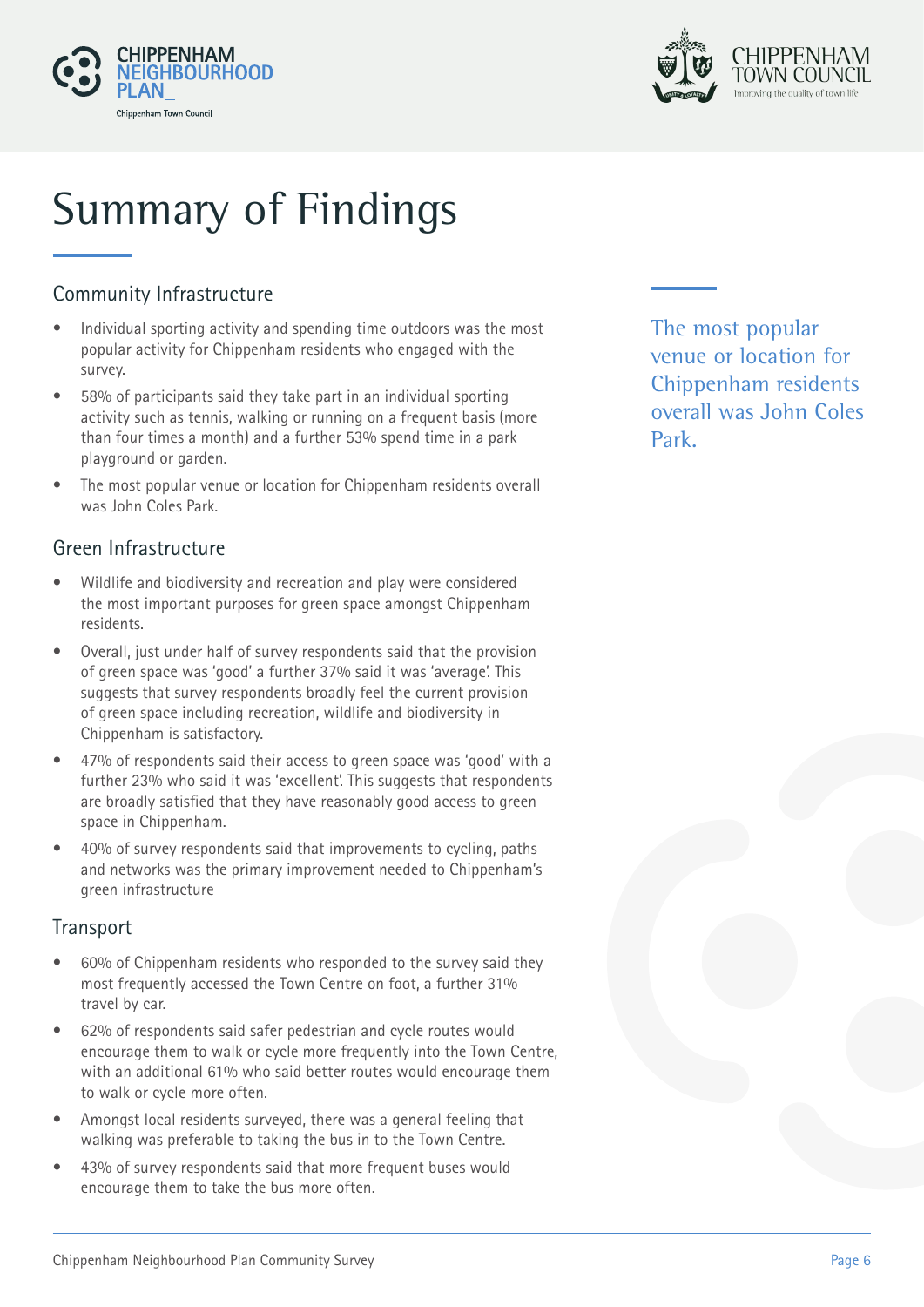



### Economy

- 44% of survey respondents said they most frequently travel to their main place of work by car. A further 21% walk to their workplace.
- 41% of surveyed residents said their main place of work was in Chippenham. In addition, a broad range of commuting distances were represented in the dataset.

## Housing Need

- 80% of survey respondents are homeowners. This suggests that renters (including private renter and social housing tenants) are underrepresented in the dataset.
- 31% of respondents said they (or a member of their household) would be looking for a new home in Chippenham, now or in the next five years.
- 27% of those looking to move said they wanted to start their first home or were looking to buy a home but were unable to afford it.
- Survey respondents said that a detached or semi-detached property with between 2-4+ bedrooms would best suit their needs. Ownership was the preferred tenure (91%) for those looking to move.
- Of those looking to rent in future, 60% of survey respondents said they could afford £600-£700 per month (or less).

## Sustainability & Climate Change

- Survey respondents indicated that climate change prevention and sustainability was an important issue to them for the Chippenham Neighbourhood Plan. There was a good level of engagement with questions relating to climate change, including detailed open-ended responses.
- Whilst respondents broadly agreed that new housing developments should be net carbon neutral, there was slightly less enthusiasm for renewable energy.

### Demographics

- 81% of survey respondents consented for their personal data to be used in connection with the Chippenham Neighbourhood Plan.
- Based on age and self-reported household tenure, older and middleaged homeowners may be over-represented in the dataset.
- Similarly, there were fewer responses from younger people (7%) and from renters, which suggests that a younger cohort may be underrepresented.
- There were more survey responses from females (60%) than males

80% of survey respondents are homeowners. This suggests that renters (including private renter and social housing tenants) are under-represented in the dataset.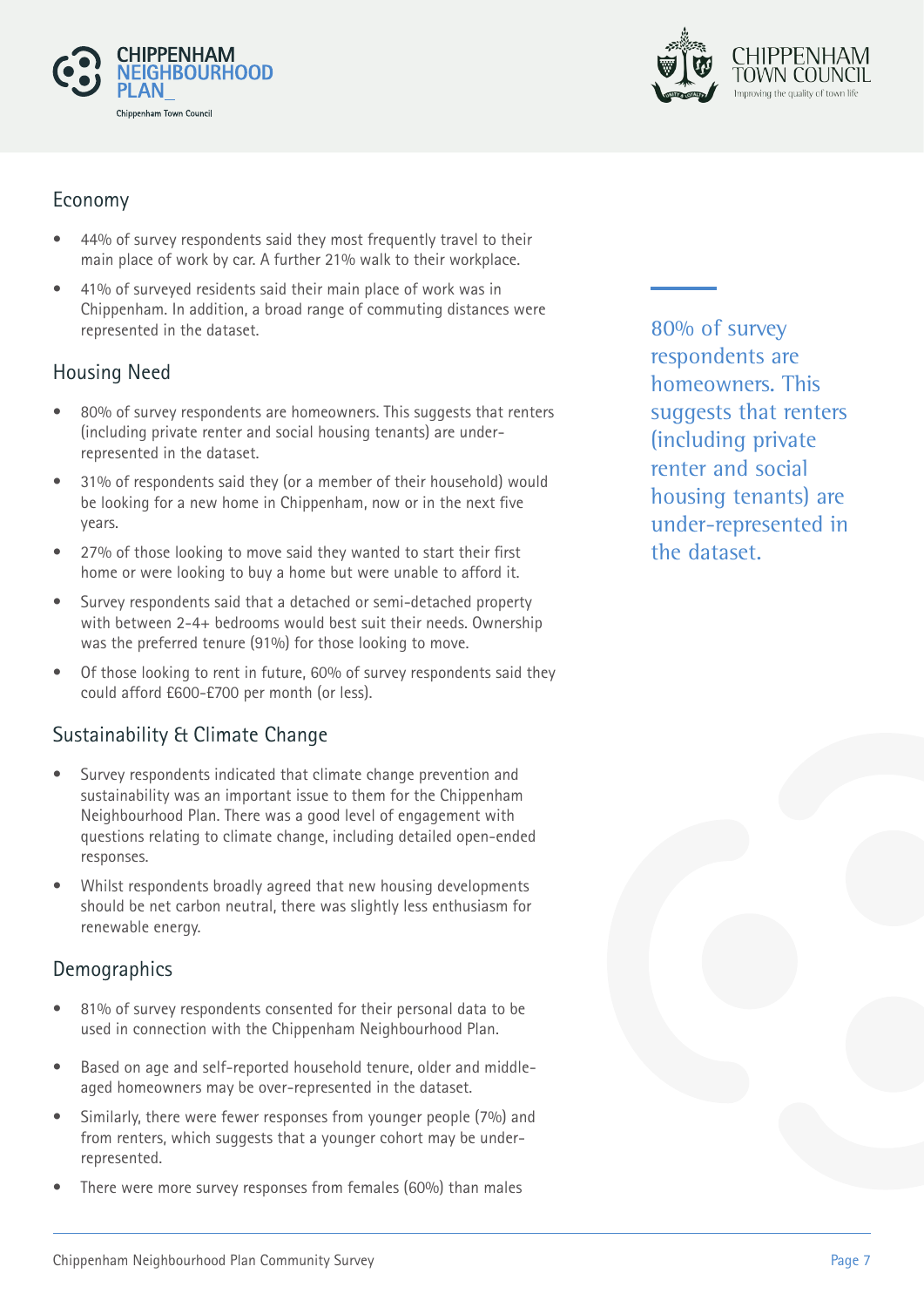



(40%) overall.

- Over half of survey respondents said they live in a household with multiple generations, 35% live with a partner and 13% live alone.
- A variety of Chippenham postcodes are represented in the dataset, with a broad distribution of responses from different areas of the town.



A variety of Chippenham postcodes are represented in the dataset, with a broad distribution of responses from different areas of the town.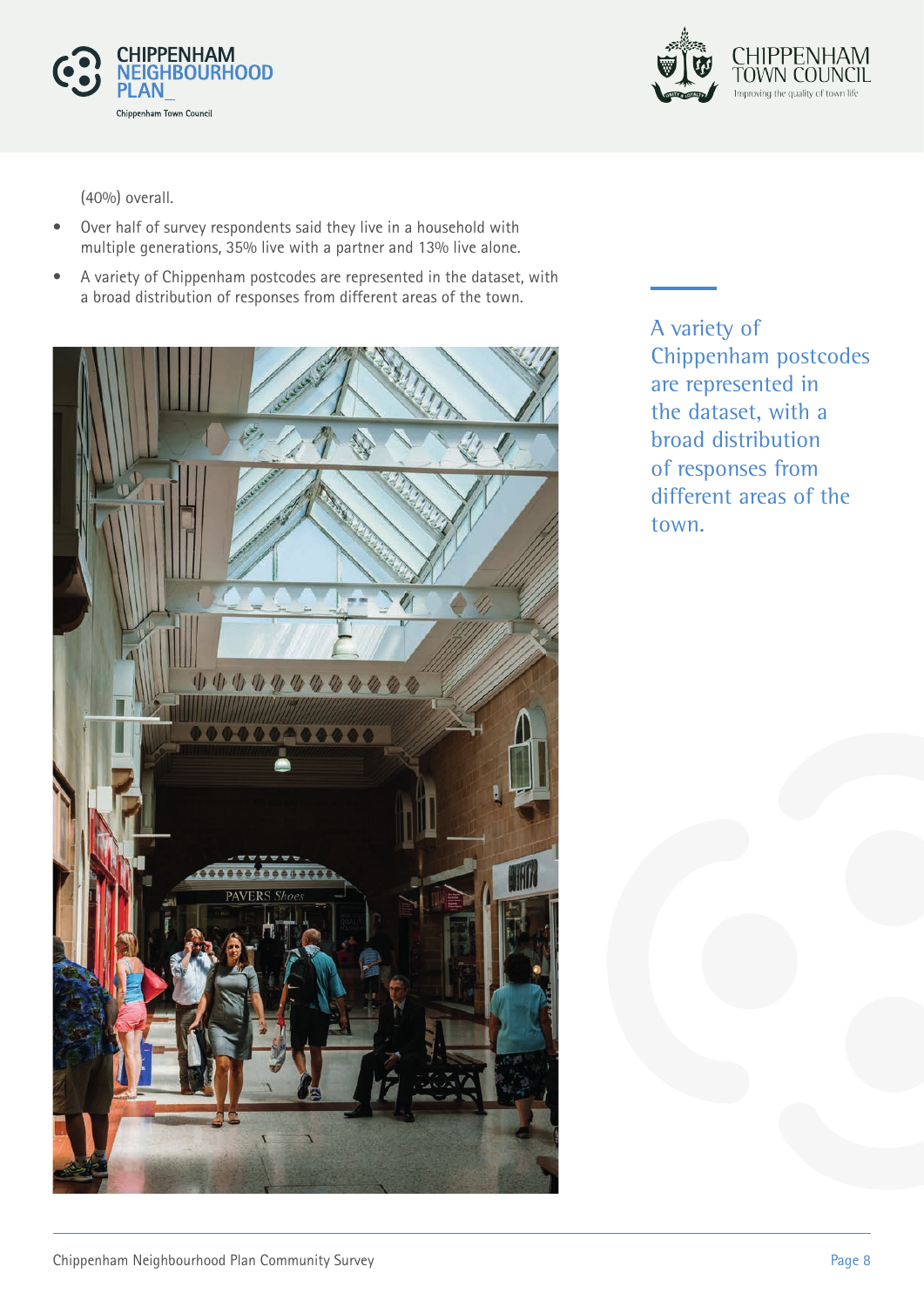



# Survey Responses

# Community Infrastructure

Survey respondents were asked about their use of local community infrastructure including buildings, public spaces and other locations such as parks, museums, public meeting rooms, scout huts, village halls and places of worship. These questions aimed to understand how people use the existing community infrastructure in Chippenham, as well as what might be needed in future.

#### Q1 - How many times a month would you estimate that you participated in one of the following types of activities in Chippenham?

|                                                                                                             | Never/once a<br>month | 2-4 times a<br>month | More than 4<br>times a month |
|-------------------------------------------------------------------------------------------------------------|-----------------------|----------------------|------------------------------|
| Entertainment, arts and culture (theatre, cinema,<br>museums, live music, etc.)                             | 70% (160)             | 26% (60)             | $4\%$ (10)                   |
| Children's activities (play groups, art clubs, play,<br>etc.)                                               | 80% (183)             | 9% (21)              | $11\%$ (24)                  |
| Climate change prevention and environmental<br>improvement (meetings, rallies, volunteer working)           | 88% (202)             | $8\%$ (19)           | $3\%$ (7)                    |
| Healthy lifestyles such as healthy eating or<br>exercise (dieting clubs, gym, organised sporting<br>events) | 87% (202)             | 8% (19)              | $3\%$ (7)                    |
| Visited a park, playground or garden                                                                        | 19% (43)              | 28% (65)             | 53% (122)                    |
| Religious or secular celebration                                                                            | 87% (200)             | $6\%$ (14)           | 7% (15)                      |
| After school clubs and school-based activities                                                              | 79% (182)             | 9% (21)              | 12% (27)                     |
| Youth Club                                                                                                  | 96% (218)             | $2\%$ (4)            | $2\%$ (6)                    |
| Individual sporting activity (tennis, running,<br>walking, cycling)                                         | 24% (56)              | 17% (40)             | 58% (133)                    |
| Organised group sporting activity                                                                           | 66% (149)             | 10% (23)             | 24% (55)                     |
| Community run café                                                                                          | 88% (200)             | 9% (21)              | 3% (6)                       |
| Community or Civic Group meeting (Civic Society,<br>Scouts, Rotary Club, etc.)                              | 83% (189)             | 9% (21)              | 8% (19)                      |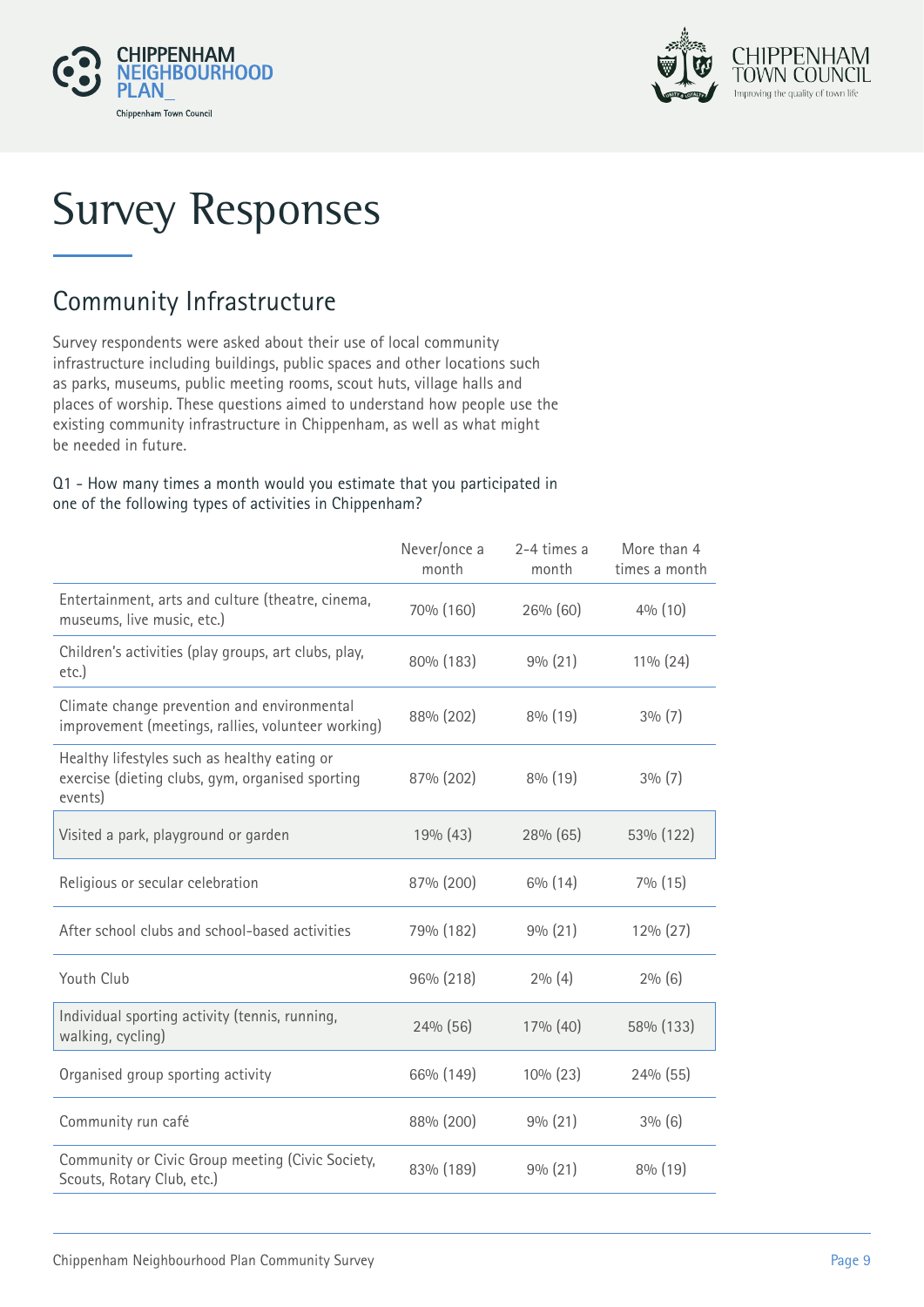



On average 69% of survey respondents said they never participated in the various activities (in the table above) or participated less than once a month. 13% participated 2-4 times a month and 19% participated more than 4 times a month, on average.

Of the survey respondents who participated most frequently (more than 4 times a month), 58% took part in individual sporting activity such as tennis, running, walking and cycling. A further 53% visited a park, playground or garden.

### Favourite Venues & Locations

Survey respondents were asked to identify their favourite venues and locations in Chippenham across a variety of different categories (as outlined in the table above). These questions were open-ended, with the individual responses reviewed and summarised for each question. A summary is included below:

#### Q2 What is your favourite entertainment, arts and culture venue or location in Chippenham? (192 responses)

|                                     | Percentage | Responses |
|-------------------------------------|------------|-----------|
| Reel Cinema                         | 32%        | 62        |
| The Neeld Community and Arts Centre | $31\%$     | 59        |
| Chippenham Museum                   | 14%        |           |
| The Cause                           | $6\%$      | 11        |
| Old Road Tavern                     | 40/0       |           |

The most popular venues/locations for entertainment, arts and culture were Reel Cinema (32%) and The Neeld Community and Arts Centre (31%). An additional 20% of responses included John Coles Park, the library and Stanley Park Sports Ground, as well as people who were new to the area, wrote 'N/A' or did not have a favourite venue in this category.

#### Q3 What is your favourite children's activity venue or location in Chippenham? (163 responses)

|                                           | Percentage | Responses |
|-------------------------------------------|------------|-----------|
| John Coles Park                           | 32%        | 52        |
| Chippenham Library (including Rhyme Time) | 6%         | 10        |
| Olympiad Leisure Centre                   | 8%         | b         |
| Monkton Park                              | 40/6       | 6         |
| <b>Stanley Park Sports Ground</b>         | 40/0       | 6         |
| Soft Play at Brewers Fayre                | 20/0       |           |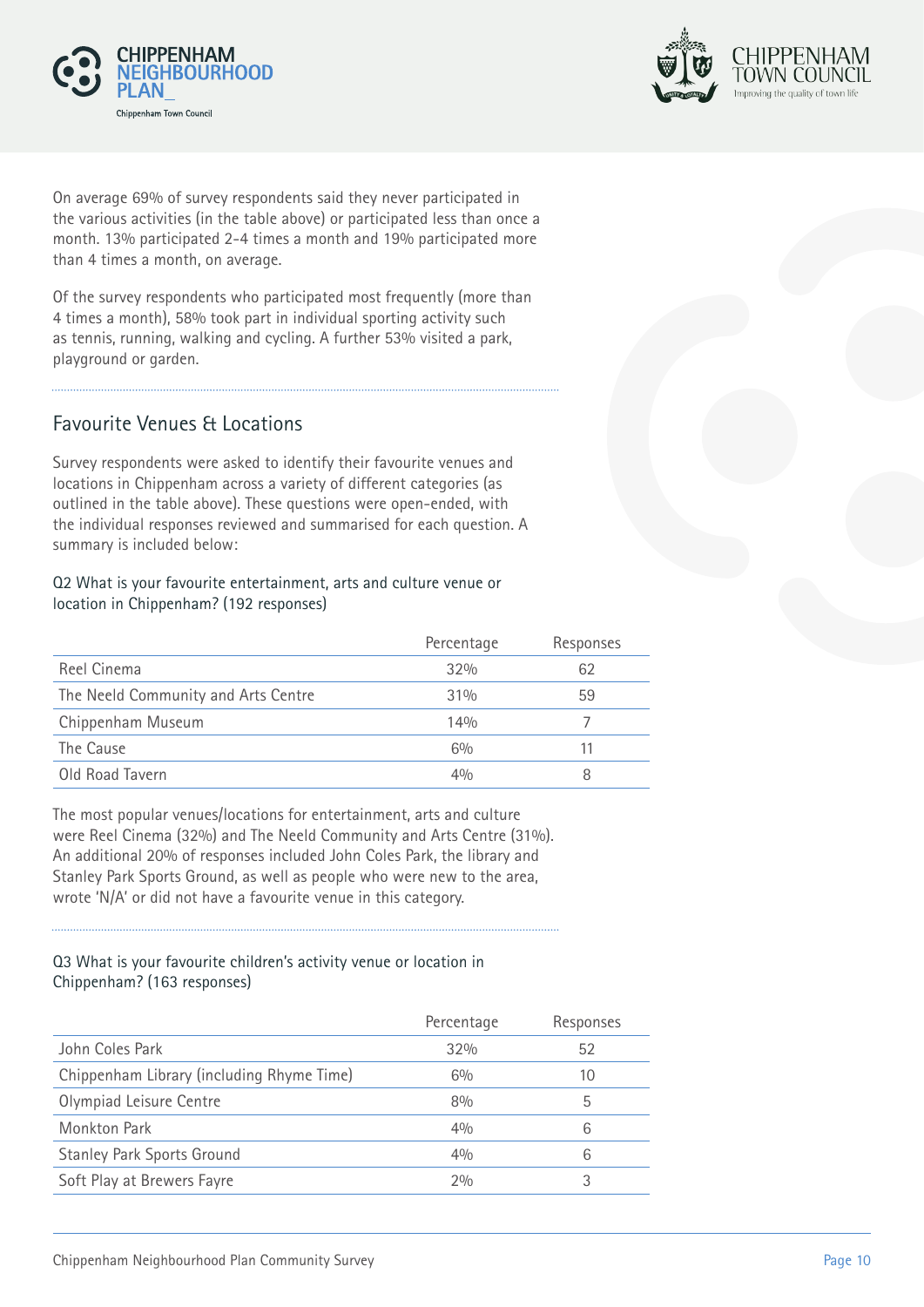



John Coles Park (32%) was the most popular children's activity venue in survey responses from local residents, with some specifically citing the splash pad. The remaining 53% of responses were from those who said they did not have children, who stated 'N/A' or who did not have a favourite children's activity venue or location. A handful of other venues or locations were mentioned including Scouts, the rugby club, the museum and a toddler/baby group at a church.

Q4 What is your favourite climate change prevention/environmental venue

or location in Chippenham? (123 responses)

|                                   | Percentage | Responses |
|-----------------------------------|------------|-----------|
| Zero Chippenham (Voluntary Group) | $5\%$      | h         |
| Grounded (Café)                   | $5\%$      | 6         |
| Baydons Meadow Wildlife Group     | 2%         |           |
| Chippenham Borough Lands Charity  | 20/0       | 3         |
| Off the Ground (Voluntary Group)  | 20/0       |           |
| <b>Monkton Park</b>               | 20/0       |           |

79% of respondents were unable to name an environment/climate change prevention venue or location in Chippenham. Of the 21% who did state a favourite, the most popular venues were the voluntary group Zero Chippenham (5%) and the café Grounded (5%). Extinction Rebellion, allotments, Mortimores Wood, Chippenham Town Council, Chippenham Railway Station, John Coles Park and Wilts and Berks Canal Trust were each mentioned by one respondent.

#### Q5 What is your favourite healthy lifestyles venue or location in Chippenham? (165 responses)

|                                                          | Percentage | Responses |
|----------------------------------------------------------|------------|-----------|
| Olympiad Leisure Centre                                  | 21%        | 34        |
| Chippenham Sports Club                                   | 70/0       |           |
| Walking outdoors (for example in Monkton Park)           | 50/0       | 8         |
| Local cycle paths                                        | 40/0       |           |
| Exercise classes in village halls or community buildings | 40/0       | 6         |
| Going to the gym                                         | 20/0       |           |

Approximately half of survey respondents cited a favourite location for healthy lifestyles in Chippenham, the remainder put 'N/A' or did not mention a specific venue. The Olympiad Leisure Centre was the most popular venue overall (21%), along with Chippenham Sports Club (7%). Other venues listed by a small number of respondents included Bowood Spa, park run in Monkton Park, Santosha yoga studio and Chippenham Golf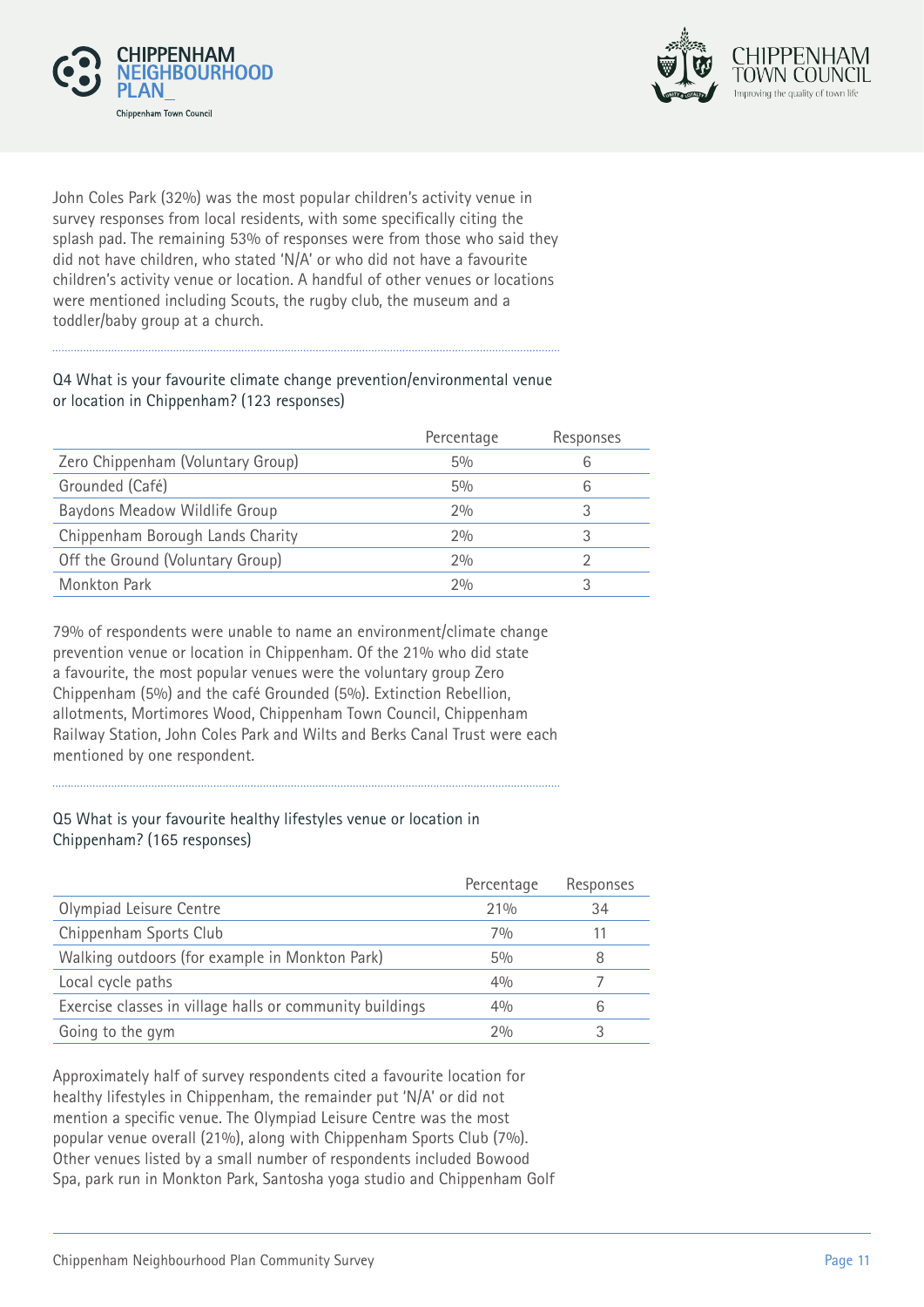



Club. Specific gyms mentioned by respondents were Atlas Gym, the Gym at Derry Hill and Inspire Gym.

#### Q6 What is your favourite park, playground or garden in Chippenham? (209 responses)

|                 | Percentage | Responses |
|-----------------|------------|-----------|
| John Coles Park | 67%        | 140       |
| Monkton Park    | 24%        | 50        |
| Other park      | 90/0       | 19        |



#### Q7 What is your favourite venue or location for religious or secular celebration? (139 responses)

|                                      | Percentage | Responses |
|--------------------------------------|------------|-----------|
| St Andrews Church                    | 12%        | 16        |
| St Pauls Church                      | 40/0       |           |
| Sheldon Road Methodist Church        | 40/0       |           |
| St Marys Church                      | 20/0       |           |
| Other (including outside Chippenham) | 10%        | 14        |

68% of survey respondents who answered this question put N/A or indicated that they were not religious and/or did not currently attend a venue or location for religious or secular celebration. 32% of respondents indicated that they attended a local church or religious venue, with the most popular being St Andrews Church (12%). Several other churches were named by individual respondents including Emmanuel Chippenham, Trinity Church Hardenhuish, Central Methodist Church, Ladyfield Church, New Testament Church of God and St Giles Church. Two travel outside of Chippenham to attend church.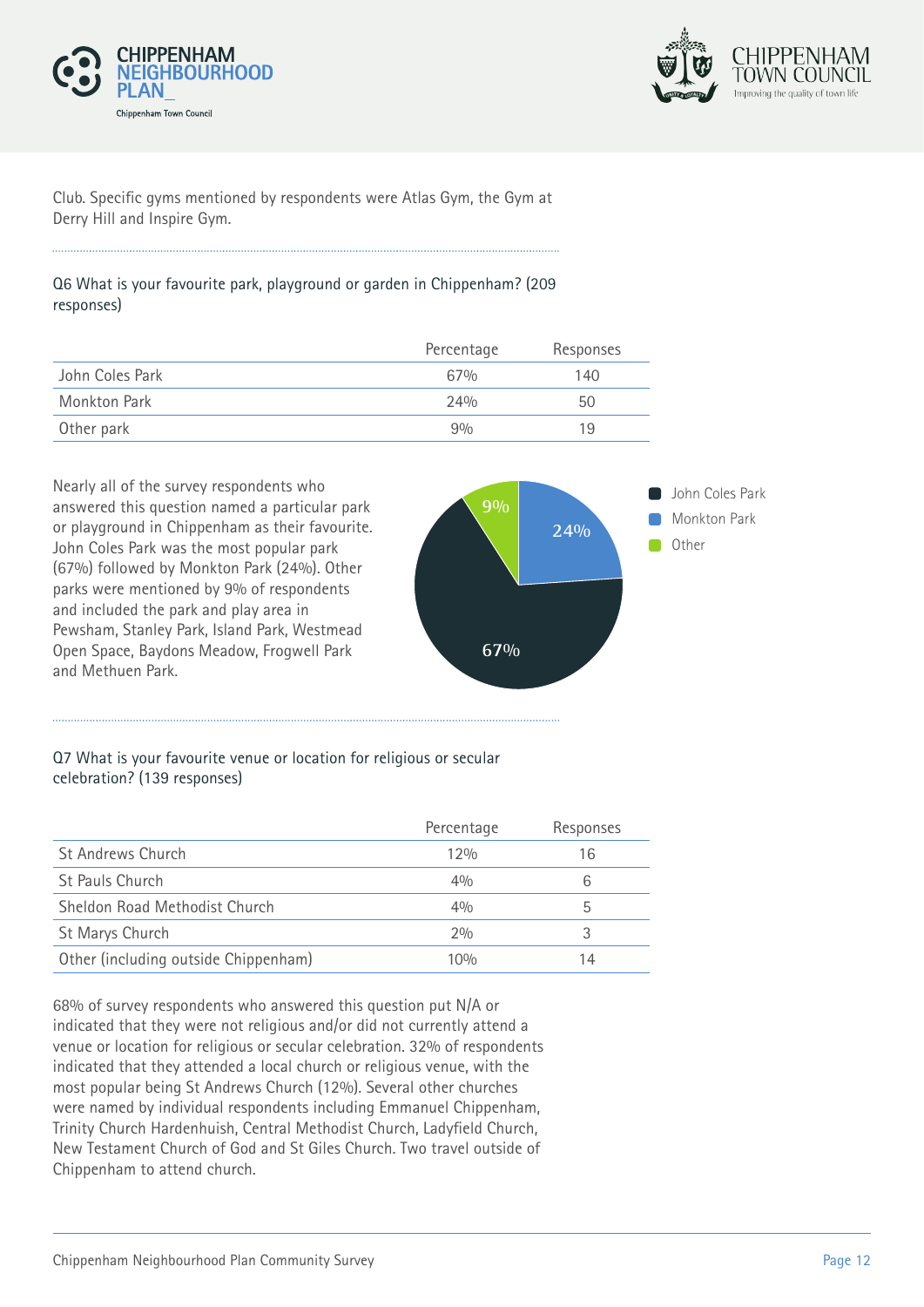



#### Q8 What is your favourite after school club or school-based activity in Chippenham? (134 responses)

|                             | Percentage | Responses |
|-----------------------------|------------|-----------|
| After school club           | 90/0       |           |
| Sport and dance activities  | 90/0       |           |
| Swimming and swim club      | 4%         |           |
| Scouts, Guides and Rainbows | 20/n       |           |

66% of survey respondents who answered this question put N/A or indicated that they did not currently use after school clubs or school-based activities. Of the remaining respondents who did use this provision, 9% said they used after-school clubs including Abbeyfield, Ivy Lane, Queens Crescent and Monkton Park. A further 9% utilised sport and dance-based activities including the local football club, netball, cricket, climbing, rugby tots, martial arts at Spartans Gym and FitzGraham Academy of Dance. Of those who utilised swimming/swim club (4%), most respondents cited the Olympiad Leisure Centre.

Other out of school activities not listed in the table above included Chippenham Harriers Youth, Sheep Club, Smart Owls, Yatton Keynell Bubbles and Rhythm Instincts Music Lessons.

#### Q9 What is your favourite youth club in Chippenham? (121 responses)

|                             | Percentage | Responses |
|-----------------------------|------------|-----------|
| Rainbows, Scouts and Guides | 20/0       |           |
| Castle Combe Colts          | 20/0       |           |
| SPY at St Pauls Church      | $2\%$      |           |
| Other                       | 10%        |           |

85% of survey respondents who responded to this question said they were not aware of any youth clubs in Chippenham or put 'N/A' in the answer box. There were only 3 youth clubs or groups that were used by more than one respondent these were Rainbows, Scouts and Guides (2%), Castle Combe Colts (2%) and SPY at St Pauls Church (2%). The remaining individual responses included Chippenham Harriers Youth, Unthinkable Youth Club, Rag and Bone Arts and Chippenham Tristars. For a full list of responses please visit the appendices.

#### Q10 What is your favourite organised group sporting activity venue or location in Chippenham? (166 responses)

Please see the next page for the table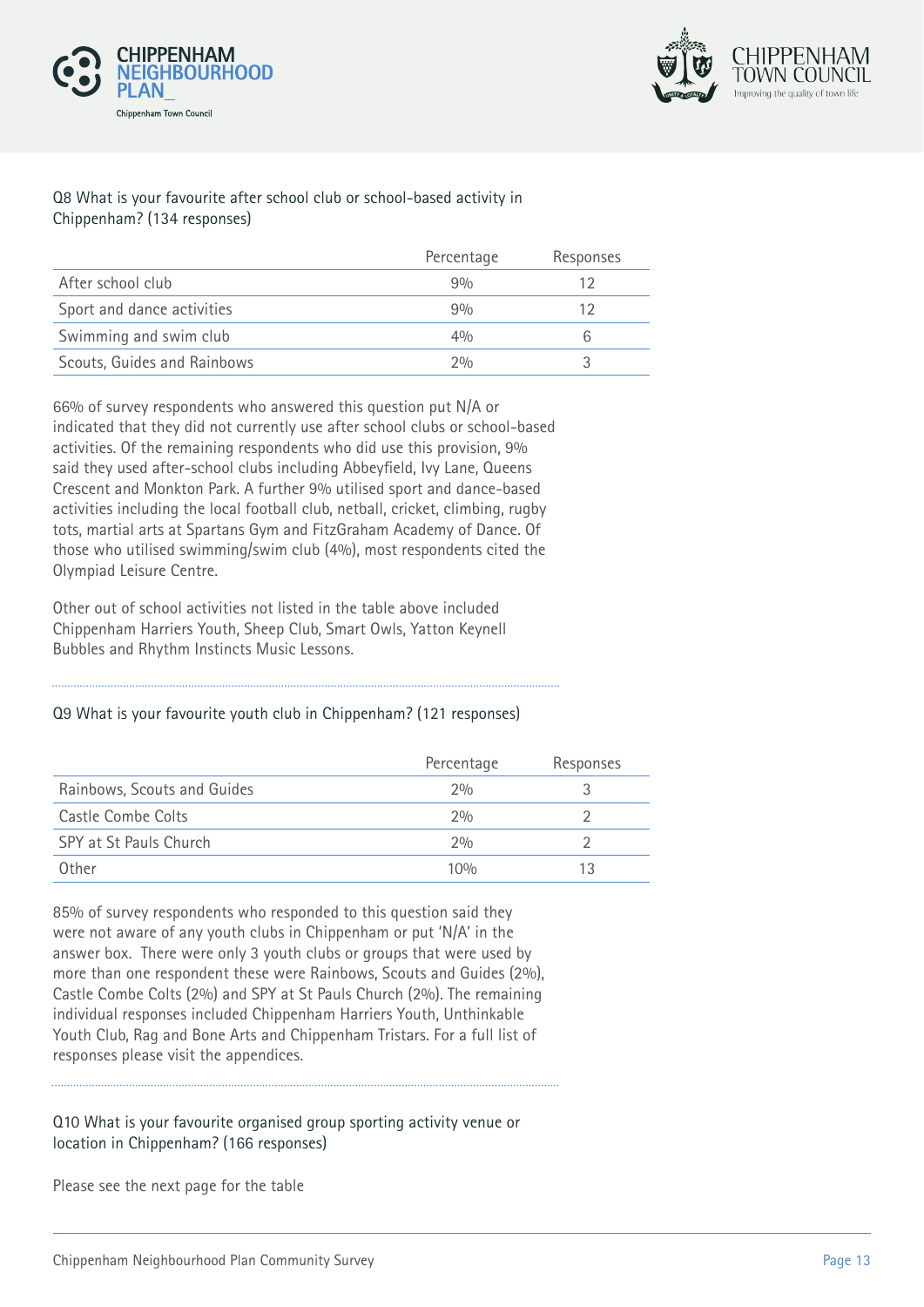



|                                                             | Percentage | Responses |
|-------------------------------------------------------------|------------|-----------|
| Olympiad Leisure Centre                                     | 17%        | 29        |
| Local parks (including Monkton Park) and John<br>Coles Park | 10%        |           |
| Cycling (including cycle tracks and paths)                  | 7%         | 11        |
| Chippenham Sports Club                                      | 7%         | 11        |
| Running (including park run)                                | $5\%$      | 9         |
| <b>Stanley Park Sports Ground</b>                           | $5\%$      | 9         |
| General walking                                             | $5\%$      | 8         |
| Chippenham Bowls Club                                       | 3%         | 5         |

16% of survey respondents who answered this question did not specify a favourite venue or location or put 'N/A'. The most popular group sporting activities and venues are listed in the table above, these included the Olympiad leisure Centre (17%), local parks (10%) and cycling locations (7%). There were a large variety of different group sporting activities listed by survey respondents, a complete list of survey responses to this question can be found in the appendices.

#### Q11 What is your favourite organised group sporting activity in Chippenham? (150 responses)

|                                                              | Percentage | Responses |
|--------------------------------------------------------------|------------|-----------|
| Running club (including Chippenham Harriers and<br>park run) | 12%        | 18        |
| Football (including watching and playing)                    | 10%        | 15        |
| Cycling club or group                                        | $5\%$      | 6         |
| Dancing club or group (including Zumba)                      | 40/0       | 6         |
| Bowls or skittles group                                      | 3%         | 5         |
| Walking club or group                                        | 3%         | 4         |
| Cricket (including watching and playing)                     | 2%         | 3         |
| Rugby (including watching and playing)                       | 2%         | 3         |
| Playing golf                                                 | 10/0       | 2         |
| Other clubs and groups                                       | 13%        | 20        |

42% of respondents did not indicate their favourite group sporting activity or responded with 'N/A'. There was a large variety of group sport preferences, with running clubs like park run and Chippenham Harriers the most popular overall (12%). An additional 10% of respondents enjoyed playing or watching football. The table above includes the most popular group sporting activities, for a full list of responses please visit the appendices.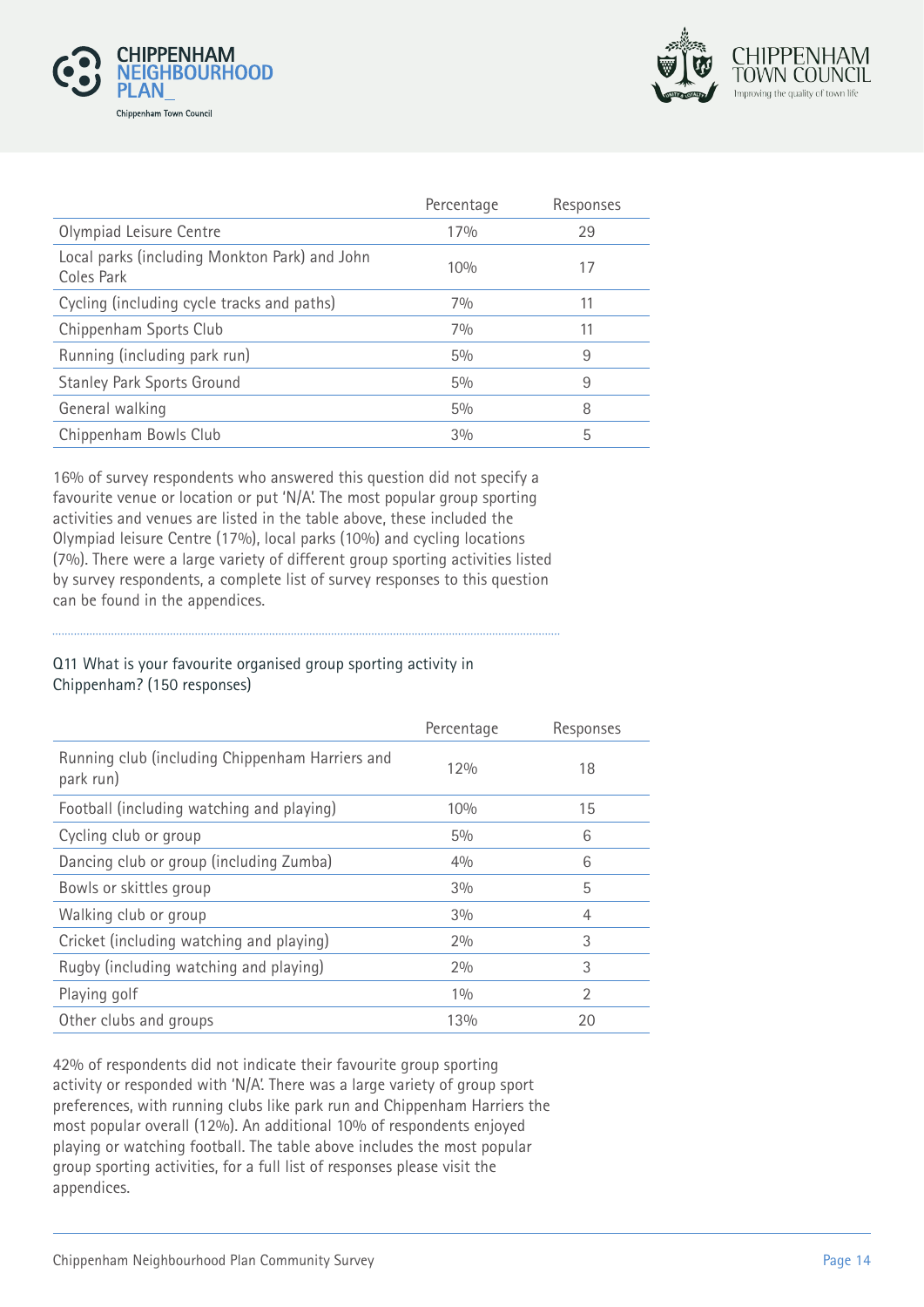



#### Q12 What is your favourite community run café in Chippenham? (125 responses)

|                                  | Percentage | Responses |
|----------------------------------|------------|-----------|
| Café Spero                       | 8%         | 10        |
| Tenth Hole Tea Room              | $5\%$      | 6         |
| John Coles Park Café             | 2%         | 3         |
| Sarah-Jayne's Café               | 2%         | 3         |
| St Andrews Church Wednesday Café | 2%         |           |
| The Garden                       | 2%         |           |
| The Cause Culture Café           | 20/0       |           |
|                                  |            |           |

66% of survey respondents were unable to name a community run café in Chippenham or said 'N/A' when responding to this question. A number of people responding to the survey said they were not aware of any community run cafes locally. Of those who named a specific café (33%) the most popular was Café Spero at Chippenham Christian Fellowship (8%) and the Tenth Hole Tea Room in Monkton Park (5%). The remaining individual responses included Chippenham Hospital Café, Friends of Chippenham Museum, the Station Café and Grounded. A full list of responses can be found in the appendices.

#### Q13 What is your favourite community or civic group meeting venue or location in Chippenham? (126 responses)

| Percentage | Responses      |
|------------|----------------|
| 70/0       | 9              |
| 6%         | 8              |
| 6%         | 8              |
| $6\%$      | 7              |
| $5\%$      | 6              |
| 40/0       | 5              |
| $3\%$      | 4              |
| 2%         | 3              |
| 2%         | 2              |
| 2%         | $\mathfrak{D}$ |
| 2%         | 2              |
| 2%         | 2              |
|            |                |

55% of people who responded to this question did not name a particular venue for community or civic group meetings or put 'N/A' in place of a response. Chippenham residents who responded to the survey listed a wide variety of different venues for this question. The most popular venue was The Neeld Hall (7%), followed by The Town Hall (6%), The Cause (6%) and the Jubilee Building (6%). There were a number of other venues listed in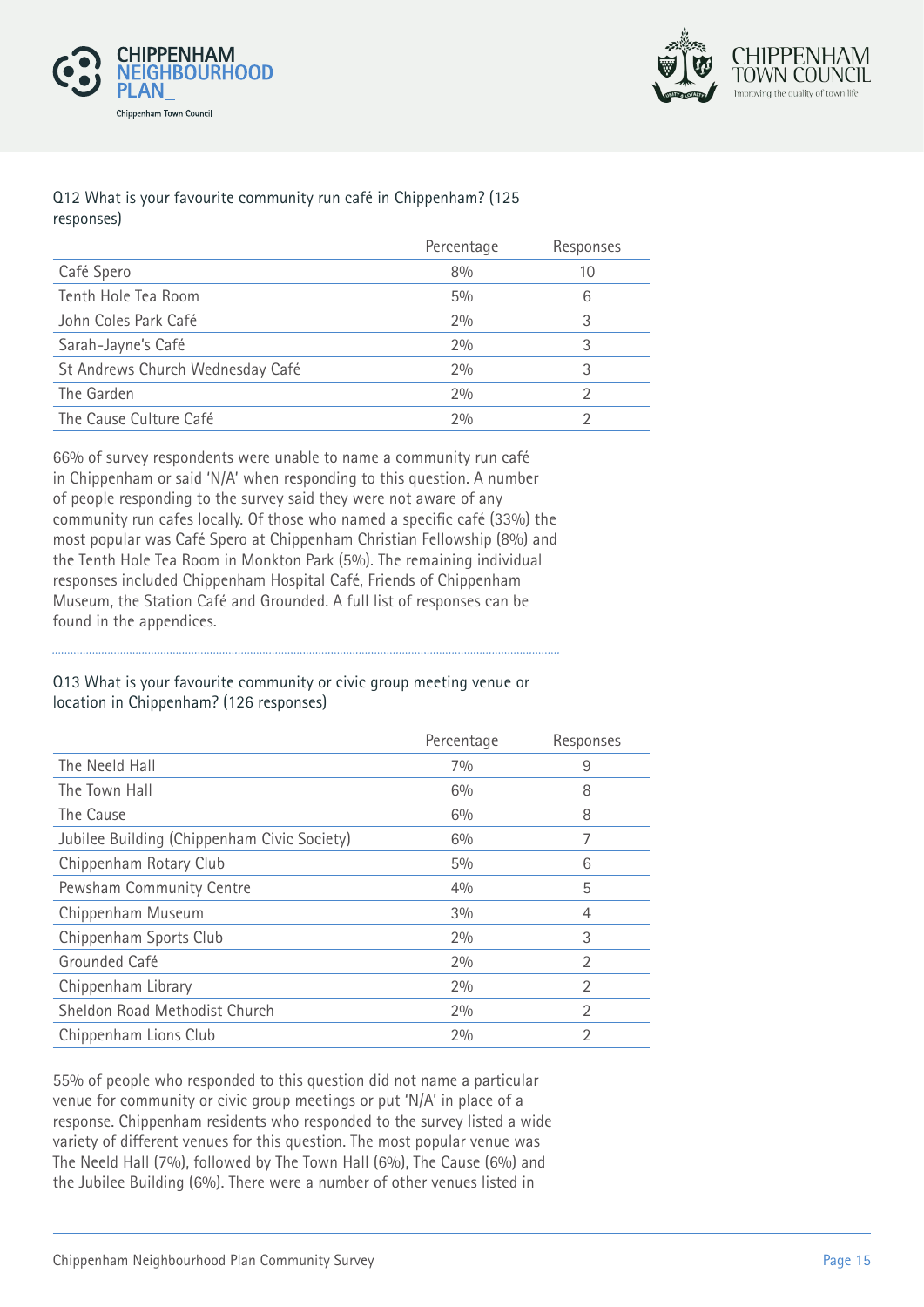



individual responses including Friends of Chippenham Station, Masonic Hall and the Three Crowns pub. A complete list of responses is included in the appendices.

#### Q14 Do you have any other favourite venues or locations in Chippenham that you have not mentioned above? (124 responses)

|                                                   | Percentage | Responses      |
|---------------------------------------------------|------------|----------------|
| The Rivo Lounge                                   | 10%        | 13             |
| The Neeld Hall                                    | 10%        | 13             |
| Monkton Park                                      | 10%        | 13             |
| Rivers and canals (including walking on pathways) | 8%         | 10             |
| Chippenham Library                                | $6\%$      | 7              |
| Chippenham cycle paths                            | 6%         | 7              |
| Chippenham Museum                                 | $5\%$      | 6              |
| Reel Cinema                                       | 4%         | 5              |
| The Cause                                         | 3%         | 4              |
| Mortimores Wood                                   | 3%         | 4              |
| Old Road Tavern                                   | 2%         | 3              |
| John Coles Park                                   | 2%         | 3              |
| Chippenham History Centre                         | 2%         | 3              |
| The Donkey Field                                  | 2%         | 3              |
| <b>Birds Marsh</b>                                | 2%         | $\mathfrak{D}$ |
| The Garden                                        | 2%         | 2              |

33% of survey respondents who answered this question did not indicate a particular venue or location or wrote 'N/A'. There were a wide range of different locations, with several participants including more than one favourite venue in their answer. The most popular 'other' venues included The Rivo Lounge (10%), The Neeld Hall (10%) and Monkton Park (10%). Some respondents included feedback or other comments in their answer, some of these comments included:

"The riverside could be developed to make this a favourite place."

"The Neeld Hall is nice but is possibly underused for public events. The museum is great and offers a nice children's group and holiday activities."

"Our allotment sites are important. Many of the small businesses provide excellent venue for socialising and informal meetings. E.g. Rivo, Grounded."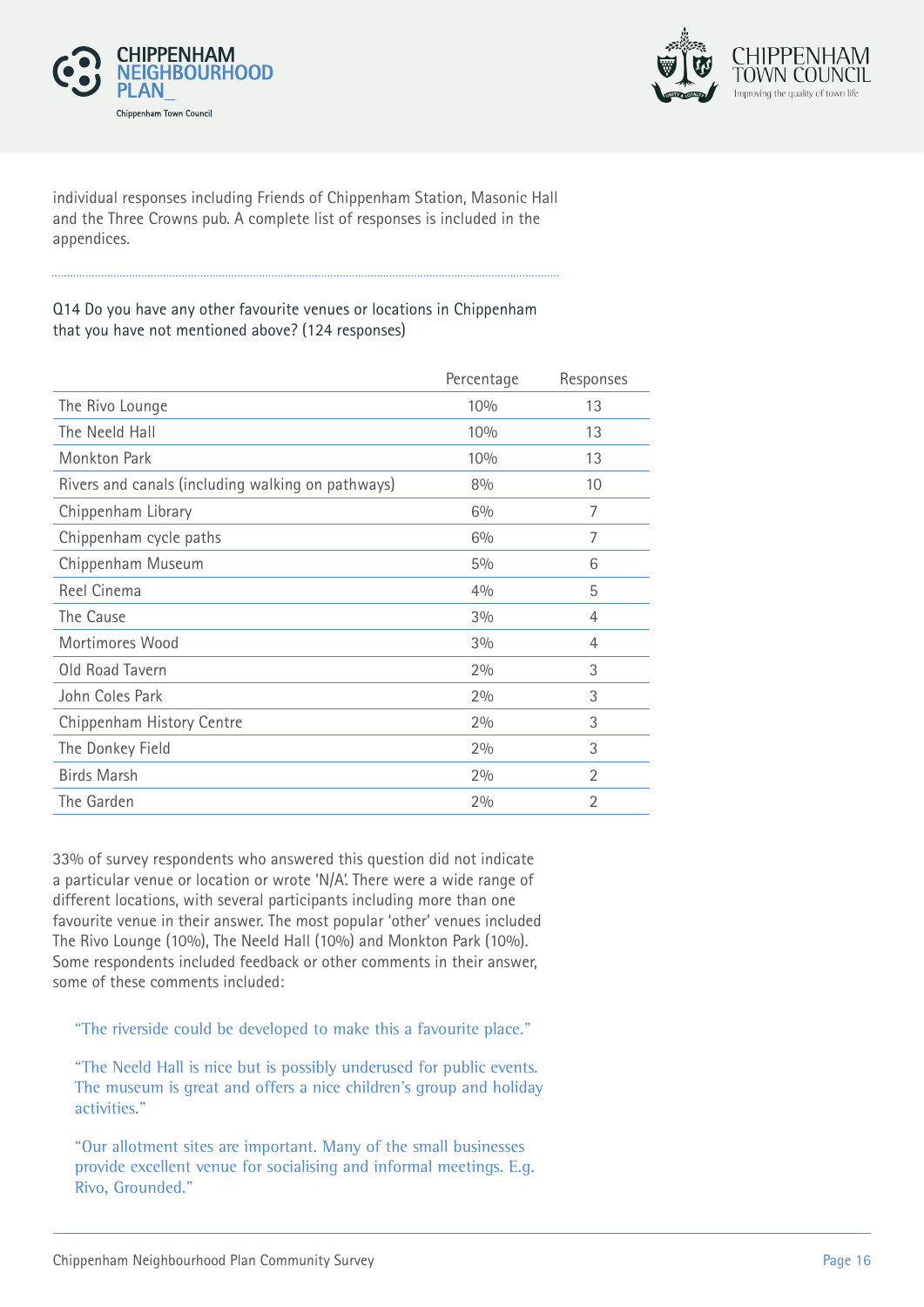



#### Q15 Overall, what is your favourite venue or location in Chippenham? (171 responses)

|                                                 | Percentage | Responses |
|-------------------------------------------------|------------|-----------|
| John Coles Park                                 | 28%        | 48        |
| Monkton Park                                    | 16%        | 27        |
| River and canal (including walking on pathways) | $6\%$      | 10        |
| <b>Stanley Park Sports Ground</b>               | $5\%$      | 9         |
| The Neeld Hall                                  | 40/0       |           |
| The Rivo Lounge                                 | 3%         | 5         |
| Reel Cinema                                     | 3%         | 5         |
| Chippenham Museum                               | $3\%$      | 5         |
| Chippenham Sports Club                          | 3%         | 4         |

Most of the people who responded to this question (96%) cited an overall favourite venue or location, the remaining 4% of respondents said they did not have a favourite or could not pick a favourite. John Coles Park was the overall favourite cited by 28% of survey respondents, followed by Monkton Park (16%). When combined, outdoor spaces including parks, riverside walks and canals were listed as a favourite location or venue for 50% of people who responded.

#### Q16 Why do you like this venue or location? (163 responses)

This question was linked to question 15 (Overall, what is your favourite venue or location in Chippenham?) The verbatim responses were analysed for key themes which are presented in the summary below. A complete list of verbatim responses to this question are included in the appendices.

#### John Coles Park (28%)

Respondents said the park is a clean, well maintained and attractive space which is easily accessible. Families appreciate the variety of play equipment and splash pad as well as the space available to play sport, walk dogs and ride bikes. Also cited as a positive was the bandstand, nearby parking, markings for runners and the availability of a café and toilets. Some of the reasons for choosing John Coles Parks as an overall favourite location included:

"Love the bandstand concerts, lovely trees and surroundings, able to park nearby (on the road)"

"It's clean, well maintained, has access to a cafe and toilets and a safe play area for small children."

"The way it is looked after and the variety of things there such as band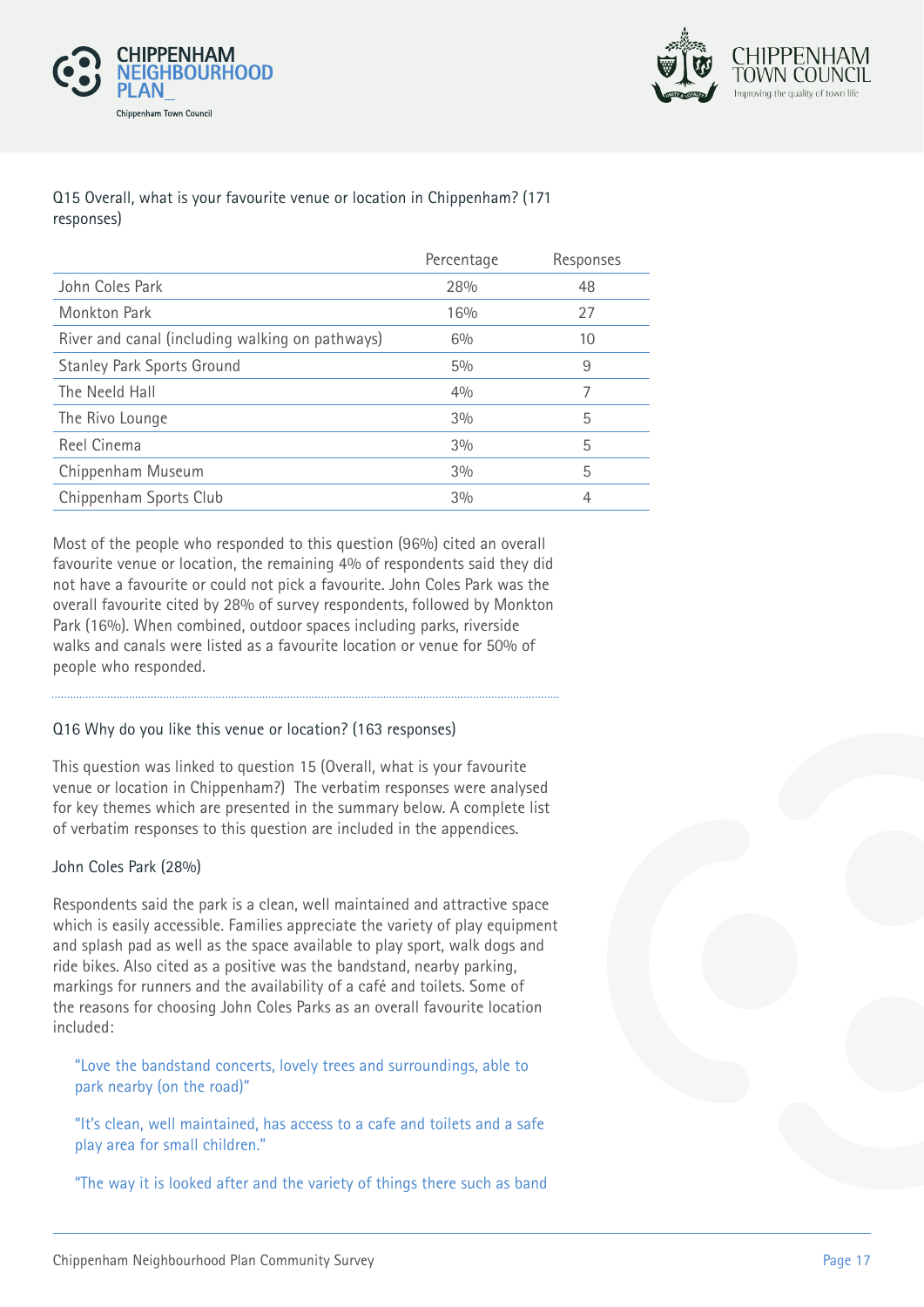



stand concerts, activities for children, kiosk and the beautiful park itself.

"Clean and well maintained, lots of activities and can bring both the dog and my child for a free afternoon out."

"The facilities, the layout, the cafe, the summer bands etc. It has a sense of a place of community gathering for all generations that does not involve loads of money."

#### Monkton Park (16%)

Respondents said the park is a large, clean, open space with good views which is easily accessible (including for wheelchair users) and ideally located for the town centre. Access to a riverside path for walking and cycling was also cited as a positive, along with the variety of wildlife in and around the river. Respondents appreciate the new path which extends past the golf course and enjoy walking this route, including some with dogs. Some of the reasons listed for choosing Monkton Park as an overall favourite location included:

"The large open space connected to the environment. The new path past the golf course has opened up and connected the fields to the park and is a wonderful space for all ages."

"My husband is disabled and uses a motorised scooter. The paths are good and lots to look at."

"Peaceful with some wildlife to watch on the river."

"Close to the office, well maintained, nice river walk."

"The peace and quiet. The views down to the river and the trees."

#### River and Canal (6%)

Comments about the river often overlapped with Monkton Park (see above), due to the riverside path. Survey respondents enjoy walking or cycling along the riverside and the opportunity to relax and see wildlife. Some of the reasons for choosing the river or canal as a favourite location included:

"Peaceful with some wildlife to watch on the river."

"It's clean and beautiful and peaceful, well looked after and entices me to get out and exercise."

"It's great for walking and cycling through plus it's peaceful and a good place to look and listen and live in the moment."

"It's clean and beautiful and peaceful, well looked after and entices me to get out and exercise."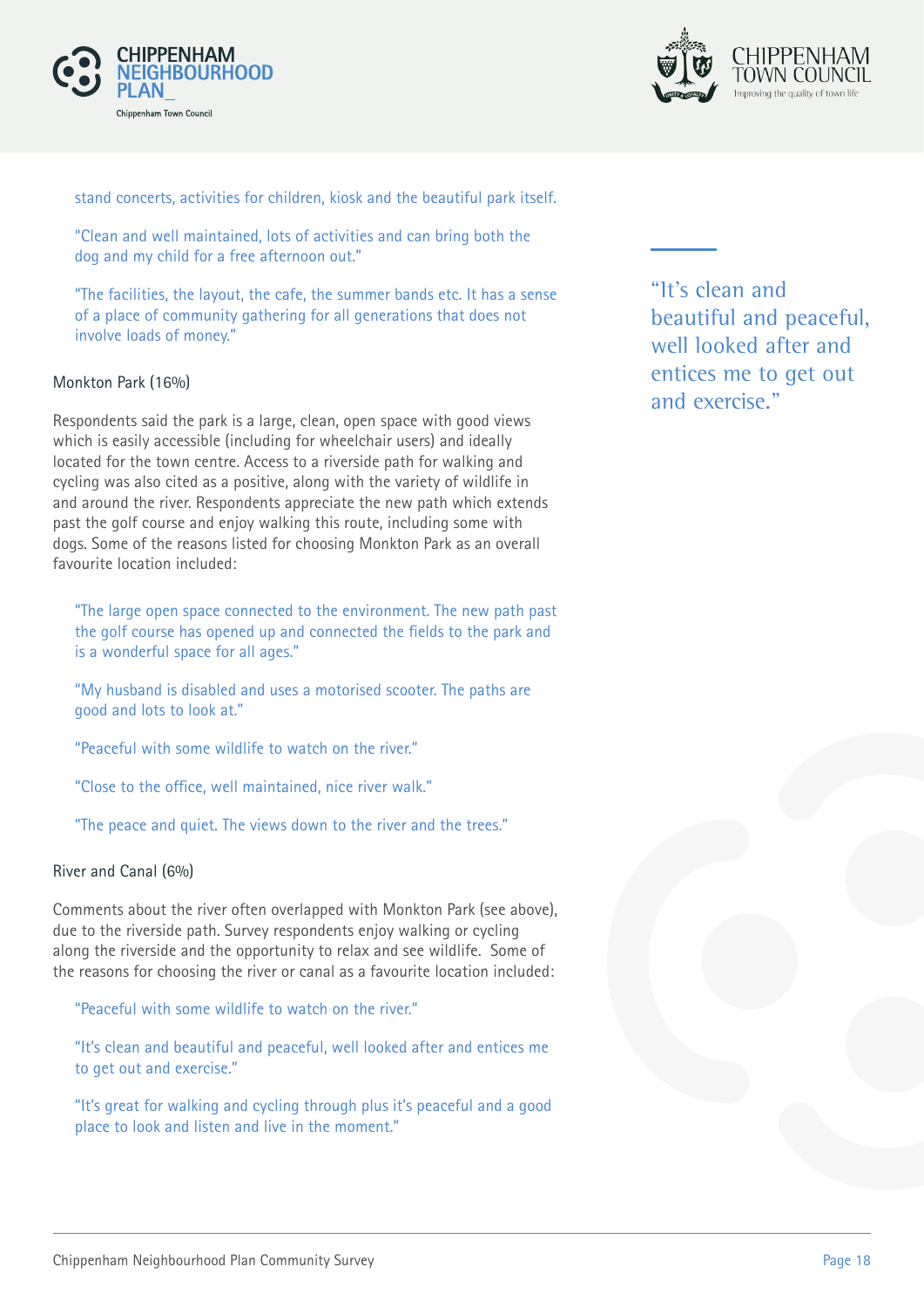



#### "Wildlife corridor that runs through the centre."

#### Stanley Park Sports Ground (5%)

Survey respondents said the venue is modern and good quality with excellent facilities. Respondents said that Stanley Park Sports Ground keeps children and adults active by providing support and training to engage people in healthy lifestyles through football. Some of the reasons for choosing Stanley Park Sports Ground as a favourite venue included:

"Gets both my children outside playing football and socialising either with their teams or friends. I also use it for playing football with my adult friends."

"They provide amazing Goalkeeper and Football training and facilities, but also share their grounds with others."

"It is modern and well run and a 1st Class facility."

#### The Neeld Hall (4%)

Survey respondents said the Neeld Hall is a good-sized venue which is centrally located and easy to access with helpful staff and good facilities. Respondents said there are a good range of activities and events including groups, plays and dance at reasonable prices. Some of the reasons for choosing The Neeld Hall as a favourite venue included:

"Offers wide variety of shows and events and it's a central location."

"Lots on. Good central facilities."

"Helpful staff, information on travel, good range of social activities (groups, plays, dance, talks) for a reasonable fee. Good toilet facilities."

#### The Rivo Lounge (3%)

Respondents said The Rivo Lounge is a relaxed, friendly and welcoming venue with good staff and a positive ambience. The venue is a good place to meet friends and socialise as well as being family and dog friendly. Respondents like the choice of food and beverages, as well as the waterside setting. Some of the reasons for choosing The Rivo Lounge as a favourite venue included:

"Very friendly and welcoming staff. Safe for families, dog friendly. Good food, drinks and beverages. A spacious clean venue."

"It's a great place to meet friends."

"Very friendly and welcoming staff. Safe for families, dog friendly. Good food, drinks and beverages. A spacious clean venue."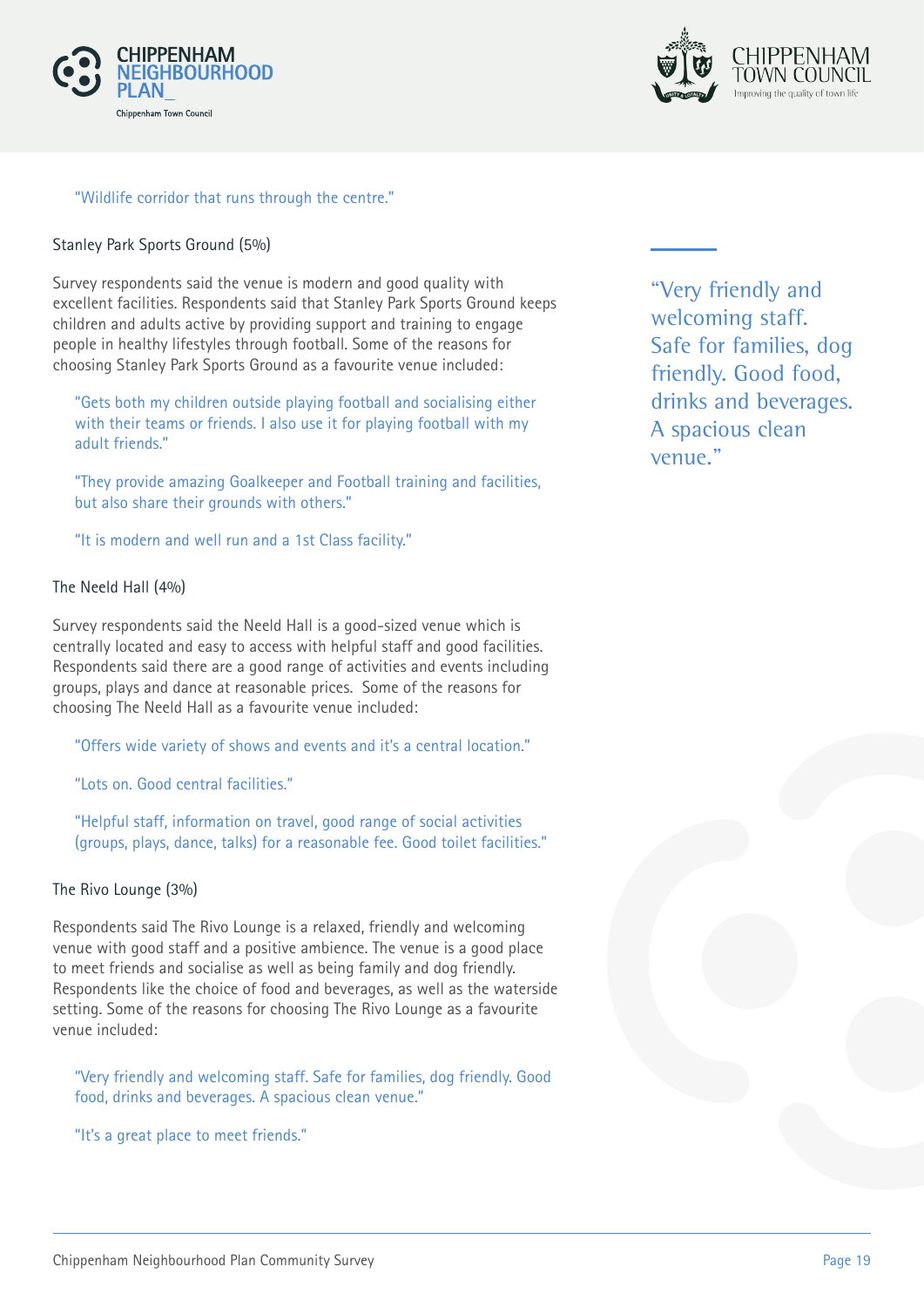



#### "Relaxed atmosphere, good for social gatherings."

#### Reel Cinema (3%)

Respondents said that the Reel Cinema is a smart, modern venue which has recently been refurbished to a good standard. There are a good range of films available at the cinema and respondents said that the prices are reasonable.

"Recently refurbished, good pricing, good range of films."

"It is a smart building and local at a reasonable price."

"Newly updated and safe space for entertainment."

#### Chippenham Museum (3%)

Respondents said that Chippenham Museum is a friendly and welcoming venue which is centrally located with a wide variety of free activities. Respondents like the exhibits which bring local history 'alive' along with 'imaginative' workshops, exhibitions and events. Some of the reasons cited for choosing Chippenham Museum as a favourite venue or location included:

"Great array of exhibits showing the history of the area coupled with great interaction with the people in the area and bringing history 'alive'."

"Really enjoying the regular workshops held there and the exhibitions and events are very imaginative."

"Friendly, interesting, variety of activities, educational, centrally located and free."

#### Chippenham Sports Club (3%)

Respondents said that Chippenham Sports Club is a friendly, welcoming venue for people who enjoy sport. Survey respondents cited meeting new people and a good variety of activities including tennis, cycling, running and bowls/skittles as well as exercise classes including Zumba, Pilates and Fitsteps. Some of the reasons for choosing Chippenham Sports Club as a favourite venue included:

"Lots going on met lots of people there."

"Various sports - tennis, cycling, running, bowls, and social activities e.g, skittles."

"Friendly welcome for sports enthusiasts and HQ of the Chippenham Wheelers."

"Friendly, interesting, variety of activities, educational, centrally located and free."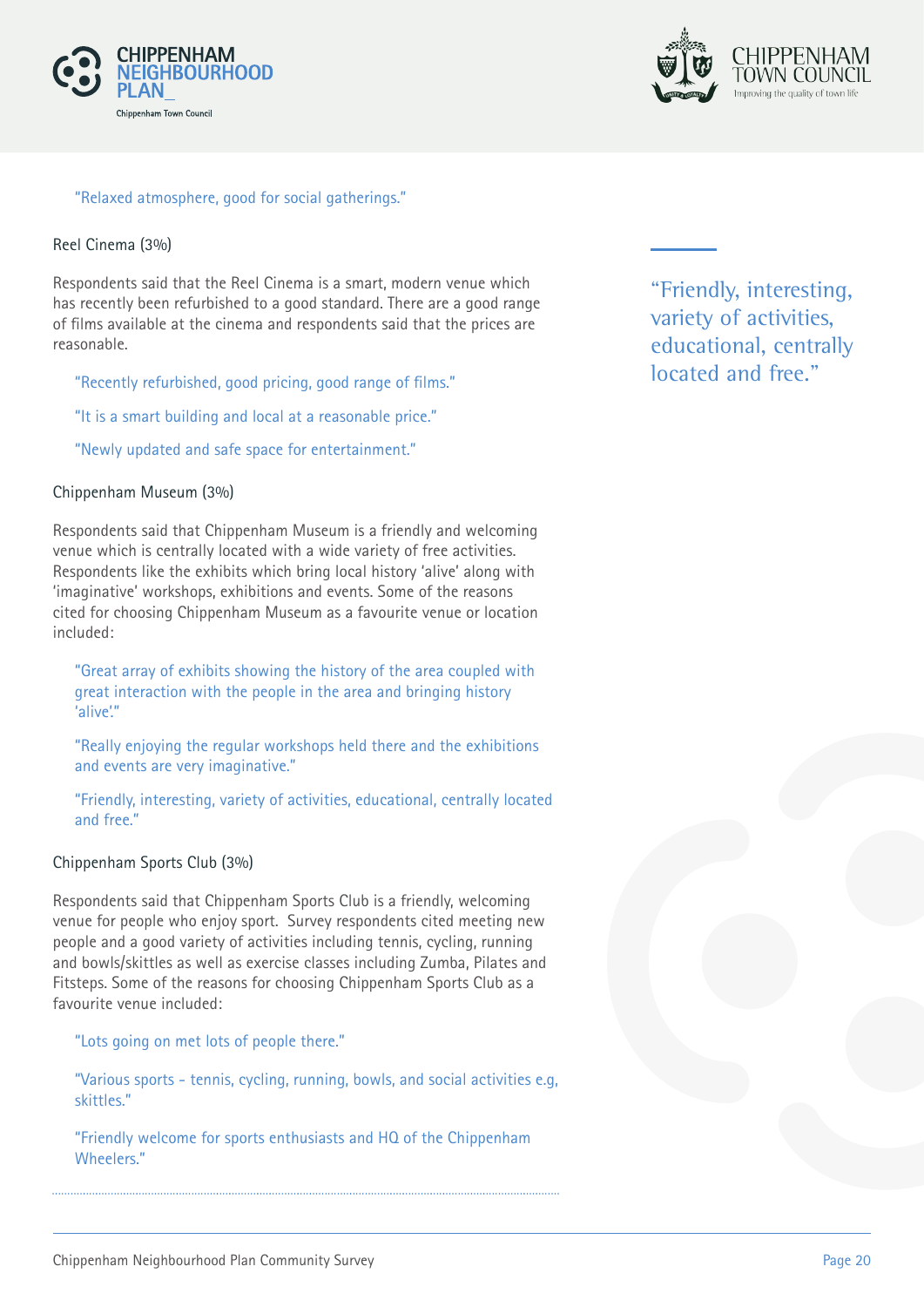



#### Q17 What improvements would you like to see to this venue or location? (140 responses)

This question was linked to question 15 (Overall, what is your favourite venue or location in Chippenham?) and question 16 (Why do you like this venue or location?) The verbatim responses were analysed for key themes which are presented in the summary below. A complete list of verbatim responses to this question are included in the appendices.

#### John Coles Park (28%)

Whilst John Coles Park was the favourite location in Chippenham overall, survey respondents had constructive ideas for how the park could be improved. This included an updated and larger play area and hard surface area for sports, as well as more sports groups for children and information about sports clubs for park visitors. Respondents would welcome an increase in events at the bandstand as well as repair and ongoing maintenance of the water fountain. Some respondents would like to see more controls on dog walkers and loose dogs in the park, including better fencing around the dog area.

Survey respondents had various ideas for how the current facilities could be improved. There was mixed feedback on parking, some survey respondents would like to see increased provision for parking, with others stating that people should be encouraged to walk rather than drive to the park. This included a suggestion that the availability of on-street parking in the vicinity be restricted to discourage people from driving. Some of the residents would like to see modernisation of the current toilet blocks, including improved access for families with buggies or prams. Some respondents would like to see improvements to the café/kiosk including a healthier choice of food, the introduction of card payments and improved seating in the café area (including covered seating).

Some survey respondents mentioned that anti-social behaviour was a problem in certain areas of the park, this included a suggestion that young people are using the park to deal drugs and engage in loitering or other nuisance behaviour. Some of the comments included:

"There needs to be somewhere to shelter from the rain and cold while having a cup of tea."

"Better information about sporting clubs and facilities like Tennis. Maybe toilet facilities expansion."

"Better catering - the kiosk sells items that are loaded with sugar. How about better coffee there, and healthier snacks e.g. popcorn and fruit."

"Encouraging people to walk there rather than drive because parking can be a nightmare."

"There needs to be somewhere to shelter from the rain and cold while having a cup of tea."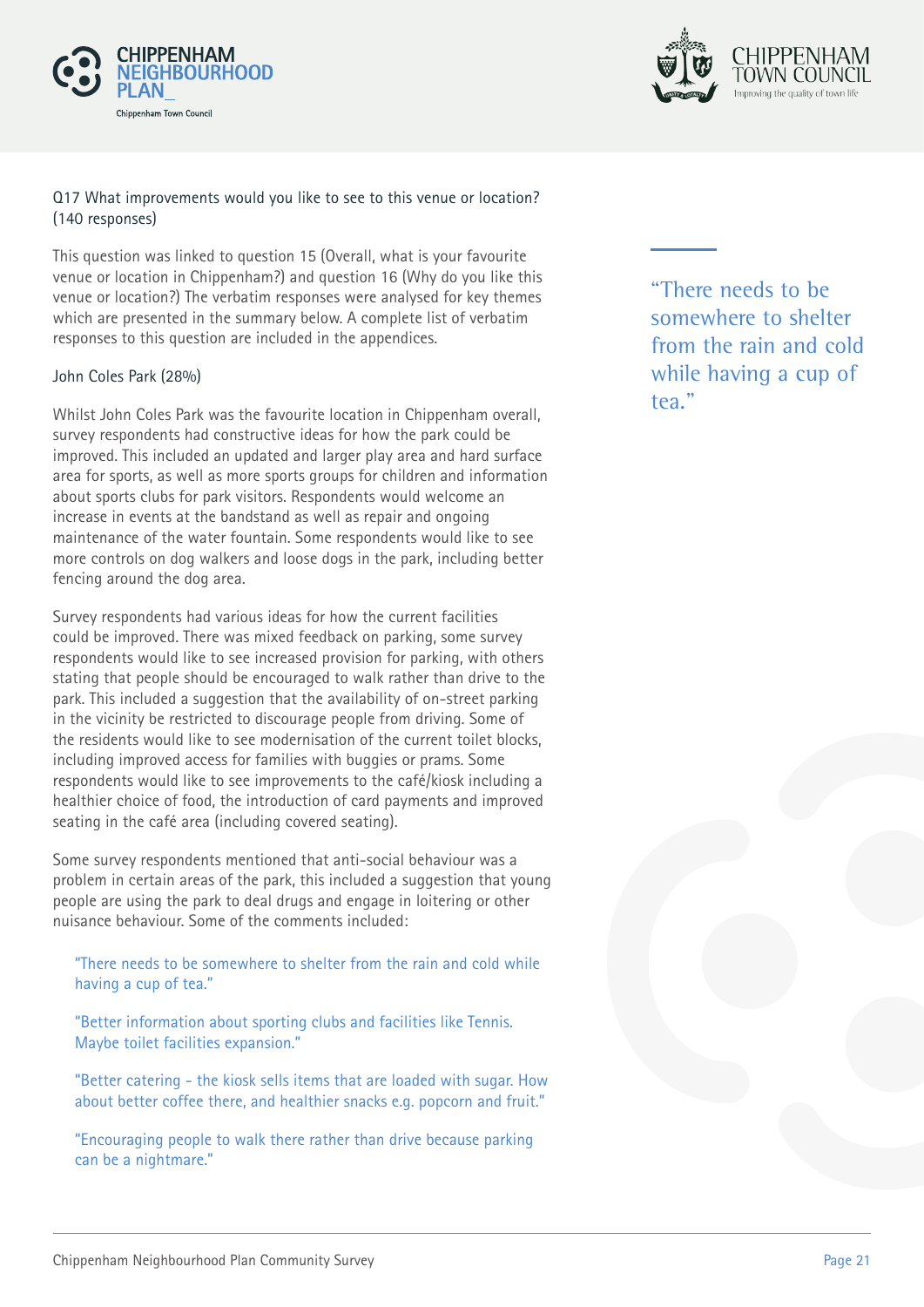



"Toilets are in desperate need of an update; they've been like that since I was a child...quite a long time ago. The steps into the toilet are also not convenient when you have small kids and a baby in a pram."

"More action on anti-social behaviour (youths using MUGA area for drug-dealing and taking.)"

#### Monkton Park (16%)

Survey respondents who said Monkton Park was their favourite location in Chippenham also had feedback on how the park could be improved. Respondents said they would like to see continued improvements to paths, bridges, and signage including information about wildlife along the river paths.

Some respondents focused on the wildlife and green habitat in terms of improvements and said they would like to see a reintroduction of trees that had been cut down, planting of new saplings and increased screening for the multi-storey car park and Emery Gate Shopping Centre. There was also a suggestion that more wildflowers be planted along the riverside to encourage wildlife and Latin name labels be added to trees.

Suggested improvements to park facilities included more seating, picnic tables and litter bins, which they also felt should be emptied more often. Some respondents said they would like to see better play equipment for children, along with improved lighting for people using the paths through the park. Finally, some respondents also mentioned anti-social behaviour as a problem in Monkton Park including littering, drug taking, drinking and other nuisance behaviour from young people and a group of 'alcoholics' that use the park. Comments on how Monkton Park could be improved included:

"I'd like to see improvements to the play area for older children/more adventurous play. I'd also like to improvements to the wider water meadow beyond the golf course to ensure it stays a wildlife haven but facilitate access to it."

"More lighting so that I can run through Monkton Park."

"Less drug detritus, less empty bottles early in the morning, a lot less groups of drunk/drugged youths sitting in the centre."

"Paths, bridges and signage improvements; a few more seats/benches; litter etc removed."

"Demolition of the multi-storey carpark that is being built; Replacement of trees along the river bank (previously cut down or allowed to die, and not replaced, by Wiltshire Council); Better screening from the Emery Gate shopping centre and carpark across the river (e.g. by trees and shrubs o the opposite bank); Introduction of a wildflower meadow;

"Toilets are in desperate need of an update; they've been like that since I was a child...quite a long time ago. The steps into the toilet are also not convenient when you have small kids and a baby in a pram."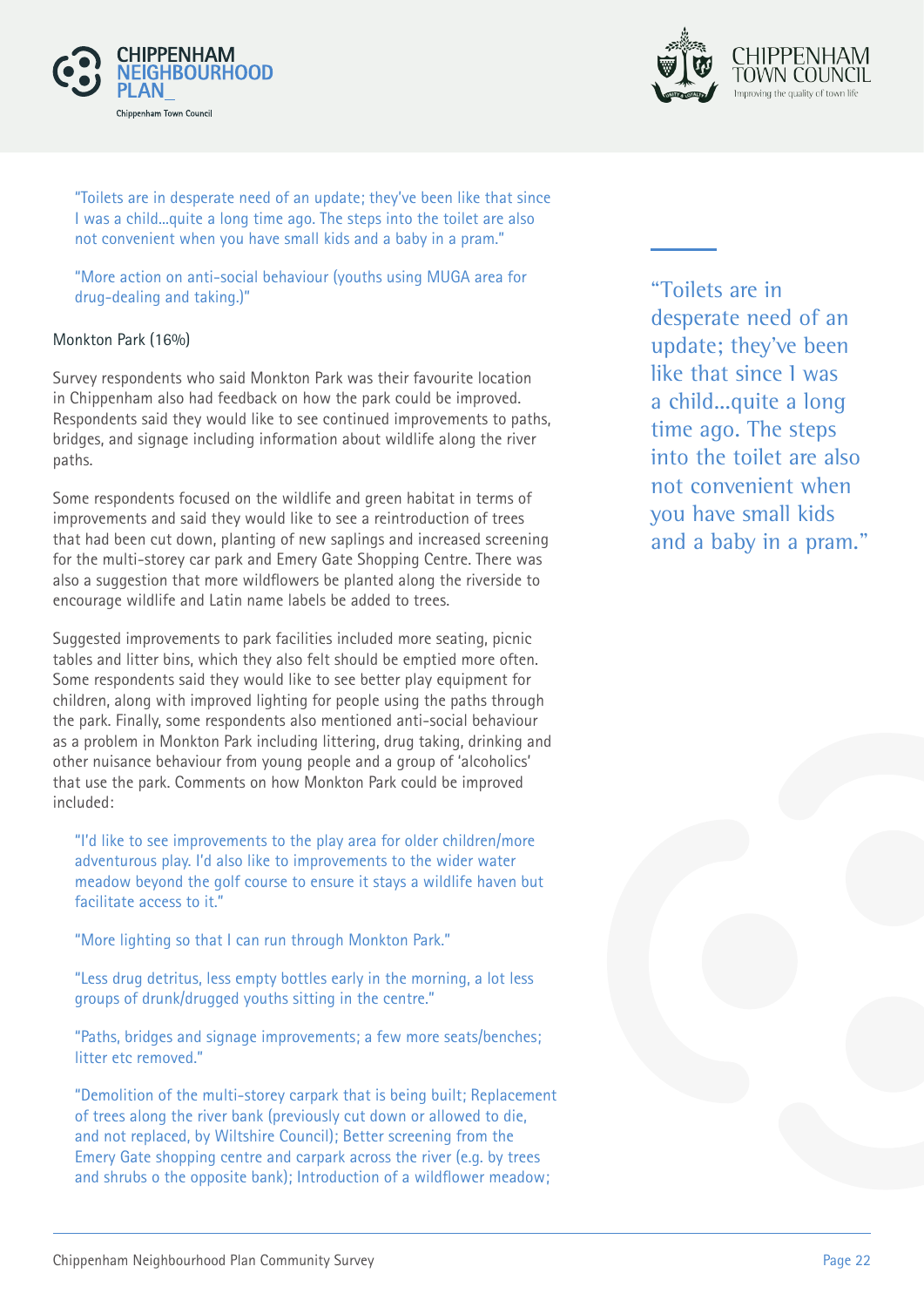



#### Planting of trees to screen off the 5 storey multi-storey car park that is being built on the edge of the park."

#### River and Canal (6%)

Many of the suggested improvements to Monkton Park (see above) also referenced the river and riverside walks. These included increased tree, sapling and wildflower planting to protect and encourage biodiversity along with more information about local wildlife on popular riverside paths. Other suggestions included a small landing stage for boats and canoes, reduced litter and better/more riverside paths. One respondent would like to see a plan for the continued development of the upriver area. Some of the comments for how the riverside could be improved included:

"A small landing stage for boats and canoes. Maybe a couple more picnic tables? More information for walkers re biodiversity and routes to take."

"All of the edges should be seeded with wild meadow flowers and left un-mown to promote insect life and colour. Each of the trees should be labelled with the Common name and the Latin name. Every year, a minimum of 10 new saplings should be planted."

"Encouragement of biodiversity and tree planting. Control of the invasive species, Himalayan Balsam. A plan for the area upriver from the golf course and on the opposite bank from Baydons Meadow."

"More recycling bins, historical facts along route."

"More attention to litter."

#### Stanley Park Sports Ground (5%)

Several respondents who cited Stanley Park Sports Ground as a favourite venue or location said that they would like to see more 3G pitches at the venue. Respondents would also welcome improved seating and shelters for spectators (including parents) as well as improvements to the café area. Some of the comments included:

"Like to see improved seating and shelters for parents and more reliable coffee machines."

"Another 3G pitch. Larger internal cafe area for parents and meetings etc"

"Better and more seating and shelters for matches."

#### The Neeld Hall (4%)

Survey respondents who said The Neeld Hall was their favourite venue in Chippenham had several ideas for how the venue could be improved. "Like to see improved seating and shelters for parents and more reliable coffee machines."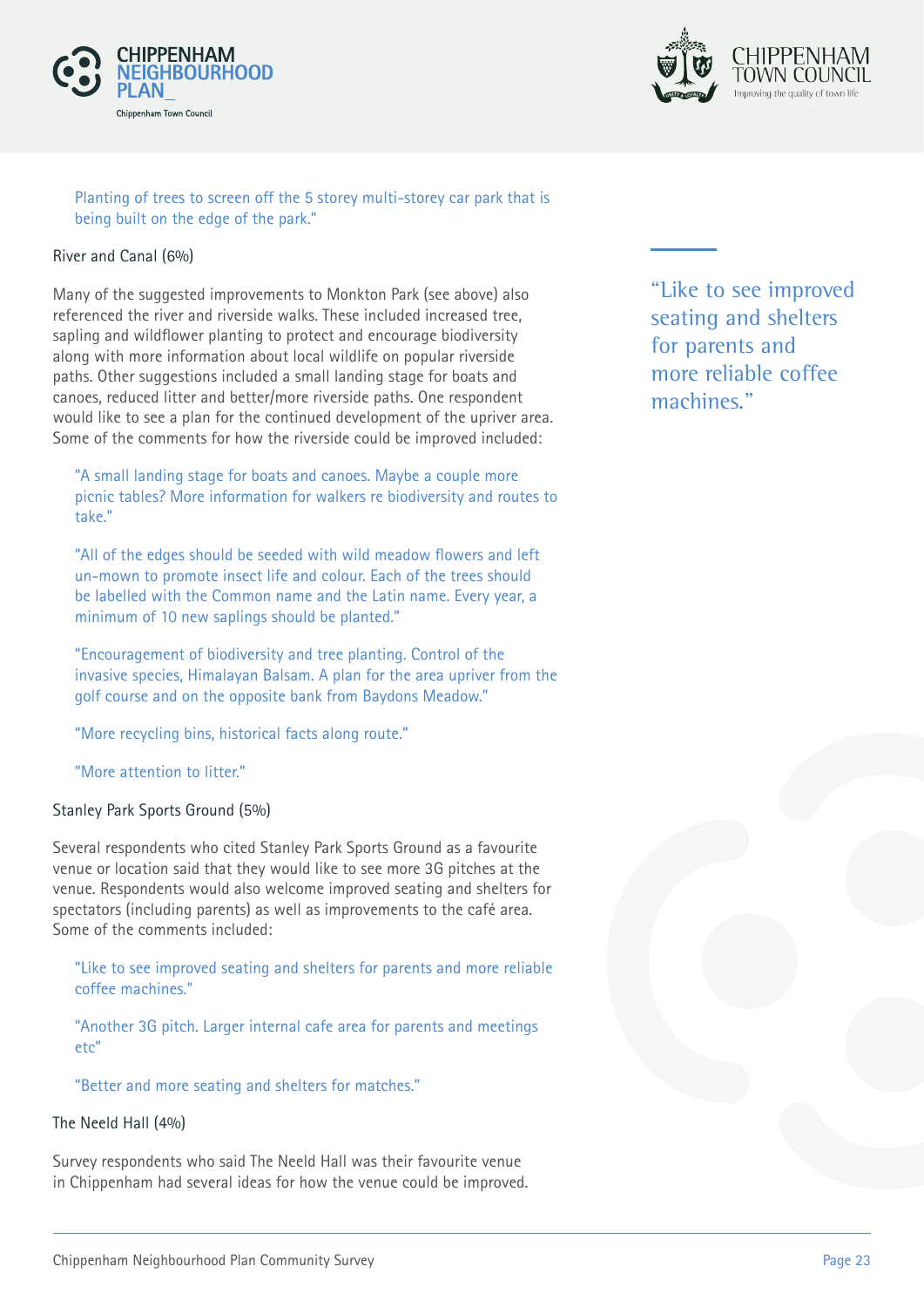



Respondents would welcome a better variety of live performances including higher profile acts, better productions with original performers and fewer tribute acts. One respondent felt the ticket prices could be cheaper. Some respondents said they would like to see improvements to the bar area, including having more staff at the bar to reduce queuing time, as well as opening the venue as a café for daytime use. Some of the comments included:

"Better gigs, bigger profile acts like Adam Hills was excellent. Better marketing required."

"A cafe for daytime use. Lillies is no longer open. It would be a good daytime meeting place. It could also serve pre-theatre meals."

"More staff on the bar as sometimes a long queue before event."

#### The Rivo Lounge (3%)

There were just two comments from survey respondents on how The Rivo Lounge could be improved. These were 'Cheaper drinks' and 'More seating'.

#### Reel Cinema (3%)

There was one comment from a survey respondent on how the Reel Cinema could be improved:

"To be able to purchase tickets online and be able to have them scanned from your phone, rather than queue up to have them printed out."

#### Chippenham Museum (3%)

There were two comments about how the Chippenham Museum could be improved, in terms of its size and functionality:

#### "Make it bigger."

"We could do with expanding the area around the museum to be a community hub for Chippenham. There is a lack of a focused space like Corsham has, or a venue like Court Street Gallery in Trowbridge."

#### Chippenham Sports Club (3%)

There were two comments about how Chippenham Sports Club could be improved, in terms of capacity:

"Another club room for the cycling club to meet."

"Double in size to provide additional sporting facilities for the growing population of Chippenham and surrounding villages."

"To be able to purchase tickets online and be able to have them scanned from your phone, rather than queue up to have them printed out."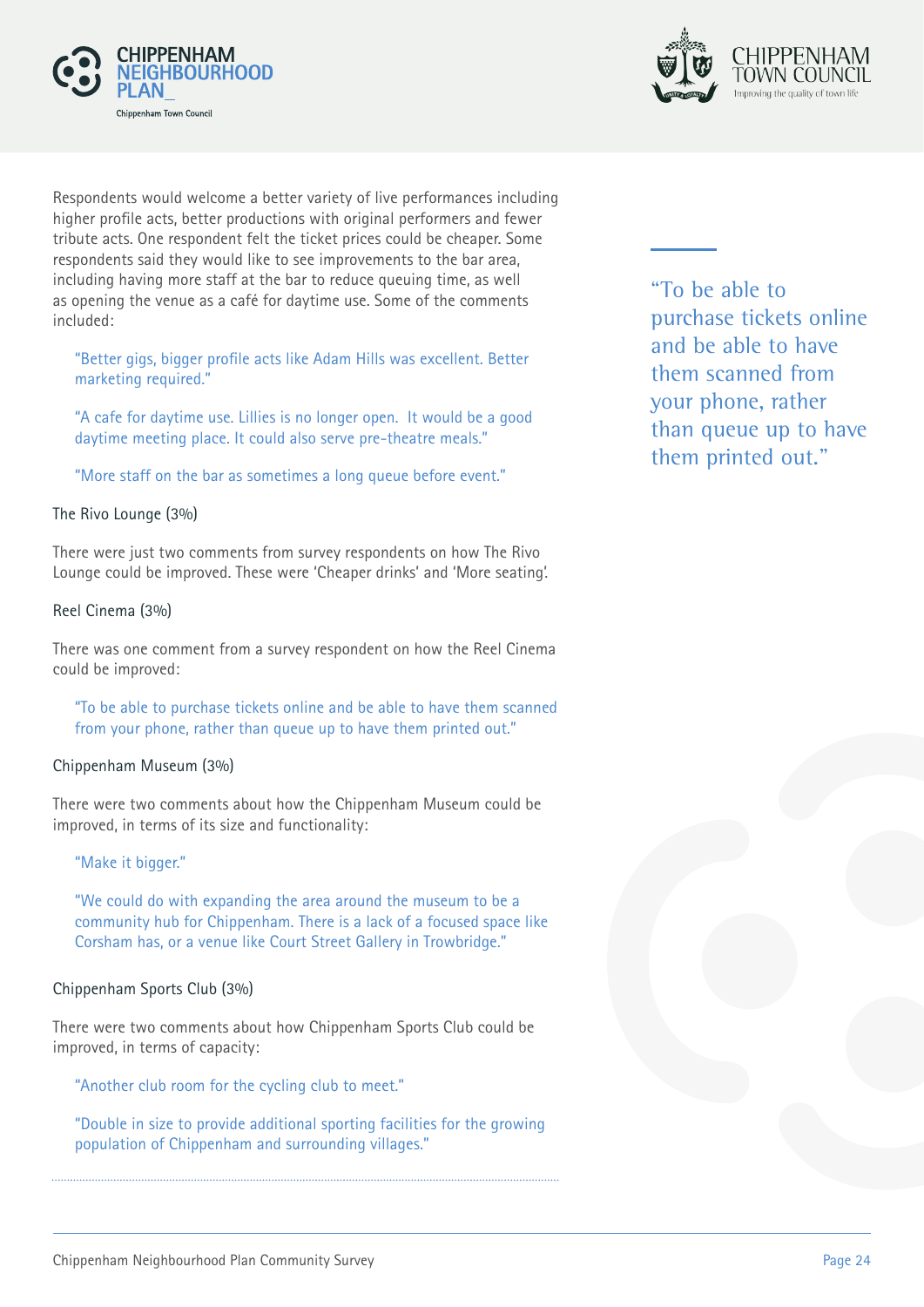



#### Q18 If you were in charge of community infrastructure in Chippenham and you had £1,000,000 to invest, what would you put the money towards? (212 responses)

Survey respondents were asked to select their favourite option from a list, the answers (in order of preference) are set out in the table below:

| Percentage | Responses      |
|------------|----------------|
| 22%        | 46             |
| 21%        | 45             |
| 17%        | 36             |
| 13%        | 27             |
| $11\%$     | 24             |
| 9%         | 19             |
| 40/0       | 8              |
| 2%         | 4              |
| 10/0       | $\mathfrak{D}$ |
| $0\%$      |                |
|            |                |

Entertainment, arts and culture was the most popular choice for investment overall, with 22% of survey respondents selecting this option. This was followed by climate change prevention and environmental improvement (21%).

17% of survey respondents selected 'Other' as an option and included:

- Improvements to footpaths and cycle tracks, this included designated cycle lanes and an improved cycle network.
- Improvements to sport and leisure facilities including Stanley Park Sports Ground to include a running track and an additional 3G pitch. Some respondents feel the Olympiad is in need of modernising.
- Improved/increased facilities to support young people including outreach, skate parks, climbing and youth groups.
- Places for family entertainment including bowling, an ice rink, a better swimming pool and climbing.
- More green space and open areas, including green space that links to the town centre.

A verbatim list of 'Other' responses can be found in the appendices.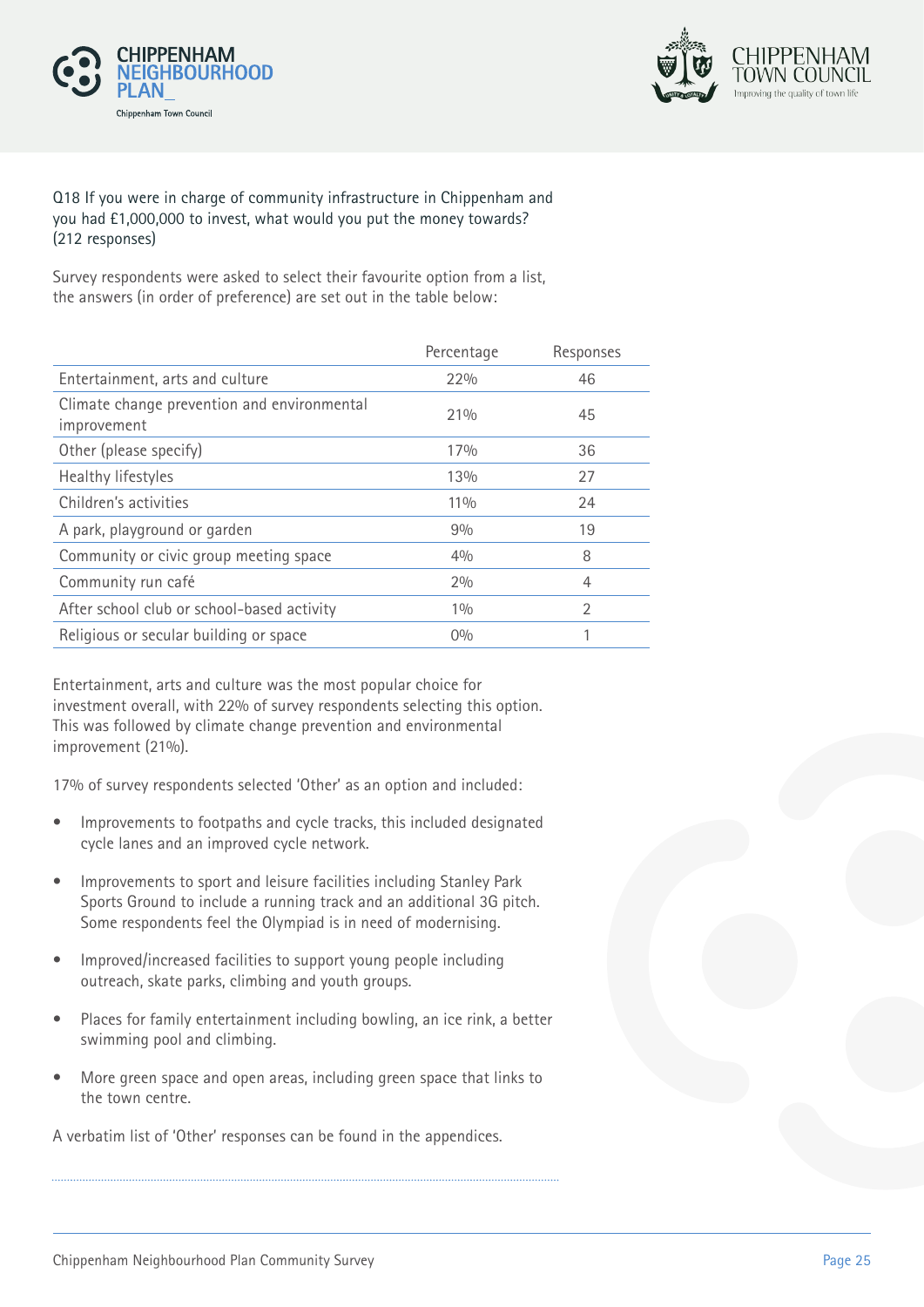



#### Q19 Is there any community infrastructure you think is missing in Chippenham? (157 responses)

|                                  | Percentage | Responses |
|----------------------------------|------------|-----------|
| Children and young people        | 18%        | 28        |
| Community activities and support | 17%        | 26        |
| Cycling and cycle paths          | 15%        | 23        |
| Leisure facilities               | 13%        | 21        |
| Environment and outdoors         | 12%        | 19        |
| Town centre                      | $11\%$     | 17        |
| Arts and culture                 | 8%         | 13        |
| Sport                            | 7%         | 11        |
| Other                            | 2%         | 3         |
|                                  |            |           |

10% of respondents did not provide an answer to the question and instead wrote 'N/A'. The remaining 90% of survey respondents who answered this question shared their views on what they feel is missing in terms of community infrastructure, several respondents listed more than one venue/ location/activity that they felt was missing. The responses were analysed for key themes which are summarised in the table above, more detail about each theme is included in the analysis below. Verbatim responses can be found in the appendices:

#### Children and Young People (18%)

Some survey respondents said that there are not enough activities/facilities for children and young people in Chippenham, this is especially the case for young people aged 11-17 years. These respondents would like to see more activities for children and families in Chippenham. Suggestions included a soft play, skate park, bowling alley, laser tag, arcades, play equipment for older children and safe places for young people to meet and socialise together e.g. youth club provision or a youth centre. Comments included:

"A kids' large softplay. Currently everyone has to drive to Calne/ Melksham and there are not many indoor activities available every day…"

"Somewhere for children to do ten pin bowling rock climbing wall internet cafe and soft play and youth club all in one place."

"I'd love somewhere to go skateboarding in Chippenham. I have to go to Bath or Devizes for the nearest outdoor and indoor facilities (respectively)."

"Anything for older children to do, skate park or playground equipment for older kids."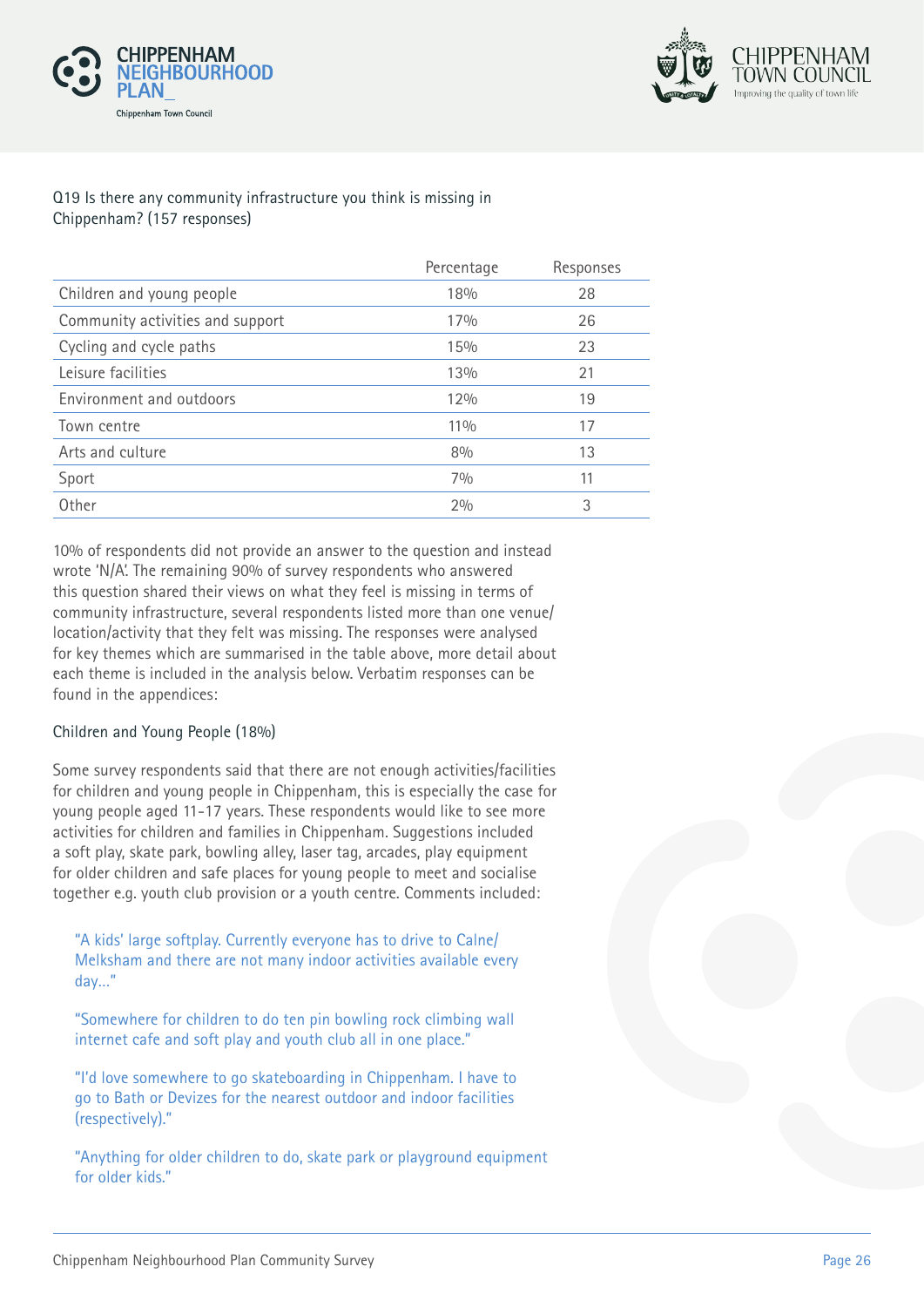



#### "A big youth venue like the Bridge centre."

#### Community Activities and Support (17%)

Some survey respondents said they would like to see an improvement in the coordination of community groups and activities, potentially through a community hub or other centralised location, one respondent referenced the Springfield Campus in Corsham as a good example of a community hub. Some respondents said they would like better promotion of and access to information about local events, hobby/volunteering groups, and ways to get involved locally. Survey participants also said they would like to see increased provision of affordable spaces for communities/groups to come together including community buildings and meeting rooms. There were suggestions of new groups that respondents would like to see locally including a Men's Shed, toddler groups, Nit and Natter and a group for LGBTQ people. Comments included:

"Some kind of joined up community hub."

"Not enough meeting rooms or places for community groups to meet (e.g. the Town Council charges for people to meet there, even when the facilities are not being used and most community groups can't afford to pay £40-50 per hour to meet, so have to meet in noisy cafes instead. The Town Hall is a public building and the council should allow not-forprofit community groups to meet there without these prohibitive levels of fees).

"Corsham has Springfield Community Centre which seems really good. Something like that, but possibly bigger in Chippenham would be great."

"Communication of what is out there does not appear to be in any one central place. Each venue or group has its own communication methods. it would be good if there was information more centrally available."

"Better promotion of the spaces and groups that are available in the town is sorely lacking. For example, I hear there was a recent Fringe Festival initiative in the town, but I heard barely anything about the events on offer until it was all over! In this day and age, marketing and advertising shouldn't be too hard to coordinate and facilitate!!"

#### Cycling and Cycle Paths (15%)

Some survey respondents feel that provision for safe cycling is insufficient in Chippenham. Suggestions included extending cycle paths, improved cycle lanes and interconnected safe cycle routes in and around the town. Some survey respondents would also like to see increased provision for bicycle storage in the town centre. Comments included:

"Segregated safe cycle routes that are connected throughout the town."

"Corsham has Springfield Community Centre which seems really good. Something like that, but possibly bigger in Chippenham would be great."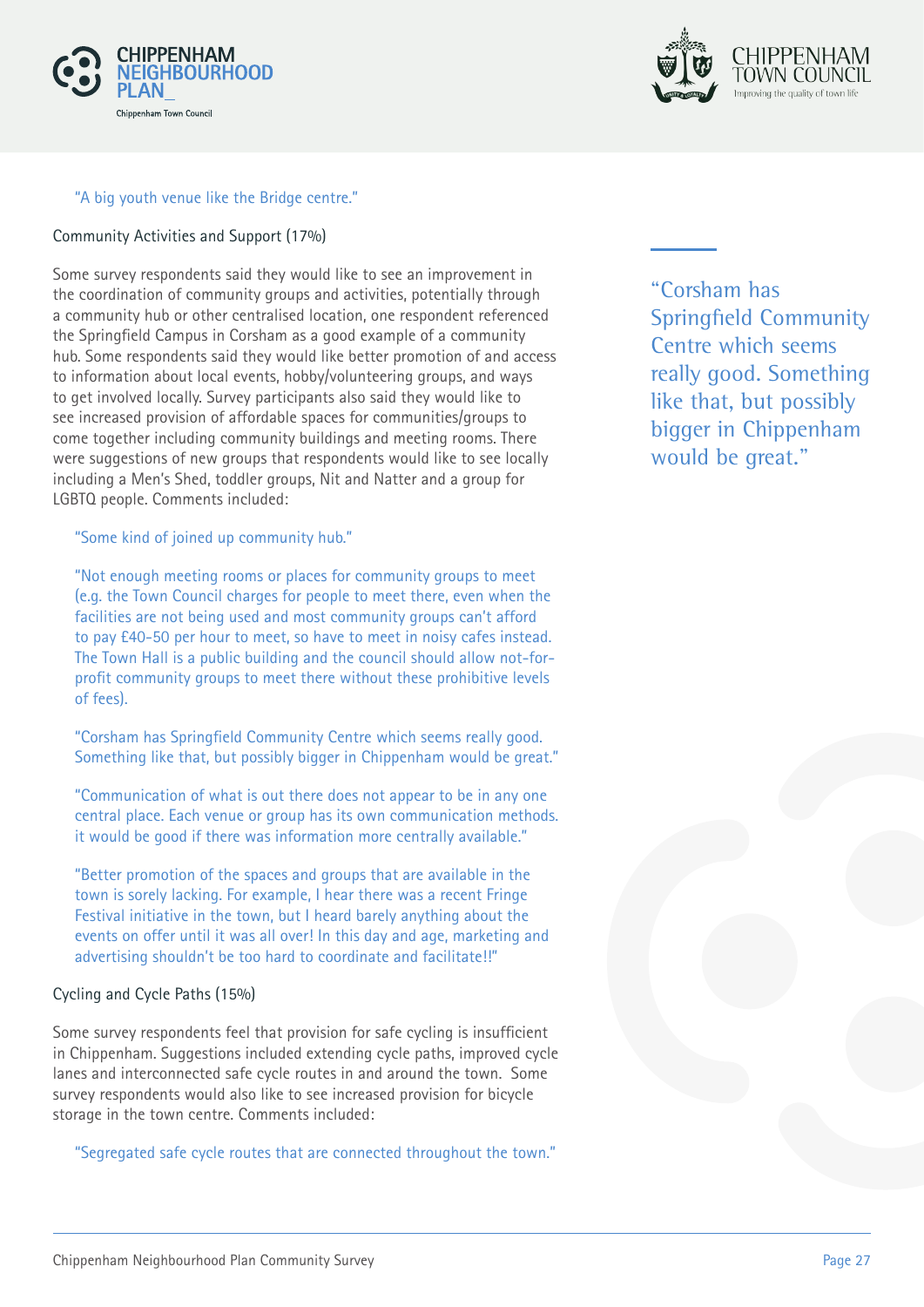



"More cycle routes to encourage safe cycling for all."

"Off-road cycle paths to enable people (notably families and less confident cyclists) to access community facilities without driving."

"Segregated safe cycle routes that are connected throughout the town."

"Not enough bike stands in the town and none whatsoever at the Town Hall, which should be leading the way on encouraging people to cycle into the Town Centre - this includes its own staff, councillors and the public. Town Council needs to wake up."

#### Leisure Facilities (13%)

Some of the survey participants feel there are not enough leisure facilities in the town and also felt there could be improvements to existing facilities. Respondents would like to see modernisation of the Olympiad Leisure Centre to include a larger swimming pool with better changing facilities and slides. Other suggestions for new leisure facilities that would benefit the town included a bowling alley, ice rink, trampoline park, soft play, climbing wall and arcade. Comments included:

#### "Not missing, but the Olympiad is past its best."

"A better swimming pool and changing facilities. The current one is terrible. It's not a pleasant place to visit, even though the staff do their best. It needs to be something more like oasis to encourage more to use. Such a shame the Olympiad hasn't been maintained or the flumes repaired. Also, there are no other in door-based activities for kids. No bowling or ice rink, or soft play or trampoline park."

"Leisure centre could be updated and expanded."

#### Environment and Outdoors (12%)

Some survey respondents felt that there was not enough community infrastructure to support the environment and spending time outdoors. These survey participants would like to see more emphasis on wildlife and an increase in the provision of outdoor space, including parks and recreation grounds. Some respondents feel there should be provision for outdoor exercise equipment, a stronger approach to dogs off leads, litter and graffiti and more investment in Monkton Park.

There were additional requests for more electric vehicle charging points, an increase tree planting on the flood plain adjacent to the river and a suggestion that Chippenham Town Council should take over the management of Birds Marsh to protect it from a new housing development. Comments included:

"Woodland - trees have disappeared over the years and not been

"Off-road cycle paths to enable people (notably families and less confident cyclists) to access community facilities without driving."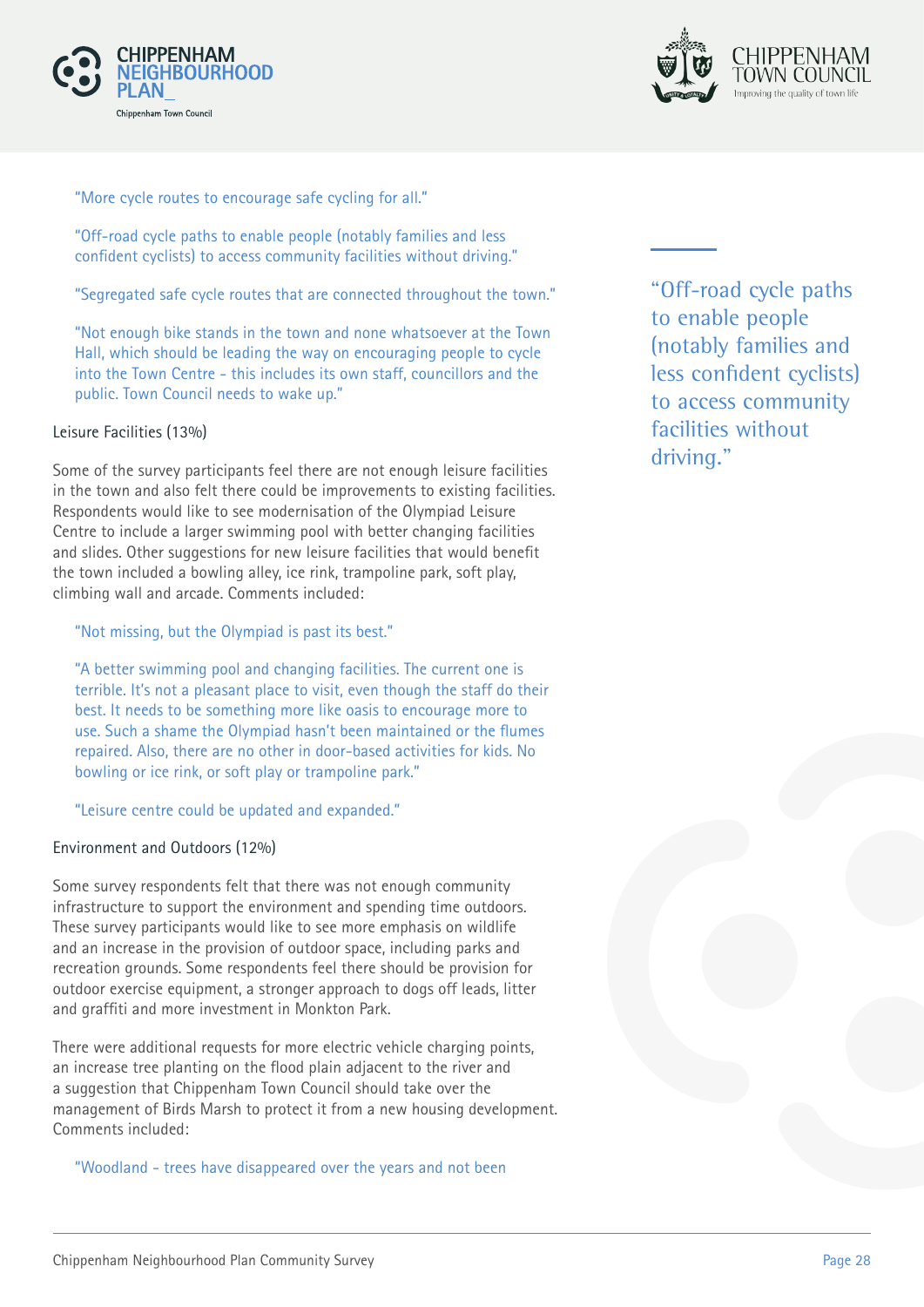



replaced. Woods are important community infrastructure. Why doesn't the council plant trees on the land it has taken over from Wiltshire council. Especially around the River Avon, which is floodplain and ideal for trees."

"The Town Council should consider buying or taking on the management of Birds Marsh. This valuable habitat is neglected, underused and almost impossible to visit because of the housing being built…"

"Need more emphasis on environment and wildlife."

"The Monkton Park facility has nothing. No money is being spent on this park it seems."

"Not enough EV charging points in the town - why hasn't the Town Council got an electric vehicle charging point at Stanley Park - this would be an ideal venue for one…"

#### Town Centre (11%)

Some survey participants said that they felt the town centre should be improved to include a better selection, of independent shops e.g. butcher, baker and fewer cafes and charity shops. One respondent mentioned the market which they felt should be expanded to include more stalls selling produce. Some survey respondents would like to see an increase in parking provision to encourage people to shop locally, with others feeling that the town centre should be a traffic-free, pedestrian only zone with additional bike parking to discourage people from driving to the town centre. Additional feedback included a more centralised post office, a better range of stores selling clothing, additional free public toilets and more entertainment outside of the Neeld Hall. Comments included:

"The centre of Chippenham needs reinvigorating. Currently too many charity shops and cafes. It has wonderful historic buildings and riverside setting. It could so easily become like Marlborough with interesting shops and restaurants. Parking needs to be easier and cheaper or free to encourage people to come in to the town centre. And we need a lot more cycle ways and safe parking for bicycles."

"I think it is high time Chippenham High Street was PERMANENTLY pedestrianised. After 6pm at night it's a rat run with Boy Racers whizzing through it. There's no need for this! It should be closed to motor traffic…"

"Not enough clothing shops, means many of us have to travel to bath or Swindon…"

"It lacks a main post office that's easily accessible from the town centre."

"The centre of Chippenham needs reinvigorating. Currently too many charity shops and cafes. It has wonderful historic buildings and riverside setting..."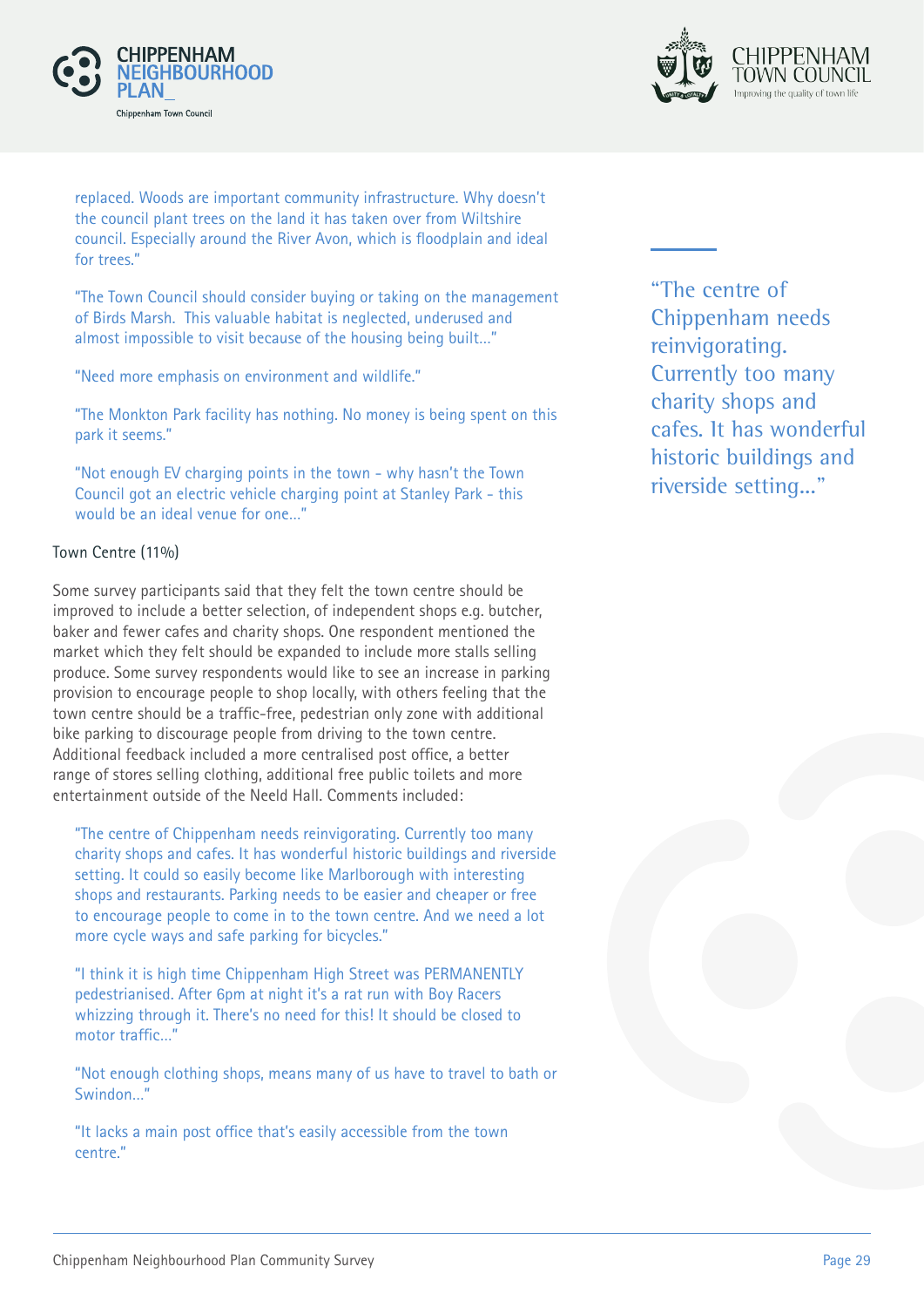



#### Arts and Culture (8%)

Some respondents said that they felt the town lacked a variety of appropriate venues for the creative arts including theatre, comedy and music, as well as the opportunity to get involved with performing arts. Some respondents would like to see a dedicated space for the arts and a better and wider range of arts and culture events such as exhibitions, alternative theatre and plays. Additional suggestions included a community arts café and an outdoor performance space. Comments included:

"Art cafe for community - a place to meet, view art and maybe do arts and crafts activities as adults."

"Better arts centre, for learning and stuff, like the pound in Corsham. Neeld hall needs to be better for comedy and music gigs."

"A more suitable theatre space - the Neeld Hall stage is very high and has limited backstage facilities."

"Better established and wider variety of arts and culture, particularly art and plays."

#### Sport (7%)

Some survey respondents would like to see more community infrastructure dedicated to sport and physical activity. This included more equipment, a better swimming pool, an athletics venue, a velodrome, 3G pitches, basketball courts and an outdoor gym area. Comments included:

"More fitness space - refresh and extend the Dome or similar - always booked out and not enough space or parking for all those who want to use it."

"Dedicated elite athlete training venue even if it only included Field activities including Pole Vault and a short sprints track. A velodrome."

"More sports equipment, areas. A better swimming pool is also definitely required."

"Decent swimming pool. Velodrome. Better cycle network is long overdue."

## Green Infrastructure

Survey respondents were asked about 'Green Infrastructure' which refers to natural and open spaces, parks and gardens, rivers and streams and back gardens. Green infrastructure is used by people for recreation, contemplation and visual enjoyment, and by creatures who use it as their "A more suitable theatre space - the Neeld Hall stage is very high and has limited backstage facilities."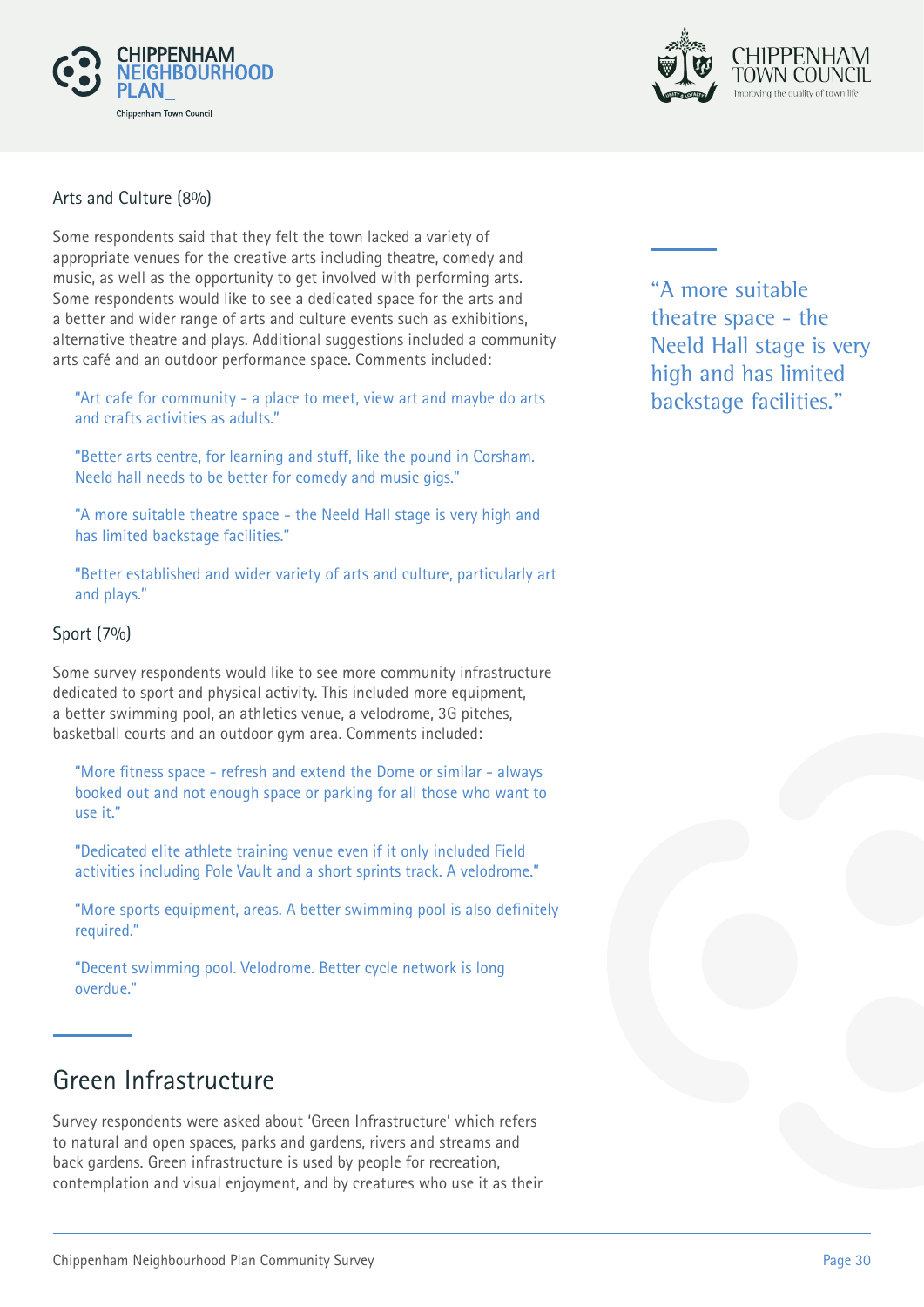



habitat. These questions aimed to understand how people use Green Infrastructure in Chippenham and what improvements might be beneficial.

#### Q20 Which of the following purposes for green space do you think are most important to you? Please rank them in order of importance, where '1' is most important and '7' is least important. (204 responses)

|                                              | 1              | 2           | 3              | $\overline{4}$ | 5              | 6              | 7             | Rank           |
|----------------------------------------------|----------------|-------------|----------------|----------------|----------------|----------------|---------------|----------------|
| Wildlife and biodiversity                    | 23%<br>(46)    | 16%<br>(32) | 19%<br>(38)    | 15%<br>(31)    | 18%<br>(37)    | $5\%$<br>(11)  | $7\%$<br>(15) | $\mathbf{1}$   |
| Recreation and Play                          | 22%<br>(45)    | 13%<br>(26) | 15%<br>(31)    | 15%<br>(31)    | 16%<br>(33)    | $11\%$<br>(23) | $7\%$<br>(15) | $\overline{2}$ |
| Mental health and wellbeing                  | $11\%$<br>(23) | 18%<br>(37) | 17%<br>(35)    | 16%<br>(35)    | 16%<br>(32)    | 14%<br>(29)    | 6%<br>(13)    | 3              |
| Physical health and wellbeing                | 14%<br>(30)    | 22%<br>(44) | $11\%$<br>(23) | $11\%$<br>(24) | 13%<br>(26)    | 20%<br>(40)    | 8%<br>(17)    | $\overline{4}$ |
| Combatting climate change/<br>storing carbon | 13%<br>(27)    | 12%<br>(25) | 10%<br>(21)    | 14%<br>(29)    | 14%<br>(29)    | 23%<br>(46)    | 13%<br>(27)   | 5              |
| Active travel – cycling,<br>walking etc      | 10%<br>(21)    | 10%<br>(21) | 15%<br>(31)    | 14%<br>(29)    | $11\%$<br>(23) | 12%<br>(24)    | 27%<br>(55)   | 6              |
| Preventing flooding                          | 6%<br>(12)     | 9%<br>(19)  | 12%<br>(25)    | 12%<br>(25)    | 12%<br>(24)    | 15%<br>(31)    | 33%<br>(68)   | 7              |

Overall, survey respondents rated wildlife and biodiversity and recreation and play as most important for green space, with active travel (cycling, walking etc.) and preventing flooding as least important.

Q21 How do you rate the provision of green space in Chippenham for a range of uses including recreation, wildlife and biodiversity, flood prevention etc? (204 responses)

|           | Percentage | Responses |
|-----------|------------|-----------|
| Excellent | 70/0       | 14        |
| Good      | 49%        | 100       |
| Average   | 37%        | 76        |
| Poor      | $5\%$      | 10        |
| Very Poor | 2%         | 4         |
|           |            |           |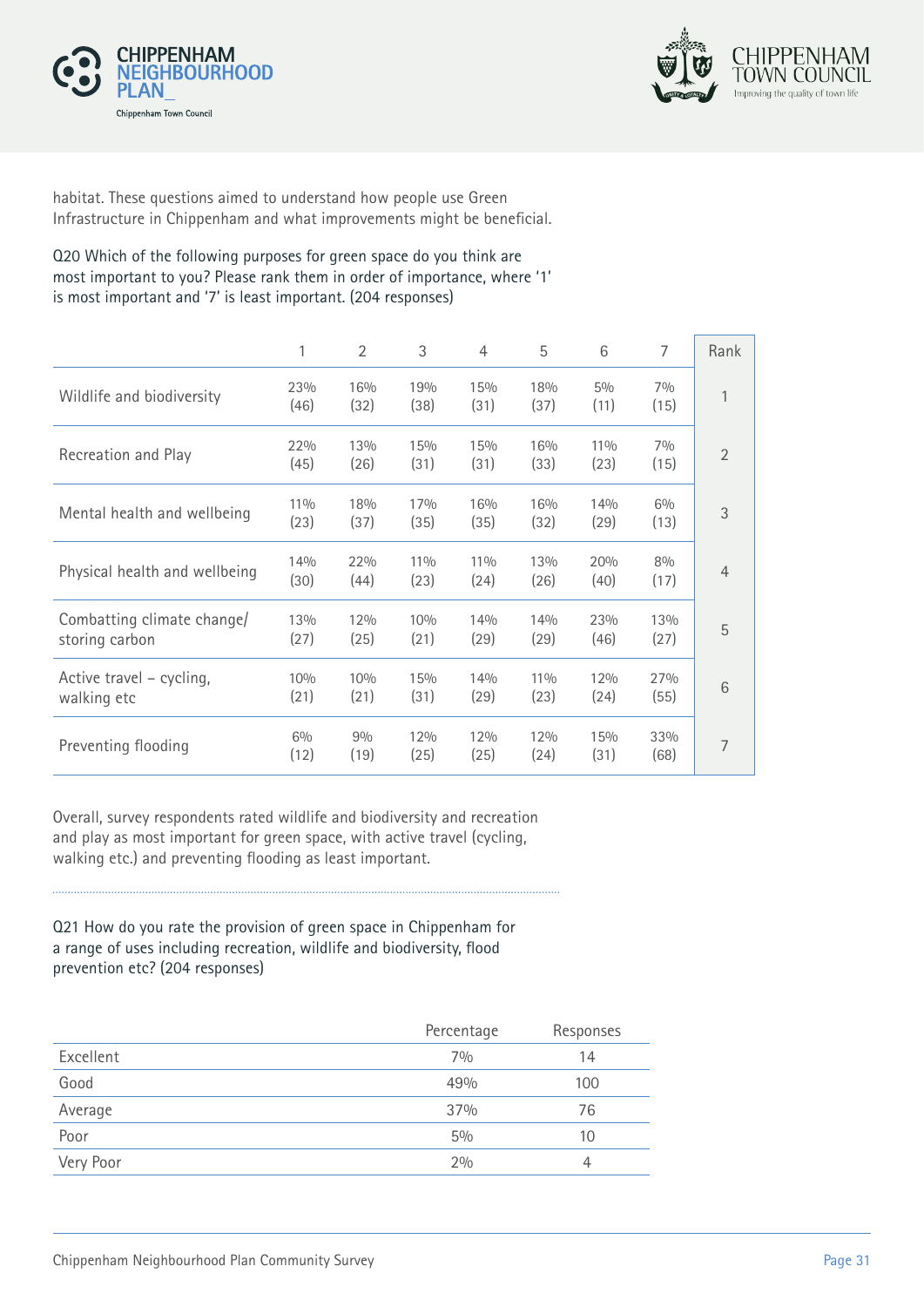



Overall, just under half of survey respondents said that the provision of green space in Chippenham was 'Good', a further 37% felt that the provision of green space was 'Average'.

This suggests that survey respondents broadly feel the current provision of green space including recreation, wildlife and biodiversity in Chippenham is satisfactory.



#### Q22 How do you rate your access to green space? (203 responses)

|           | Percentage | Responses |
|-----------|------------|-----------|
| Excellent | 26%        | 53        |
| Good      | 47%        | 96        |
| Average   | 23%        | 47        |
| Poor      | 3%         | 5         |
| Very Poor | 10/0       |           |
|           |            |           |

47% of survey respondents who answered this question said that their access to green space was 'Good' with a further 26% who said 'Excellent' and 23% who said it was 'Average'. Just 4% of respondents combined said that their access to green space was 'Poor' (3%) or 'Very Poor' (1%). This suggests that respondents are broadly satisfied that they have reasonably good access to green space in Chippenham.



#### Q23 Name one improvement to Chippenham's 'Green Infrastructure' that you would like to see. (158 responses)

| Percentage | Responses |
|------------|-----------|
| 40%        | 63        |
| 21%        |           |
| 200h       |           |
|            |           |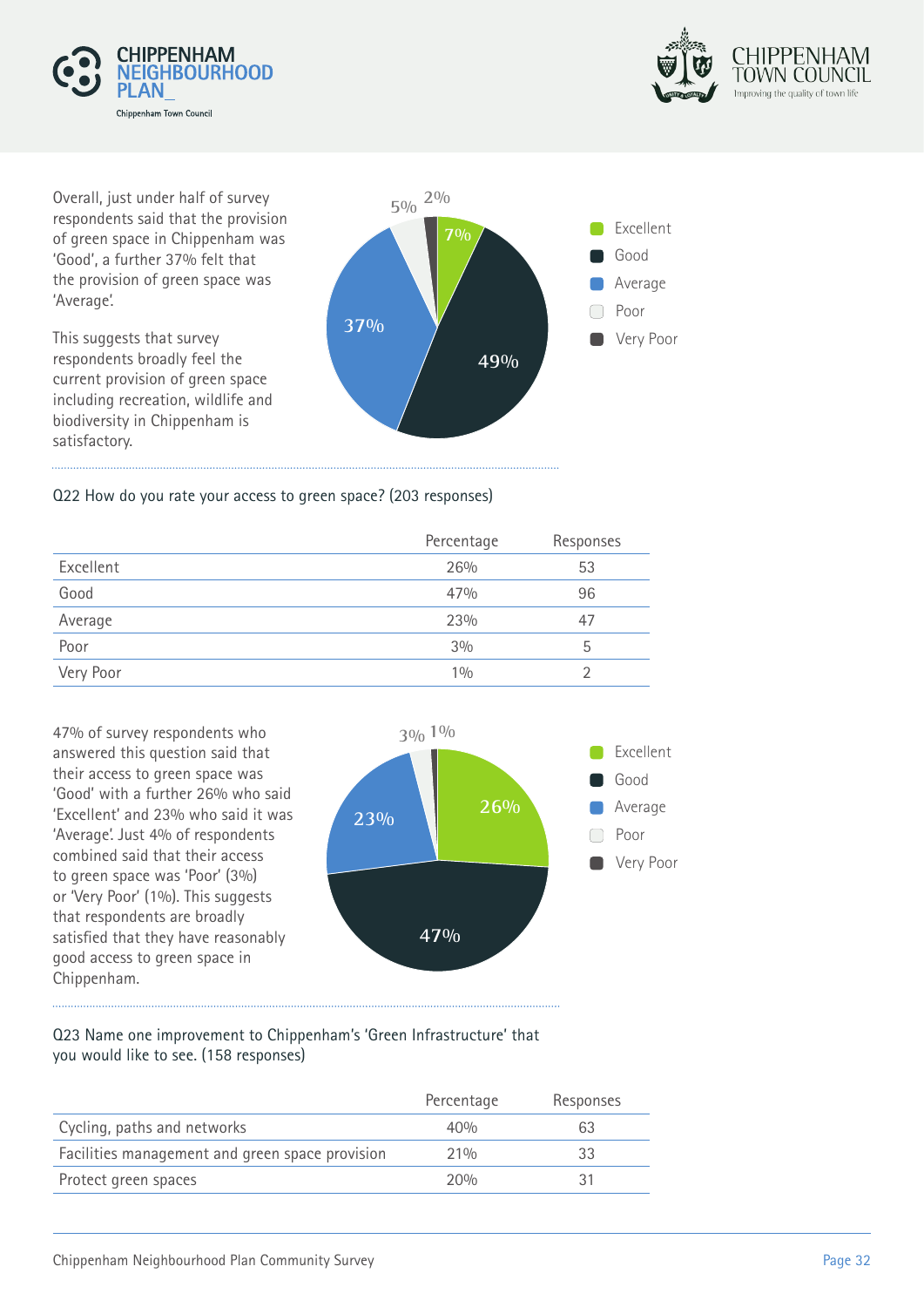



|                        | Percentage | Responses |
|------------------------|------------|-----------|
| River and biodiversity | 8%         |           |
| Litter                 | 40/0       |           |
| Tree planting          | 40/6       |           |
| Flood prevention       | 3%         |           |

95% of survey respondents who answered this question named an improvement that they would like to see to Chippenham's green infrastructure. The remaining 5% said they weren't sure what improvement was needed or said that they felt there was no improvement needed. A complete list of verbatim responses is included in the appendices

#### Cycling, paths and networks (40%)

40% of survey respondents said they would like to see improvements to cycling paths, public footpaths and associated networks for people to travel. This included a better cycling network in and around the town and additional options for off-road cycling such as the Chippenham to Calne cycle track. Other respondents mentioned making improvements to existing footpaths (including river and canal paths) and rights of way to improve signposting, repairing damaged paths/pavements and linking cycling and footpaths together as a network. Comments included:

"More walking and cycling routes into town to cut down on traffic."

"Better linking via cycle paths. the train track from Chippenham to Calne is excellent. very little other options for off-road cycling for nonconfident cyclists like me."

"Complete the gaps in the town's cycle network to enable meaningful journeys to be made entirely on off-road or very quiet roads."

"More green spaces interconnected with good walking/running/cycling paths."

"Maintenance of rough paths such that they are wide enough for pedestrians and cyclists and without large holes with puddles."

#### Facilities Management and Green Space Provision (21%)

12% of survey respondents said they would like to see more green space provision, open spaces and outdoor facilities including play/exercise equipment, sports grounds, out of town parking, benches, green energy generation and woodland. Some respondents said they would like to see better maintenance of existing open spaces including grass cutting and lighting. Comments included: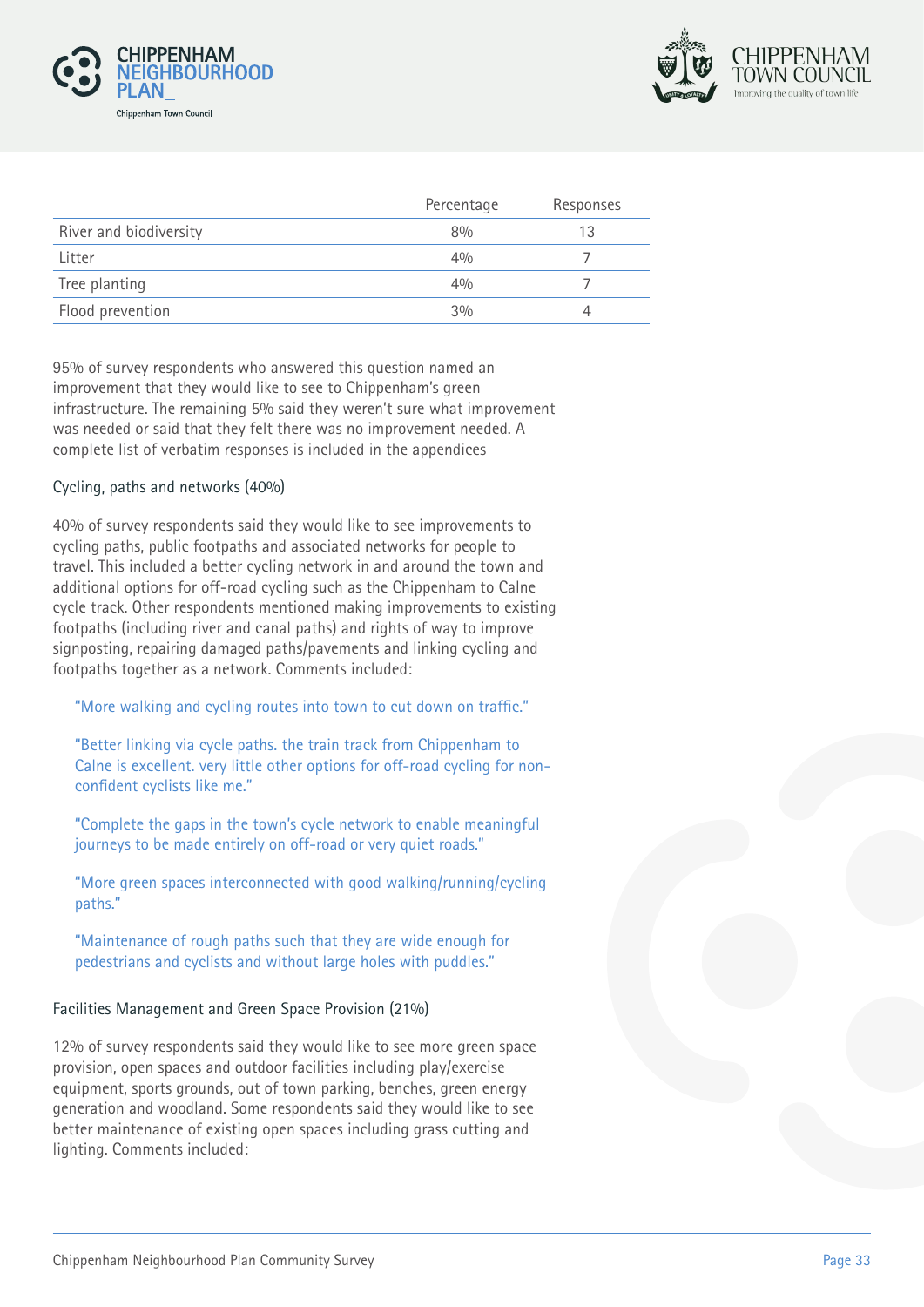



"Several open spaces, especially more informal areas, have suffered from a lack of maintenance, making them less enjoyable. For example, in many places brambles have gotten out of control."

"More woodland, particularly along land close to the river, as this reduces flood risk (downstream in the town also), great for wildlife, great for people's enjoyment, improves landscape/ people's views, helps tackle climate change, provides multiple benefits."

"To have them better kept, grass cutting and more bins, or more parks, obstacle courses to keep children entertained during walks, nature hunts etc."

#### Protect Green Spaces (20%)

20% of survey respondents felt that protecting existing green spaces was a priority for Chippenham's green infrastructure. Survey respondents would like to see greenbelt land protected and for new developments to be built on brownfield sites, away from green spaces, woodland, countryside and the river. Comments included:

"Protection of quiet spaces. The new planned housing near to Parsonage Way is a travesty which will remove the sanctity of the view across to Cherhill and the land."

"Less building on the lovely open spaces we have on the edges of town (which is where most of us escape to get some 'proper' green space!)"

"It is a massive shame that the Birds Marsh is being built upon - there's a clue in the name Marsh tends to indicate that building on this marshy area will be deemed utter folly in years to come."

"Less building on outlying land when there are plenty of brownfield sites to be used."

"Protecting and maximising potential of every scrap of green space."

#### River and Biodiversity (8%)

8% of survey respondents said that Chippenham's green infrastructure should prioritise development of the river, both to support wildlife and biodiversity and to encourage more people to spend time by the river. Some survey respondents felt that riverside areas appeared untidy with debris and that the riverside could be improved by planting trees and wildflowers to encourage bees and other wildlife. Comments included:

"By the bridge centre needs a good tidy and clean out and river."

"Clean up the river and its banks in the centre of town."

"Plant some wildflowers to encourage insect life, especially bees which

"Less building on outlying land when there are plenty of brownfield sites to be used."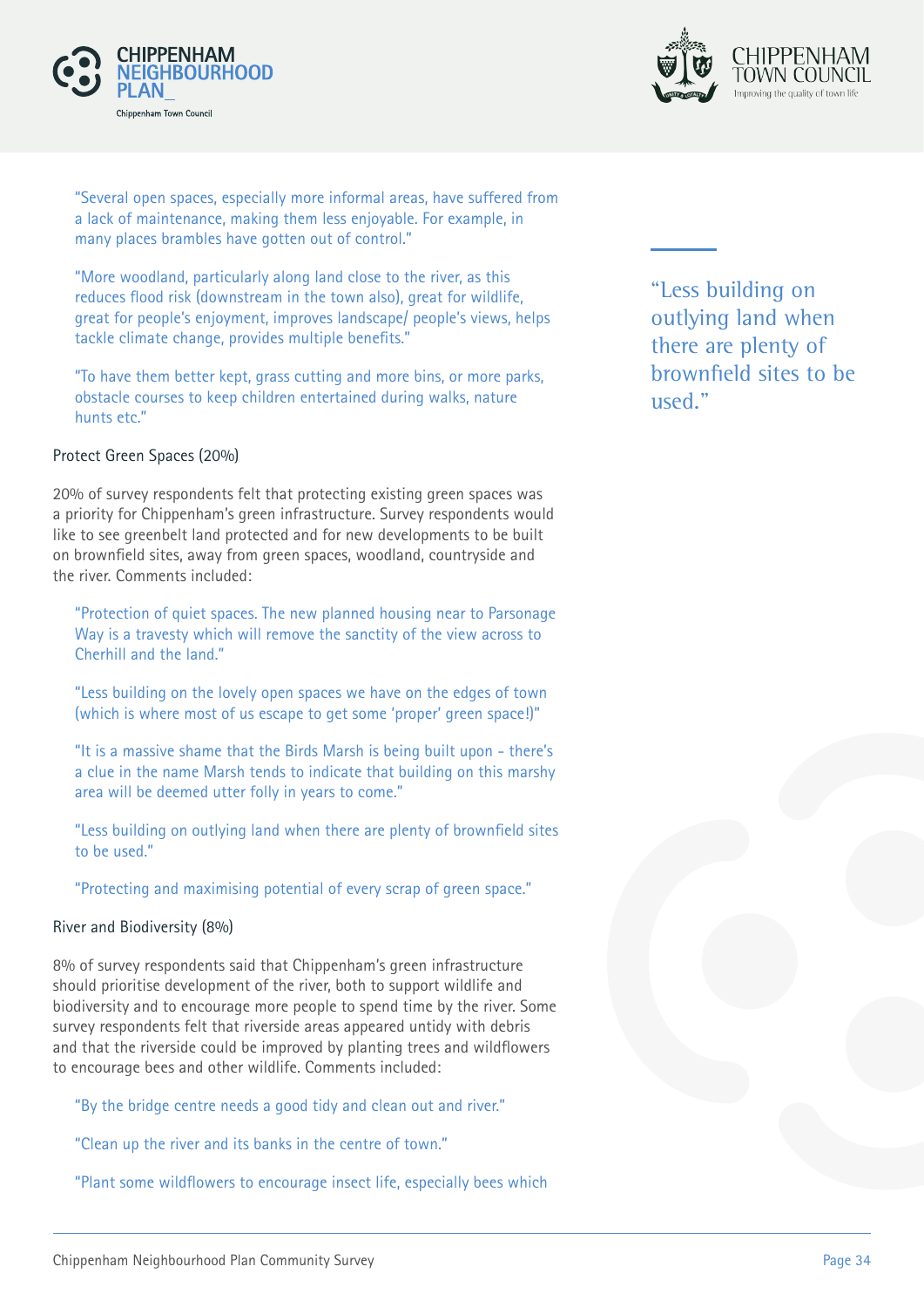



#### are rapidly dying out."

"Green spaces need to be protected for wildlife, biodiversity and future generations"

#### Litter (4%)

4% of respondents said they would like to see an increased provision of bins including bins for dog walkers which are emptied more frequently. Some survey respondents said there should be more focus on littering and education about disposing of litter or taking litter home, including litter picking groups. Comments included:

"Much more attention to litter through active messages about taking litter home etc."

"More dog poo bins on walking routes, regularly emptied."

"More litter picking groups."

#### Tree Planting (4%)

4% of survey respondents felt there should be an increase in tree planting in Chippenham's green spaces to reduce flood risk (see flood prevention) and support wildlife. Comments included:

"Trees planted in the flood plain area between the Golf Club and Jubilee Fields (land opposite Baydons Meadow and the Sailing Club). This would improve flood water retention, improve the wildlife, absorb carbon dioxide, make a better place for people to enjoy and improve the landscape."

"More tree planting generally to contribute to tackling climate issues, but appropriate, considered planting including specimen trees in town centre green space and parks."

"Massive tree planting initiatives."

#### Flood Prevention (3%)

3% of survey respondents said they would like to see an increase in flood prevention by maintaining green space. Others felt that the current flood plains should be maintained as wetlands to protect wildlife. Comments included:

"Protection of adequate green space for flood prevention with all the housing development that's going on - much of which is upstream of the town centre."

"Stop planting inappropriate varieties of trees in floodplain. Maintain the floodplain as wetlands - which are seriously endangered habitat..." "Green spaces need to be protected for wildlife, biodiversity and future generations"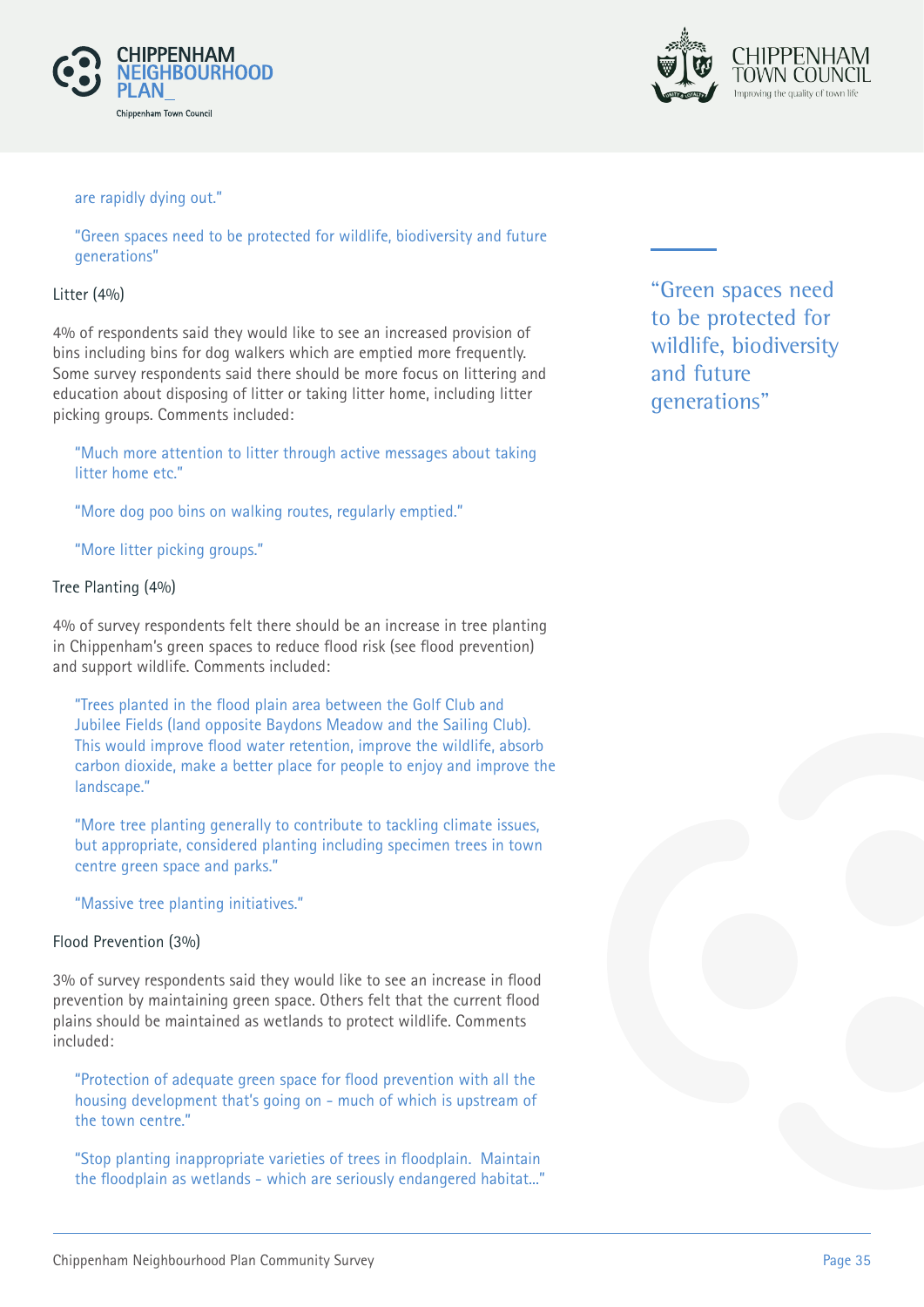



# Transport

Whilst the Neighbourhood Plan can only have a limited impact on highways planning, it can ensure that new development makes provision for sustainable modes of travel such as walking and cycling. Survey respondents were asked about their use of transport.

#### Q24 What form of transport do you use most frequently for access to the Town Centre?

|            | Percentage | Responses |
|------------|------------|-----------|
| Walk       | 60%        | 123       |
| Car        | 31%        | 64        |
| Cycle      | $5\%$      | 11        |
| <b>Bus</b> | 3%         | 6         |

60% of survey respondents said that they mostly travel on foot to the Town Centre, with a further 31% travelling by car, 5% by bicycle and 3% by bus.

None of the survey respondents reported frequently travelling to the town centre by taxi, motorbike, mobility vehicle or other type of vehicle.



#### Q25 What would encourage you to cycle or walk more frequently into the Town Centre? Tick as many as apply to you. (181 responses)

|                                | Percentage | Responses |
|--------------------------------|------------|-----------|
| Safer cycle/pedestrian routes  | 62%        | 113       |
| Better cycle/pedestrian routes | 61%        | 111       |
| Segregated cycle paths         | 43%        | 78        |
| More cycle storage             | 30%        | 54        |
| Better quality cycle storage   | 23%        | 42        |
| Other (Please specify)         | 20%        | 36        |
| Cleaner air                    | 19%        | 34        |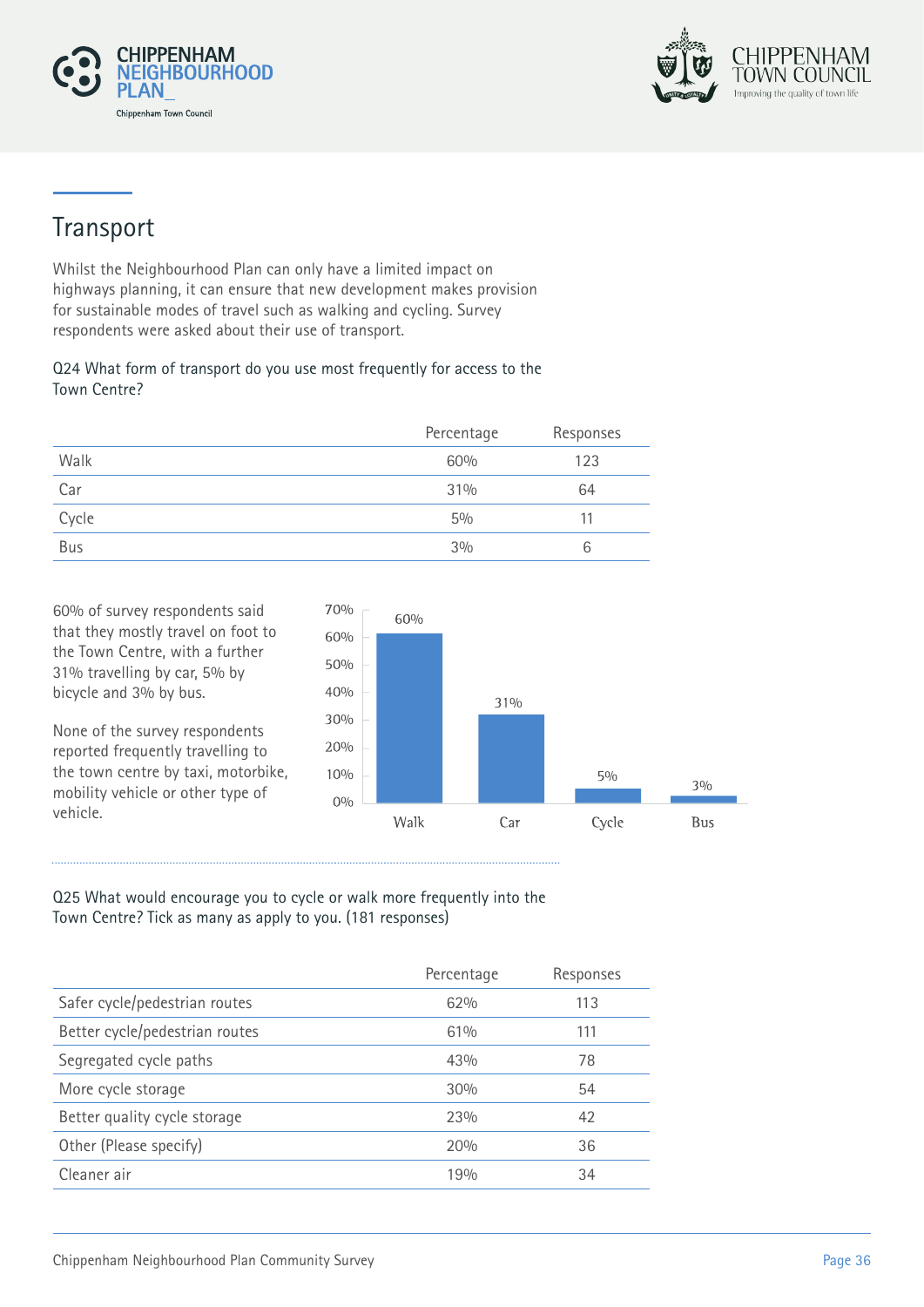



|                                                        | Percentage | Responses |
|--------------------------------------------------------|------------|-----------|
| Education about health benefits of cycling/<br>walking | 80/n       | 14        |
| Cycle to work scheme                                   | 40/6       |           |

62% of survey respondents said they would cycle or walk more frequently to the Town Centre if there were safer cycle/pedestrian routes, a further 61% said that better cycle/pedestrian routes would encourage them to walk or cycle to the Town Centre more frequently. Of the 20% that selected 'Other' the responses are summarised below. A complete list of verbatim 'Other' responses is included in the appendices:

- Said it was too far for them to walk or cycle, they had a young child, or they had a disability which made it impractical for them to do so.
- Said they already walked or cycled to the Town Centre which meant this question was not applicable to them
- Said improvements to roads, footpaths and cycle infrastructure would encourage them to walk or cycle more
- Said better connected cycle paths would encourage them to walk or cycle more.

Q26 What would encourage you to use buses (or use them more) to get to the Town Centre or other local destinations? Tick as many as apply to you. (171 responses)

|                                               | Percentage | Responses |
|-----------------------------------------------|------------|-----------|
| More frequent buses                           | 43%        | 74        |
| New routes that better meet your travel needs | 38%        | 65        |
| Cheaper fares                                 | 35%        | 60        |
| Earlier/later buses                           | 21%        | 36        |
| Other (Please specify)                        | 21%        | 36        |
| Better quality bus stops (e.g. with shelters) | 18%        | 31        |

43% of survey respondents said that more frequent buses would encourage them to use buses more frequently to access the Town Centre. An additional 38% said that new routes which better met their individual travel needs would encourage them to use buses more frequently. Of the 21% that selected 'Other' the responses are summarised below. A complete list of verbatim 'Other' responses is included in the appendices:

- Said it they were happy to walk and felt that there was no need to use a bus
- Said that they already used buses, so this question was not applicable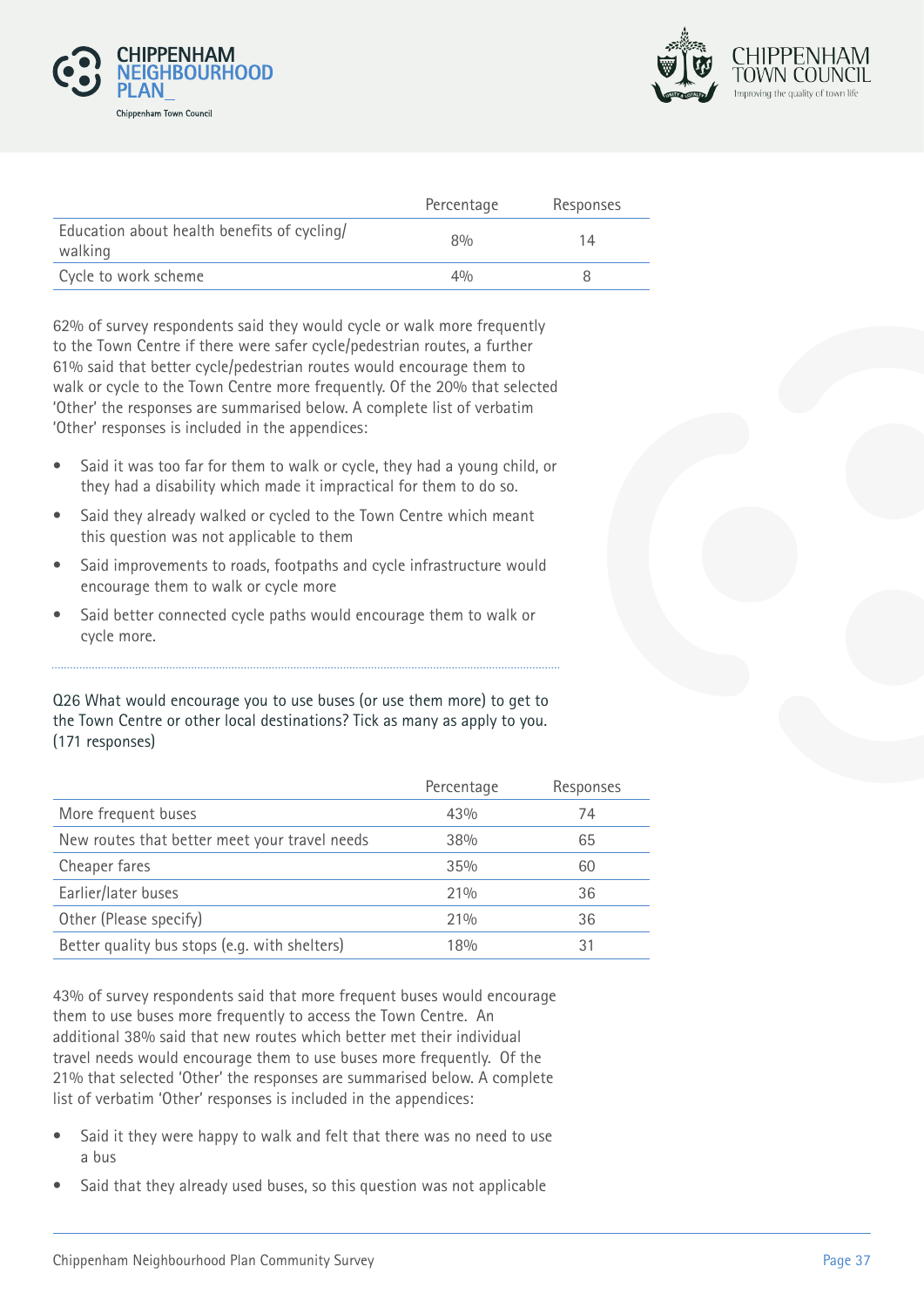



- Said that better information about routes, connections and timetables, including digital times at bus stops would encourage them to use the bus more
- Said that driving and parking was more convenient and cheaper than using the bus
- Said they had never considered taking the bus and probably wouldn't in future
- Said a variety of routes (including outside Chippenham) and times might make them consider using the bus

## Economy

Chippenham is a place where many people commute out during the day to go to work. These questions aimed to understand how people access their main place of work and their commuting distance.

Q27 What forms of transport do you use most frequently to access your main place of work? Tick as many as apply. (204 responses)

| Percentage | Responses                                         |
|------------|---------------------------------------------------|
|            | 90                                                |
|            | 53                                                |
|            | 42                                                |
|            | 24                                                |
|            | 20                                                |
|            | 19                                                |
|            | 13                                                |
|            | 5                                                 |
|            | 44%<br>26%<br>21%<br>12%<br>10%<br>9%<br>6%<br>2% |

44% of survey respondents said they used a car to travel to work, a further 26% said they did not currently work and 21% travel to work by train. Of the 6% of survey respondents that selected 'Other' most of the responses were from people who are retired and did not select 'I don't currently work'. Other responses include people who share a lift to work or use a car scheme. One respondent said they travel to work in a van.

Verbatim 'Other' responses for this question are included in the appendices.

#### Q28 If you travel to work, where is your main place of work? (135 responses)

The table is included on the next page.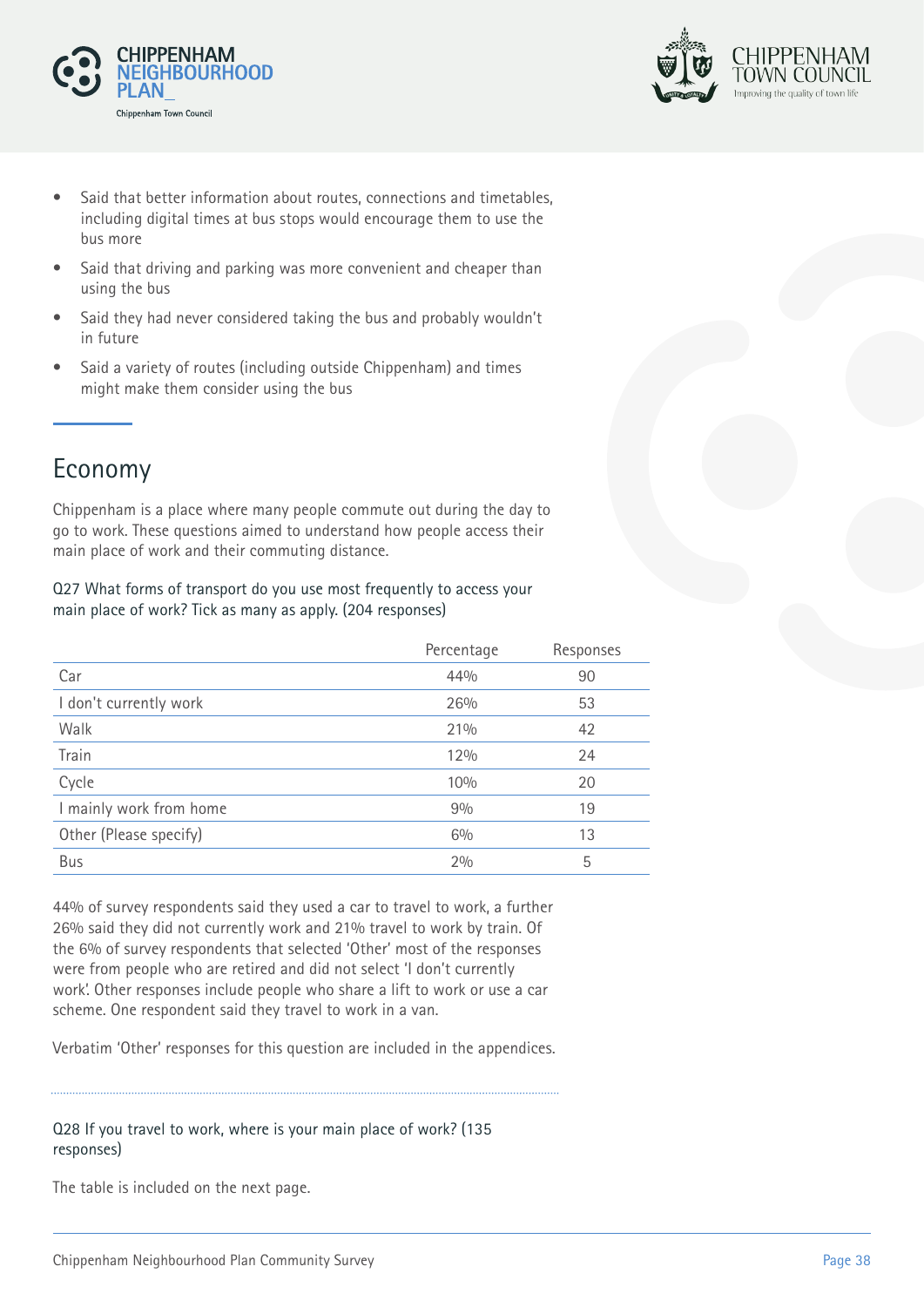



|                             | Percentage | Responses |
|-----------------------------|------------|-----------|
| Chippenham                  | $41\%$     | 55        |
| 25+ miles from Chippenham   | 14%        | 19        |
| 10-14 miles from Chippenham | 13%        | 18        |
| 20-24 miles from Chippenham | 12%        | 16        |
| 5-9 miles from Chippenham   | $11\%$     | 15        |
| 15-19 miles from Chippenham | 90/0       | 12        |

41% of survey respondents said they work in Chippenham and do not commute out of the town to a main place of work. The remaining responses were split reasonably evenly (between 14%-9%) across varying commuting distances outside of the town.



# Housing Need

Survey respondents were asked to complete the questions in this section on behalf of their households (rather than as individuals). These questions aim to understand what is felt to be needed in terms of new housing for different sectors of the community including:

- First-time buyers
- Older people thinking about downsizing
- People struggling to afford rent or mortgage costs
- People who cannot afford to buy a home at open-market prices
- People who need housing at an affordable rent
- People with social housing needs

#### Q29 Who owns the home you live in now? (203 responses)

|                                 | Percentage | Responses |
|---------------------------------|------------|-----------|
| Self (with or without mortgage) | 80%        | 162       |
| Shared ownership                | $6\%$      | 13        |
| Parents or relatives            | $5\%$      |           |
| Private rented                  | 3%         |           |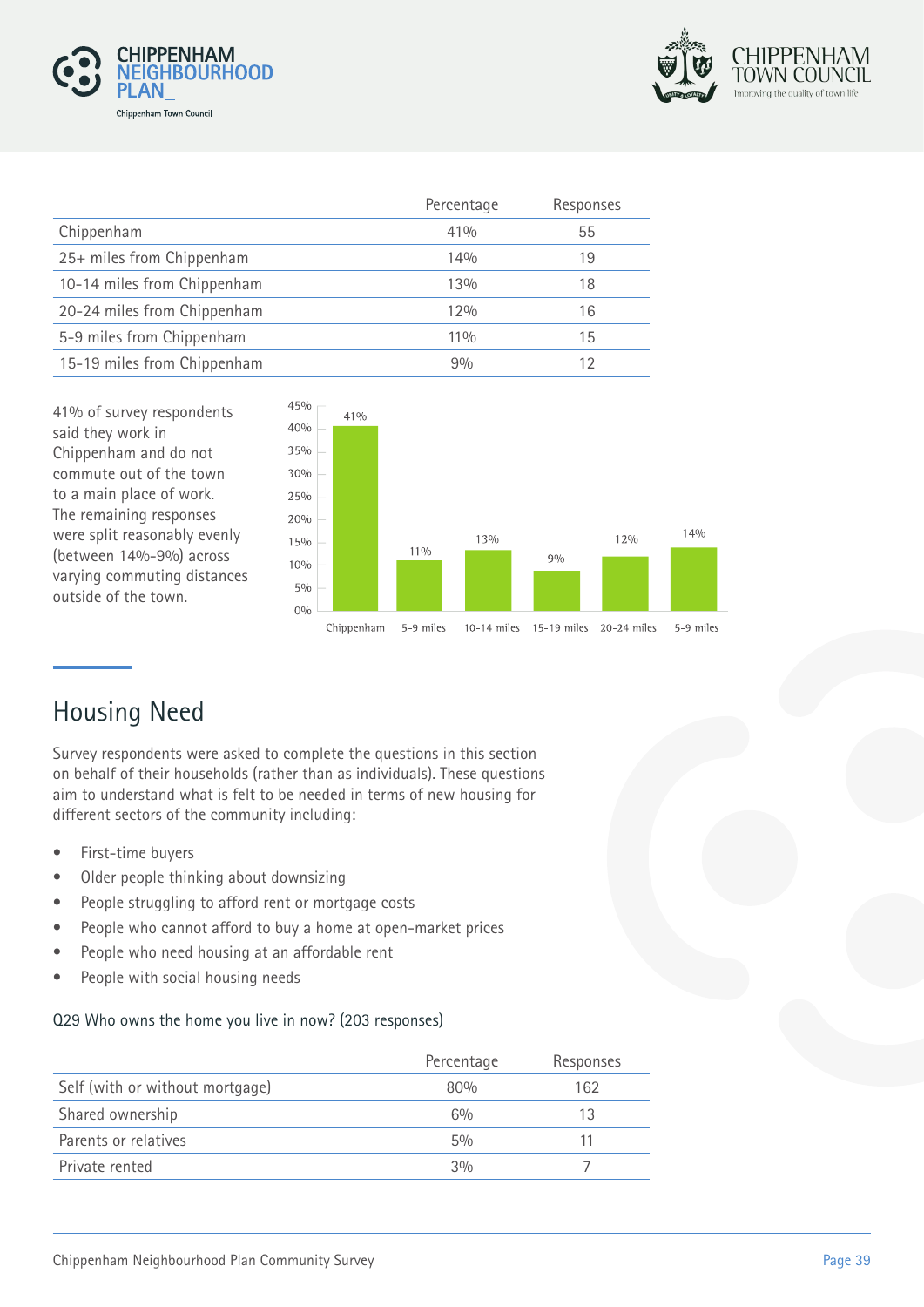



|                        | Percentage | Responses |
|------------------------|------------|-----------|
| Social rented          | 3%         |           |
| Other (Please specify) | 10/n       |           |

80% of survey respondents who answered this question are homeowners, with a further 6% living in a shared ownership property. This suggests private rented and social rented households may be under-represented in the sample. Of those respondents who selected 'Other', 2 live in a home owned by a partner and a third lives in supported housing.

#### Q30 Is anybody in your household looking for a new home in Chippenham? (202 responses)

|                                    | Percentage       | Responses |
|------------------------------------|------------------|-----------|
| No                                 | 6.9%             | 139       |
| Maybe (now or in the next 5 years) | 190 <sub>0</sub> | 38        |
| Yes (now or in the next 5 years)   | 120/n            | クら        |

69% of survey respondents said they were not looking for a new home in Chippenham (now or in the next 5 years). These respondents were invited to continue to the next section as the questions which follow are for individuals who answered 'Yes (now or in the next 5 years)' (12%) or 'Maybe (now or in the next 5 years)' (19%). The average response rate for questions in



this section was lower due to the smaller sample of survey respondents who said they were looking for a new home (or considering moving).

#### Q31 If you answered 'yes' or 'maybe' to the previous question, why does your household need a new home? (64 responses)

Please note this question was multiple choice and several respondents selected more than one reason for needing a new home:

|                                            | Percentage | Responses |
|--------------------------------------------|------------|-----------|
| Want to start first home                   | 27%        |           |
| Want to buy a new home but can't afford it | 20%        | 13        |
| Need a smaller home                        | 20%        | 13        |
| Need a bigger home                         | 17%        |           |
| Other (Please specify)                     | 17%        |           |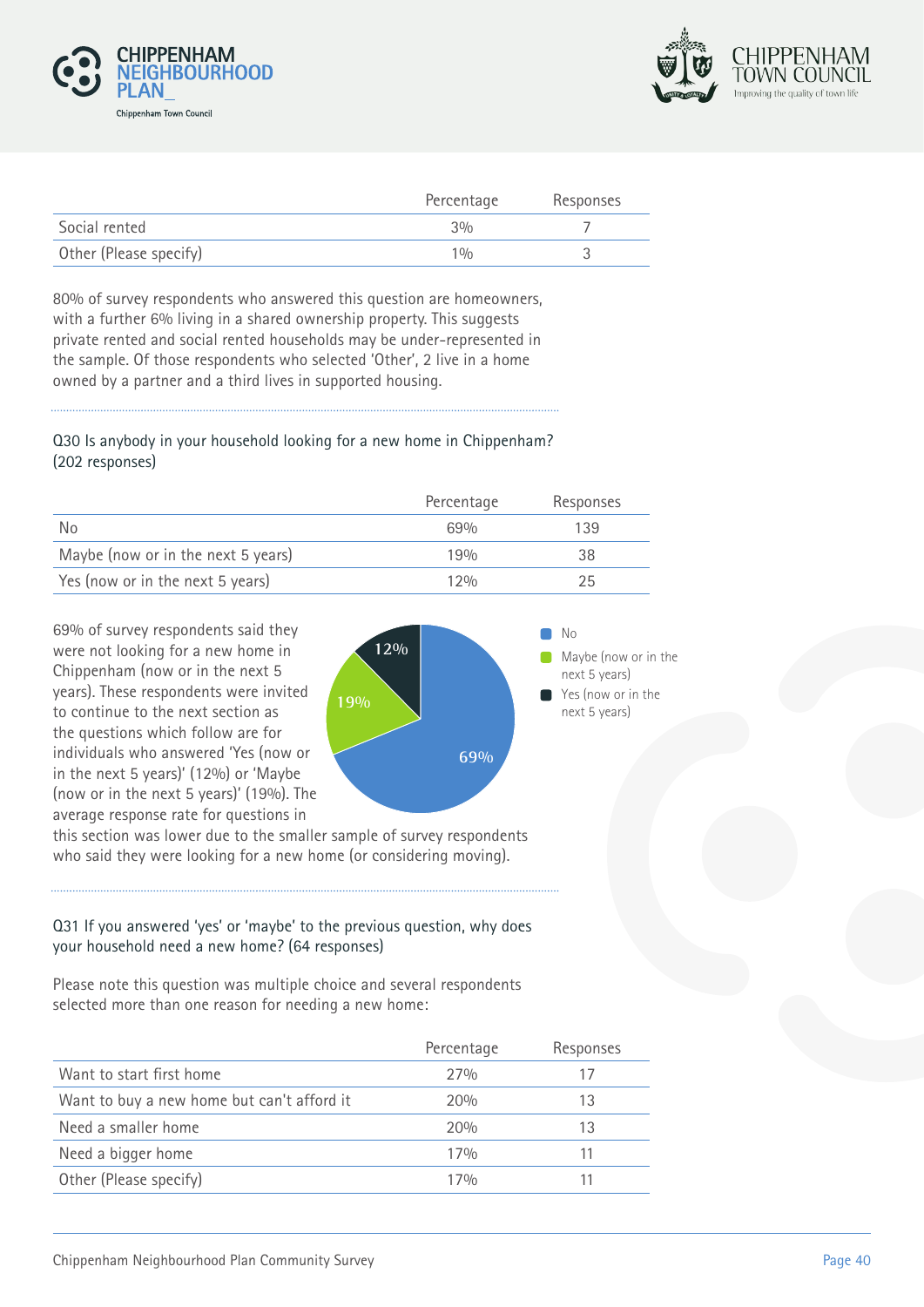



|                                             | Percentage | Responses |
|---------------------------------------------|------------|-----------|
| Retiring                                    | 14%        | 9         |
| Want to rent a new home but can't afford it | $6\%$      |           |
| Want to build own home                      | $5\%$      |           |
| Can't afford current rent                   | 3%         |           |
| Can't afford current mortgage               | 3%         |           |
| Special needs                               | 20/n       |           |

27% of survey respondents who said they were looking for a new home or considering moving, said that they were looking to start their first home. A further 20% said they wanted to buy a new home but could not afford it, with 20% wanting to downsize to a smaller home. Of the survey respondents who answered 'Other' to this question, some individuals are looking for a bigger garden, are currently renting and looking to buy or looking for sheltered/supported accommodation for themselves or a member of their household. A full list of 'Other' responses is included in the appendices.

#### Q32 What type of home would best suit your needs? (132 responses)

|                     | Percentage | Responses |
|---------------------|------------|-----------|
| Detached house      | 52%        | 69        |
| Semi-detached house | 30%        | 39        |
| Bungalow            | 14%        | 18        |
| Terraced house      | 3%         | 4         |
| Flat                | 2%         |           |

52% of survey respondents said **3% 2%** a detached home would best suit the needs of their household, with a further 30% who said a semi-detached house would best suit their needs. A terraced house and a flat accounted for just 5% of responses, combined.



#### Q33 Does anyone in your household have a specialist housing need? If so, what type do they require? (169 responses)

A table is included on the next page.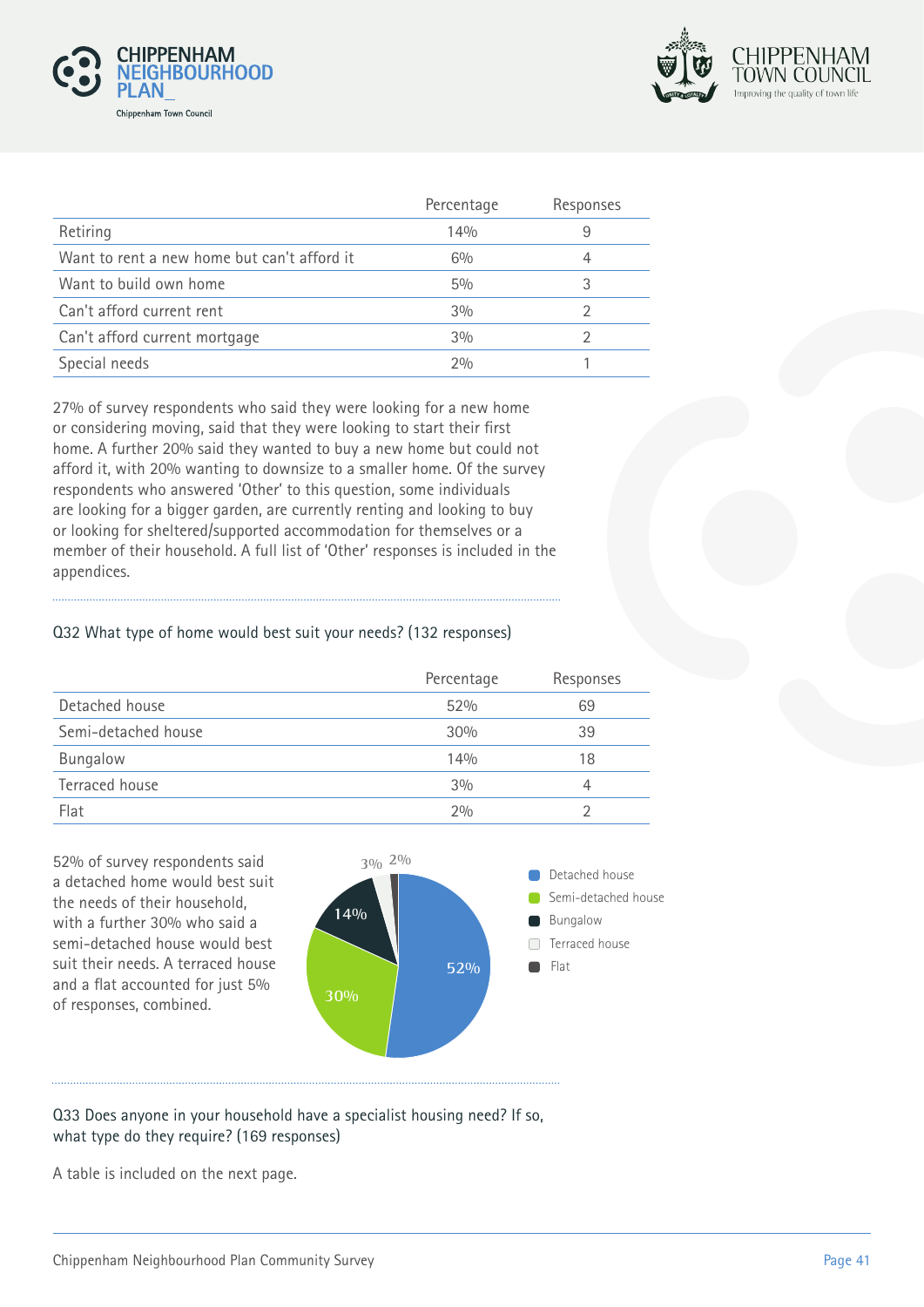



|                                 | Percentage | Responses |
|---------------------------------|------------|-----------|
| No.                             | 95%        | 161       |
| Other (Please specify)          | 20/0       |           |
| Yes, ground floor accommodation | 20/0       |           |
| Yes, extra-care housing         | 10/n       |           |

95% of survey respondents said that there was no one in their household who needed specialist housing. A handful of respondents said they needed ground floor accommodation or extra care housing. For those who answered 'Other' (2%), the responses were:

"Disabled access and accommodations inside e.g. downstairs loo, wider doorways, flat access."

"Child with severe learning disability and autism. House and garden need to be secure. In the future will residential care or similar."

"Not yet, but we are all getting older."

"Adapted wet room, widened doorways, ramps etc."

#### Q34 What tenure does your household need if you were to move? (157 responses)

|                                                                      | Percentage | Responses |
|----------------------------------------------------------------------|------------|-----------|
| Owner                                                                | 91%        | 143       |
| Social rented (Housing Association)                                  | $5\%$      |           |
| Private rent                                                         | 3%         |           |
| Shared ownership (part owned by a Housing<br>Association or charity) | 10/0       |           |

Over 90% of survey respondents said they would need to be owners of a property if they were to move. Social rented housing through a Housing Association was cited by an additional 5% of survey respondents as a preferred tenure.

#### Q35 How many bedrooms would your new home need? (149 responses)

| Percentage | Responses |
|------------|-----------|
| 42%        | 63        |
| 28%        | 42        |
| 26%        | 39        |
| 3%         | b         |
|            |           |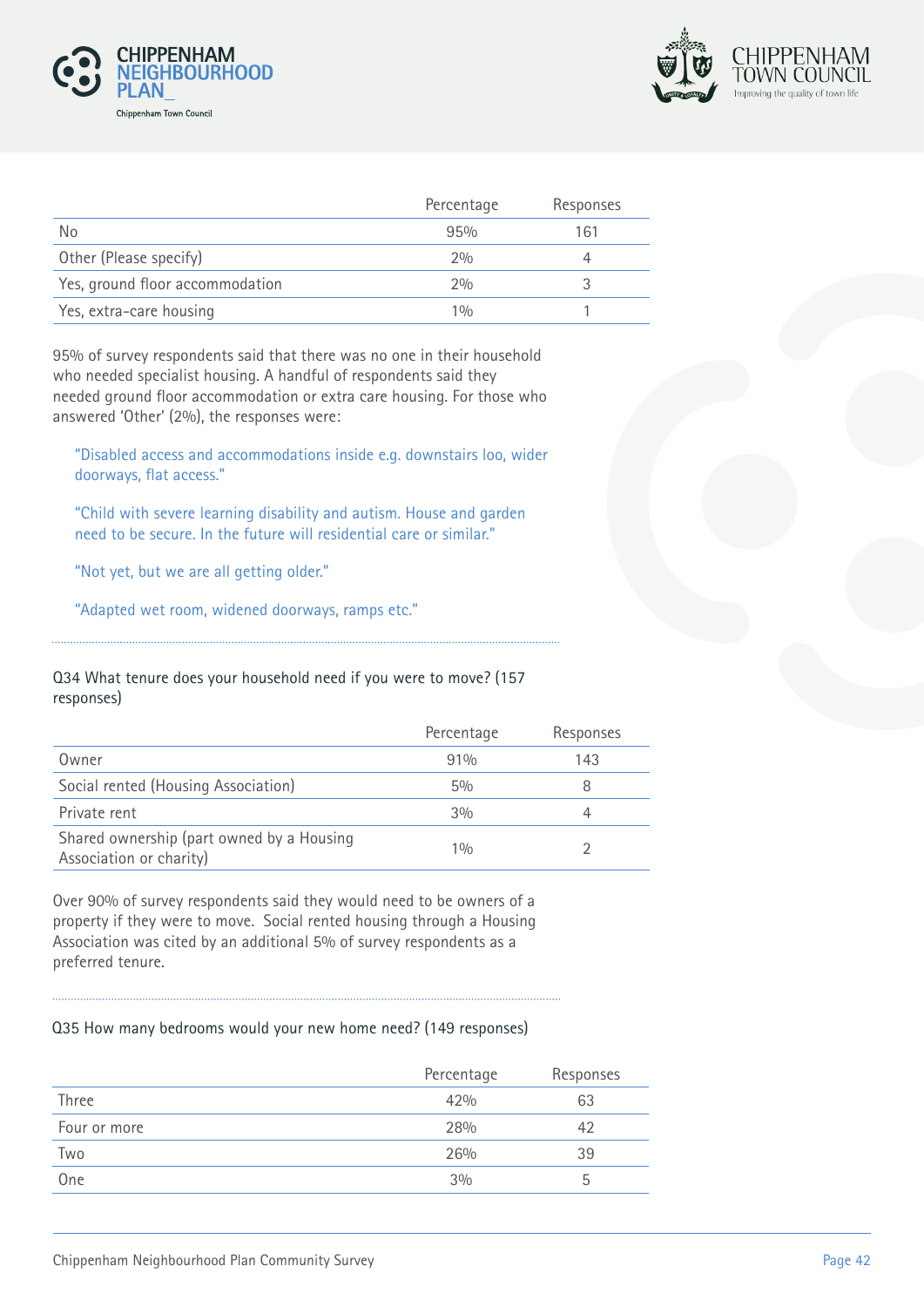



42% of respondents said they would need a three bedroomed house if they were to move, a further 28% said they would need four or more bedrooms and 26% said they would need at least two bedrooms. When combined, 97% of respondents said they would need at least two bedrooms.

In reference to Q32 (housing type), most survey respondents said that they would need a detached or semi-detached house with between 2 and 4+ bedrooms if they were to move to a new property, now or in the next five years.



Q36 If interested in renting or buying a property, can you give us an idea of how much you could afford to pay per month? Please do not include housing benefit contributions. (79 responses)

|                           | Percentage | Responses |
|---------------------------|------------|-----------|
| £600 - £700 per month     | 35%        | 28        |
| Less than £600 per month  | 25%        | 20        |
| £1,000 - £1,500 per month | 19%        | 15        |
| £800 - £900 per month     | 10%        | 8         |
| £900 - £1,000 per month   | $5\%$      |           |
| Over £1,500               | 50/6       |           |
|                           |            |           |



When combined, 60% of survey respondents who answered this question said they could afford £600-£700 per month (or less). 19% of respondents suggested they could pay between £1,000-£1,500 per calendar month. Only 5% of respondents said they could afford to pay more than £1,500 per month for rent.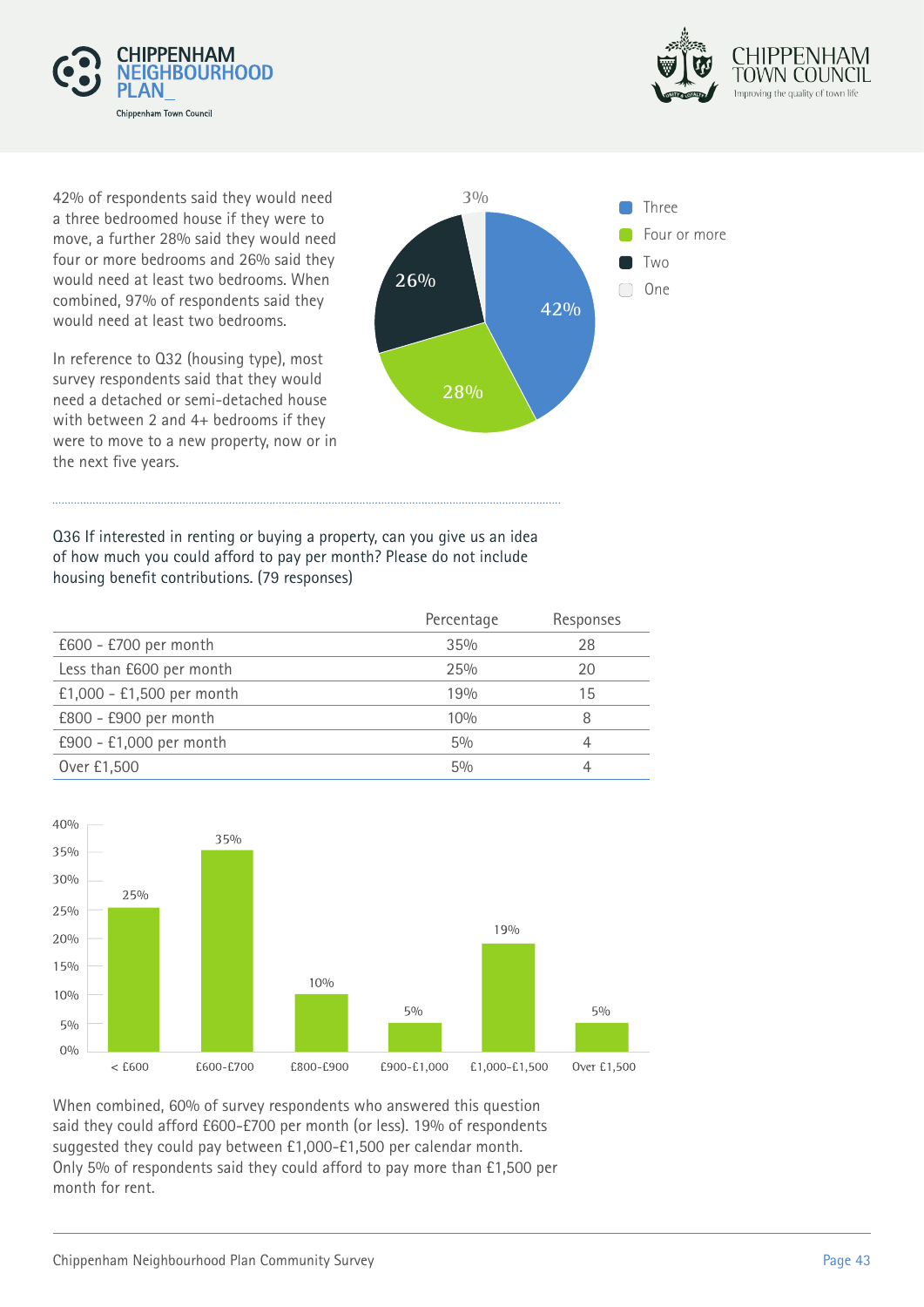



#### Q37 Are you seeking affordable housing through Homes4Wiltshire and are you registered with them? (163 responses)

|     | Percentage | Responses |
|-----|------------|-----------|
| No  | 99%        | 161       |
| Yes | 10/0       |           |

The vast majority of survey respondents (99%) said they were not looking for affordable housing through Homes4Wiltshire and were not registered with the service.

# Sustainability & Climate Change

Survey respondents were asked to complete questions about sustainability and climate change with a particular focus on how improvements in new buildings and types of renewable energy are perceived. Survey participants were also advised that they could complete supplementary questions about climate change and sustainability as part of a separate survey following completion of the community survey.

#### Questions 38-46 How should new development do more to minimise climate change and adapt to its effects?

Questions 38-46 were originally designed as a matrix, however limitations on the character count for row labels meant each question was added to the survey software separately. The questions are presented below as one table, the highest percentage score for each answer option (strongly agree, agree, not sure, disagree and strongly agree) is highlighted. The table also includes an overall average across the questions:

| #  | Question                                                                                                                                                                                                                                                                                                             | Strongly<br>Agree | Agree       | Not Sure     | Disagree     | Strongly<br><b>Disagree</b> |
|----|----------------------------------------------------------------------------------------------------------------------------------------------------------------------------------------------------------------------------------------------------------------------------------------------------------------------|-------------------|-------------|--------------|--------------|-----------------------------|
| 38 | New buildings should have renewable<br>energy built in, providing as much of<br>the building's energy needs as possible<br>from renewable energy on site. (199<br>responses)                                                                                                                                         | 77%<br>(153)      | 18%<br>(36) | $5\%$<br>(9) | $0\%$<br>(1) | $0\%$<br>(0)                |
| 39 | New buildings should be designed to<br>be highly energy efficient / carbon<br>neutral, in order to minimise the need<br>for heating and cooling e.g. thicker<br>walls, south-facing glazing with<br>integral shading, designed for natural<br>ventilation and to be resilient to<br>extreme weather. (198 responses) | 80%<br>(158)      | 18%<br>(35) | 3%<br>(5)    | $0\%$<br>(0) | $0\%$<br>(0)                |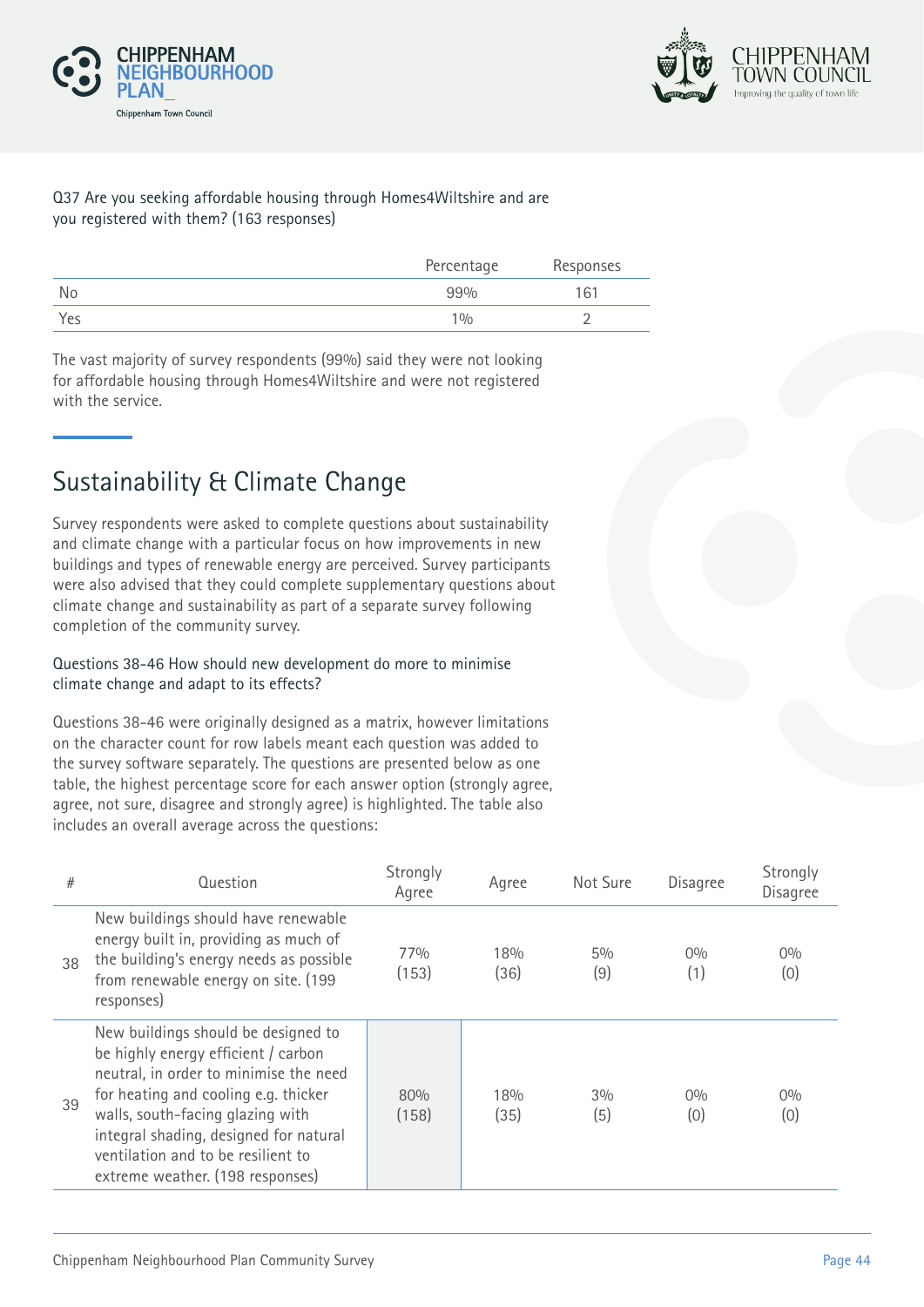



| #  | Question                                                                                                                                                                                                              | Strongly<br>Agree | Agree       | Not Sure      | Disagree     | Strongly<br>Disagree |
|----|-----------------------------------------------------------------------------------------------------------------------------------------------------------------------------------------------------------------------|-------------------|-------------|---------------|--------------|----------------------|
| 38 | New buildings should be designed<br>to be highly sustainable in design<br>and construction, using sustainable<br>materials with low embodied energy.<br>(198 responses)                                               | 71%<br>(141)      | 24%<br>(47) | $5\%$<br>(10) | 0%<br>(0)    | 0%<br>(0)            |
| 40 | New buildings should be designed<br>to be highly sustainable in design<br>and construction, using sustainable<br>materials with low embodied energy.<br>(198 responses)                                               | 71%<br>(141)      | 24%<br>(47) | 5%<br>(10)    | $0\%$<br>(0) | 0%<br>(0)            |
| 41 | Through their design, layout and<br>landscaping, new buildings should be<br>designed to be resilient to overheating<br>during heat waves. (199 responses)                                                             | 61%<br>(122)      | 32%<br>(64) | 6%<br>(12)    | 0%<br>(1)    | 0%<br>(0)            |
| 42 | New buildings should have facilities for<br>drying laundry outside. (918 responses)                                                                                                                                   | 60%<br>(118)      | 31%<br>(61) | 8%<br>(16)    | 2%<br>(3)    | 0%<br>(0)            |
| 43 | New buildings should have secure,<br>weatherproof bike storage, useable by<br>all. (199 responses)                                                                                                                    | 42%<br>(83)       | 30%<br>(59) | 24%<br>(48)   | 40/0<br>(8)  | 0%<br>(1)            |
| 44 | New developments should have<br>charging infrastructure for electric cars.<br>(199 responses)                                                                                                                         | 46%<br>(92)       | 40%<br>(79) | 12%<br>(24)   | 10/0<br>(2)  | 10/0<br>(1)          |
| 45 | New buildings should incorporate green<br>roofs and walls to help reduce flooding<br>(by slowing down rainwater runoff),<br>to reduce heat extremes and provide<br>wildlife habitat. (199 responses)                  | 43%<br>(85)       | 32%<br>(64) | 19%<br>(38)   | 6%<br>(12)   | 0%<br>(0)            |
| 46 | New developments should utilise<br>natural drainage systems such as<br>soakaways, ponds and ditches to help<br>reduce flooding (by slowing down<br>rainwater runoff) and provide wildlife<br>habitat. (199 responses) | 56%<br>(111)      | 36%<br>(71) | 8%<br>(16)    | $0\%$<br>(1) | 0%<br>(0)            |
|    | Average                                                                                                                                                                                                               | 60%               | 29%         | 10%           | 10/0         | 0%                   |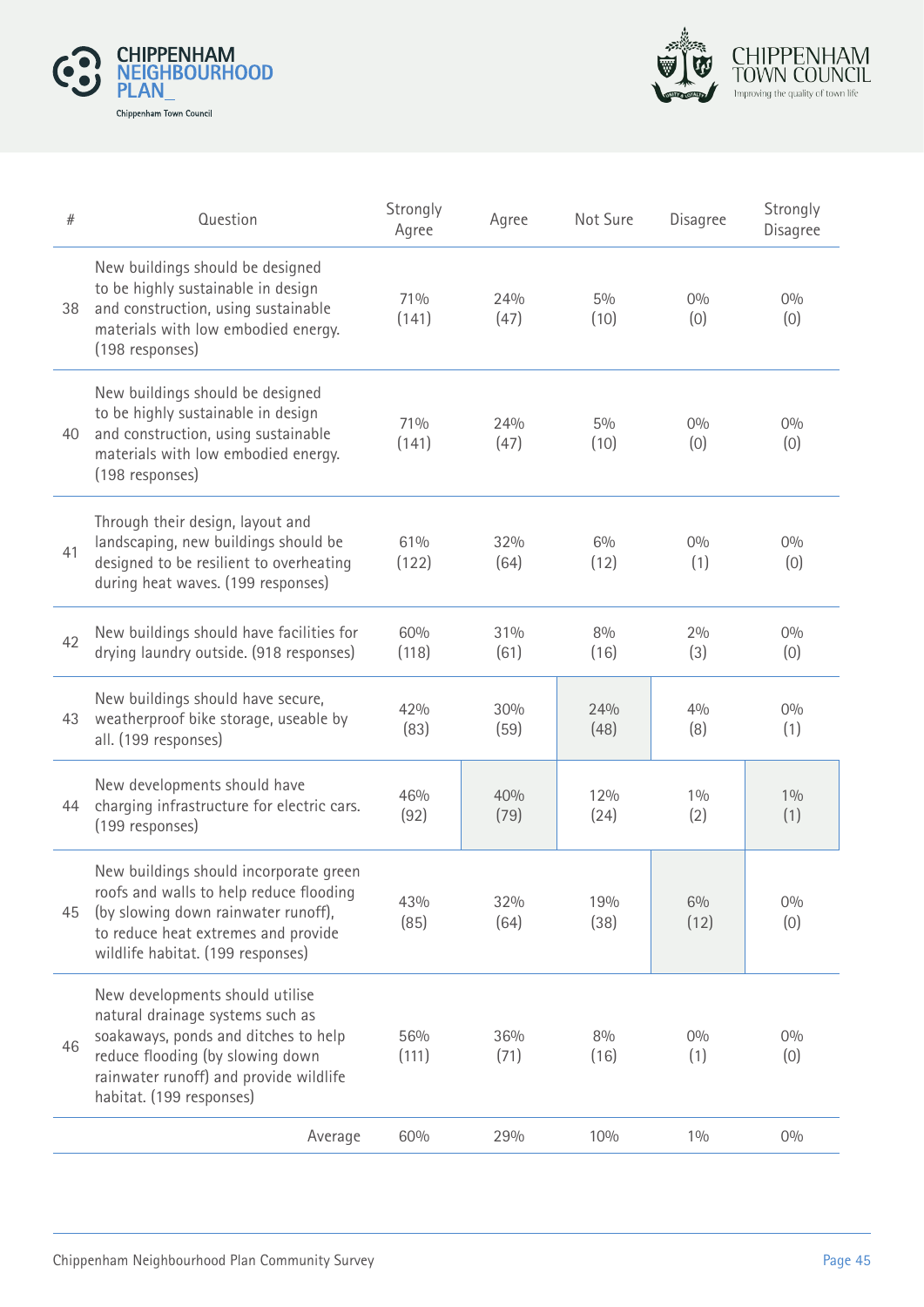



On average 89% of survey participants agreed or strongly agreed with the various statements about new development and climate change. A further 10% were not sure, 1% disagreed and only one respondent strongly disagreed with the statement 'New developments should have charging infrastructure for electric cars (Q43).



The statements are listed below in terms of overall levels of agreement which is the total percentage of survey respondents who agreed or strongly agreed with each statement:

#### 1. 98% agreement

New buildings should be designed to be highly energy efficient / carbon neutral, in order to minimise the need for heating and cooling e.g. thicker walls, south-facing glazing with integral shading, designed for natural ventilation and to be resilient to extreme weather.

#### 2. 95% agreement

New buildings should have renewable energy built in, providing as much of the building's energy needs as possible from renewable energy on site.

#### 3. 95% agreement

New buildings should be designed to be highly sustainable in design and construction, using sustainable materials with low embodied energy.

#### 4. 91% agreement

New buildings should have facilities for drying laundry outside.

#### 5. 92% agreement

New developments should utilise natural drainage systems such as soakaways, ponds and ditches to help reduce flooding (by slowing down rainwater runoff) and provide wildlife habitat.

#### 6. 86% agreement

New developments should have charging infrastructure for electric cars

#### 7. 75% agreement

New buildings should incorporate green roofs and walls to help reduce flooding (by slowing down rainwater runoff), to reduce heat extremes and provide wildlife habitat.

#### 8. 72% agreement

New buildings should have secure, weatherproof bike storage, useable by all.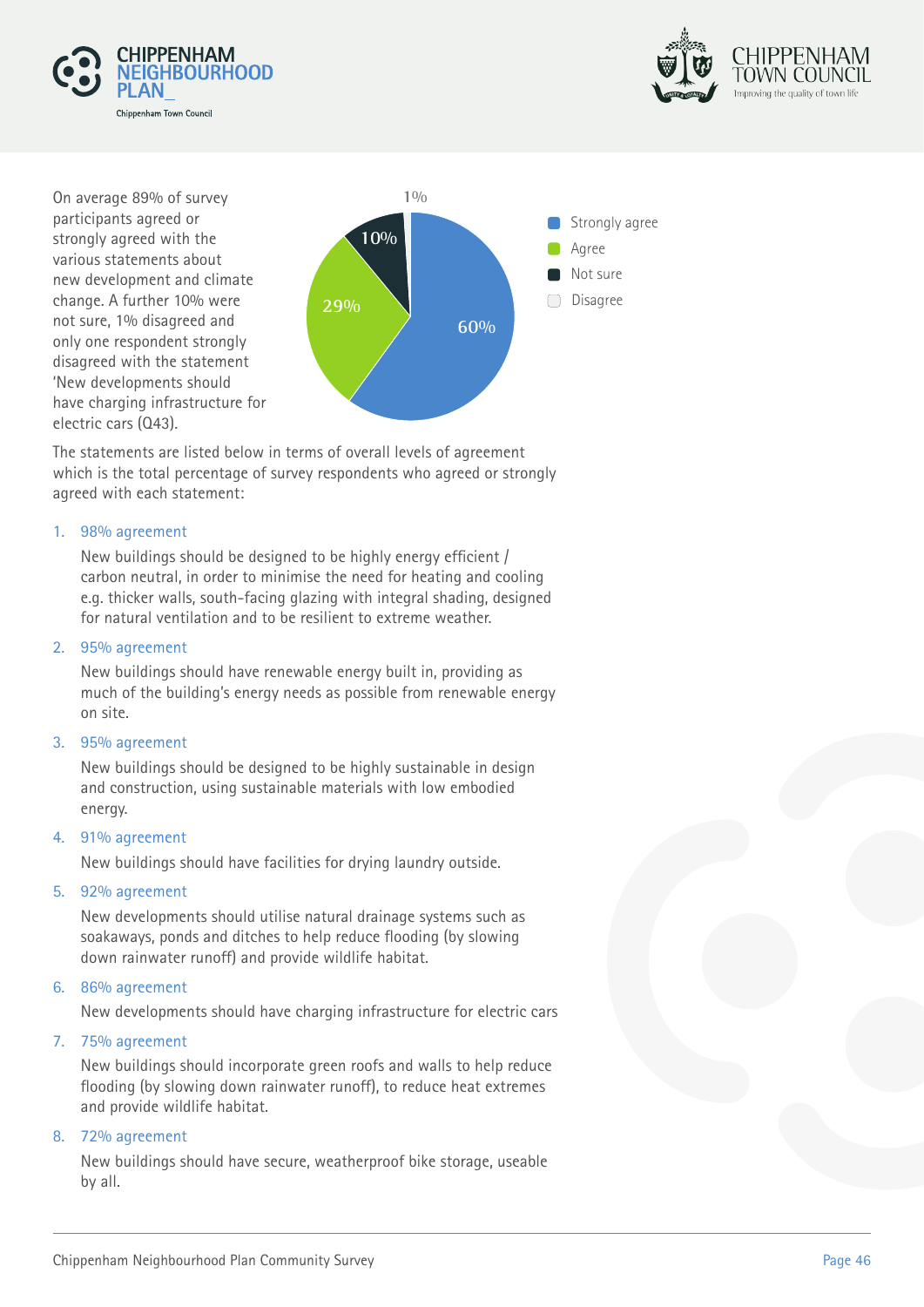



The most disagreed with statement overall (6%) was 'New buildings should incorporate green roofs and walls to help reduce flooding (by slowing down rainwater runoff), to reduce heat extremes and provide wildlife habitat.' 19% of survey respondents were also 'Unsure' about this statement.

Q47 Do you think the Neighbourhood Plan should require new development to be net carbon neutral i.e. be sufficiently energy efficient and generate sufficient renewable energy so as not to contribute to climate change? (198 responses)

|                | Percentage | Responses |
|----------------|------------|-----------|
| Yes definitely | 59%        | 117       |
| Yes probably   | 39%        |           |
| No.            | 20/0       |           |

Survey respondents were asked whether they thought the Chippenham Neighbourhood Plan should have a requirement for new development to be net carbon neutral. 59% said 'yes definitely' with a further 39% answering 'probably'.

Just 2% of survey respondents said that net carbon neutral developments should not be a requirement in the proposed Neighbourhood Plan.



#### Q48 Do you have any comments on the above question? (48 responses)

48 survey respondents added an additional comment on questions relating to sustainable development. The comments have been summarised below and a complete list of comments is included in the appendices.

- Some survey respondents felt there should be a requirement for all new buildings (not just houses) to be net carbon neutral and if net carbon neutral wasn't possible, that the Neighbourhood Plan should set a minimum level for new development. One survey respondent said that the principle of net carbon neutral should be applied to the entire development process and not just the end product (i.e. the homes built).
- Some respondents felt new developments should include bigger gardens and be built to last with better quality sustainable materials. Some respondents acknowledged that this might increase the cost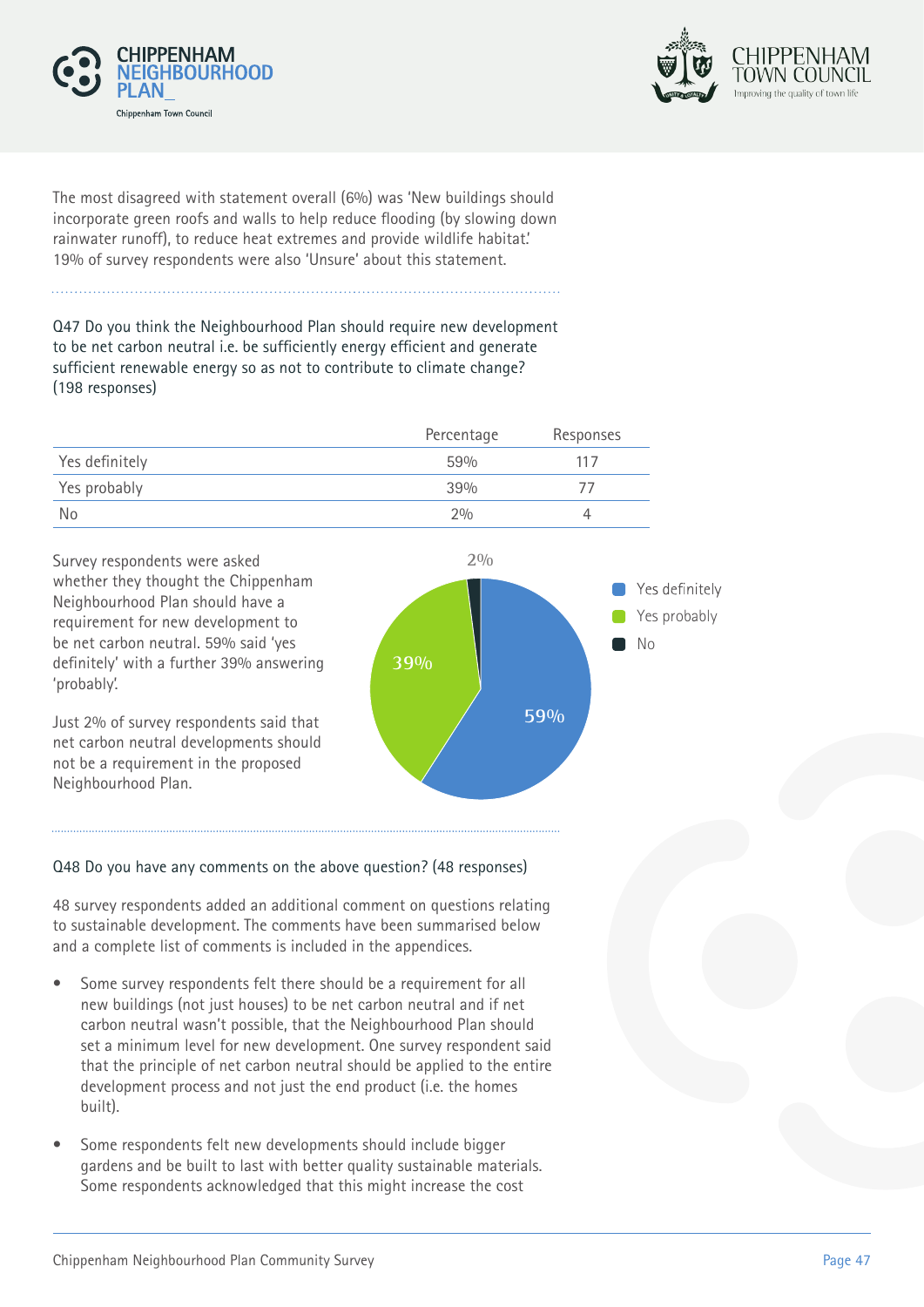



of development, making it more expensive for first time buyers and those looking to downsize. Also mentioned was a suggestion to build new developments around existing sustainable transport networks and considering green roofs on other types of structure e.g. bus stops to slow rainwater runoff.

- Several respondents mentioned that it should be a priority to build sustainably from the beginning as retrofitting would be more costly in the longer-term.
- Other comments included reducing the amount of concrete in new developments, building away from floodplains and renewing existing brownfield sites rather than building on green space.

Comments included:

"It is imperative that Wiltshire Council award future planning permissions to developers who can build sustainable new homes. Retro fitting is more expensive in the long term."

"Stop building on, or very near to, flood plains and marshes!"

"If net neutral isn't possible, then at minimum a new building should reach a low carbon figure set by the council…"

"This should apply to both commercial and residential premises. Also consider how green infrastructure could be introduced elsewhere e.g. Green roofs on bus shelters."

Q49 Chippenham should aim to become self-sufficient in energy generation, generating all of our electricity demand from renewable sources. (198 responses)

| Percentage | Responses |
|------------|-----------|
| 42%        | 84        |
| 39%        | 78        |
| 16%        | 31        |
| 2%         | 4         |
| 10/0       |           |
|            |           |

A chart is included on the next page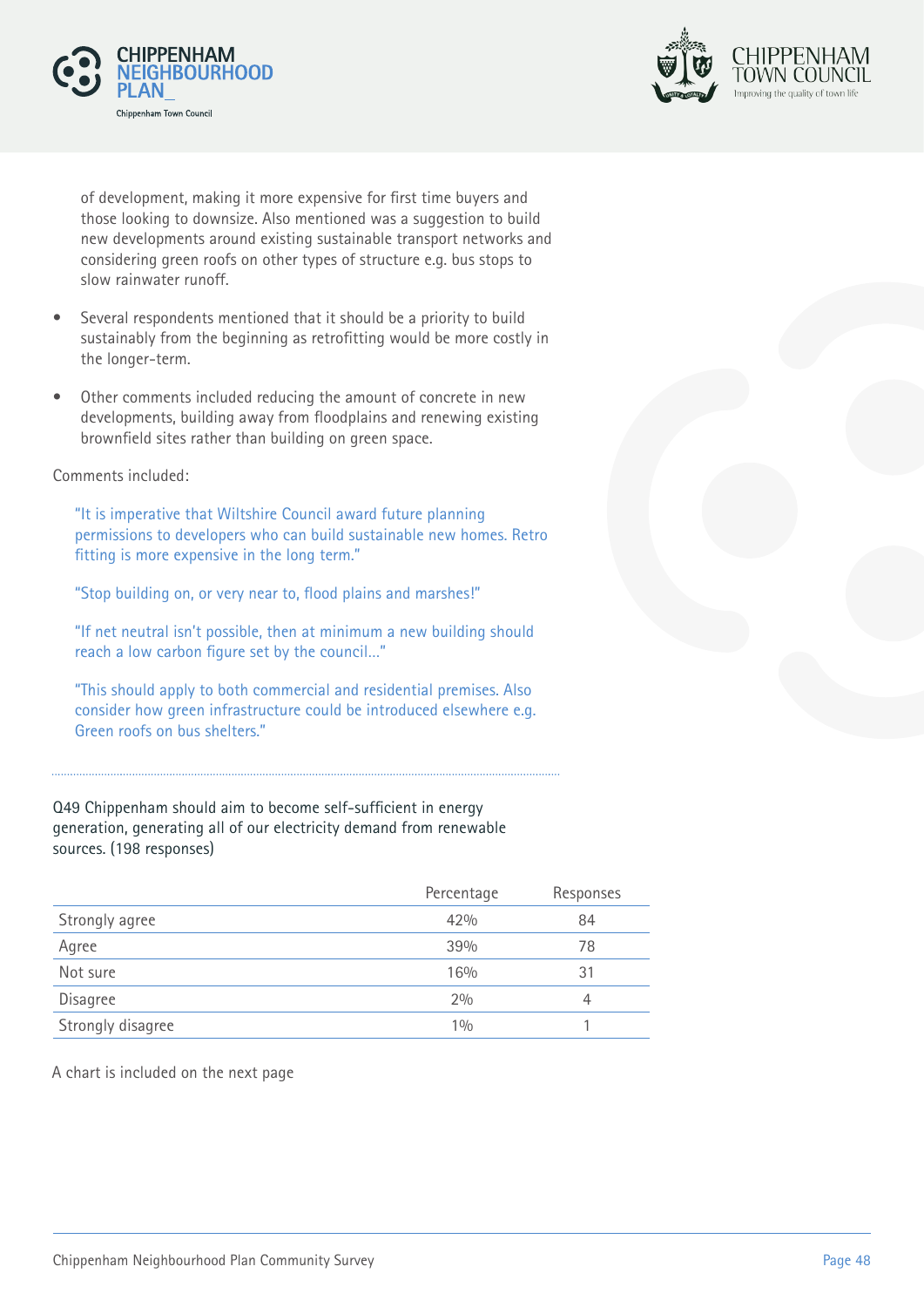



82% of survey respondents who answered this question agreed or strongly agreed that Chippenham should aim to become self-sufficient in energy generation. Further 16% were unsure and a combined 3% said they disagreed or strongly disagreed.



#### Q50 What forms of renewable energy would you support in principle? Please indicate to what extent you support each of the renewable energy options below.

| Question                      | Strongly<br>Agree | Agree | Not Sure | Disagree | Strongly<br>Disagree |
|-------------------------------|-------------------|-------|----------|----------|----------------------|
| Roof based solar panels       | 62%               | 30%   | 70/0     | 10/0     | 10/0                 |
|                               | (122)             | (60)  | (13)     | (2)      | (1)                  |
| Commercial scale solar farms  | 27%               | 46%   | 23%      | 40/0     | 10/0                 |
|                               | (52)              | (91)  | (45)     | (7)      | (1)                  |
| Micro-hydro projects          | 35%               | 37%   | 28%      | 10/0     | 0%                   |
|                               | (68)              | (72)  | (54)     | (1)      | (0)                  |
| Onshore wind                  | 40%               | 40%   | 18%      | 2%       | 10/0                 |
|                               | (79)              | (79)  | (35)     | (3)      | (1)                  |
| Anaerobic digestion           | 30%               | 34%   | 34%      | 2%       | 10/0                 |
|                               | (58)              | (67)  | (66)     | (3)      | (2)                  |
| Energy from waste             | 43%               | 38%   | 12%      | $5\%$    | 3%                   |
|                               | (85)              | (75)  | (23)     | (9)      | (5)                  |
| Geo-thermal energy generation | 35%               | 39%   | 26%      | 0%       | 10/0                 |
|                               | (68)              | (75)  | (50)     | (0)      | (1)                  |
| District heating              | 21%               | 26%   | 51%      | 3%       | 0%                   |
|                               | (40)              | (50)  | (98)     | (5)      | (0)                  |
| Ground source heat pumps      | 38%               | 33%   | 28%      | 10/0     | 0%                   |
|                               | (74)              | (64)  | (55)     | (2)      | (0)                  |
| Average                       | 37%               | 36%   | 25%      | 2%       | 10/0                 |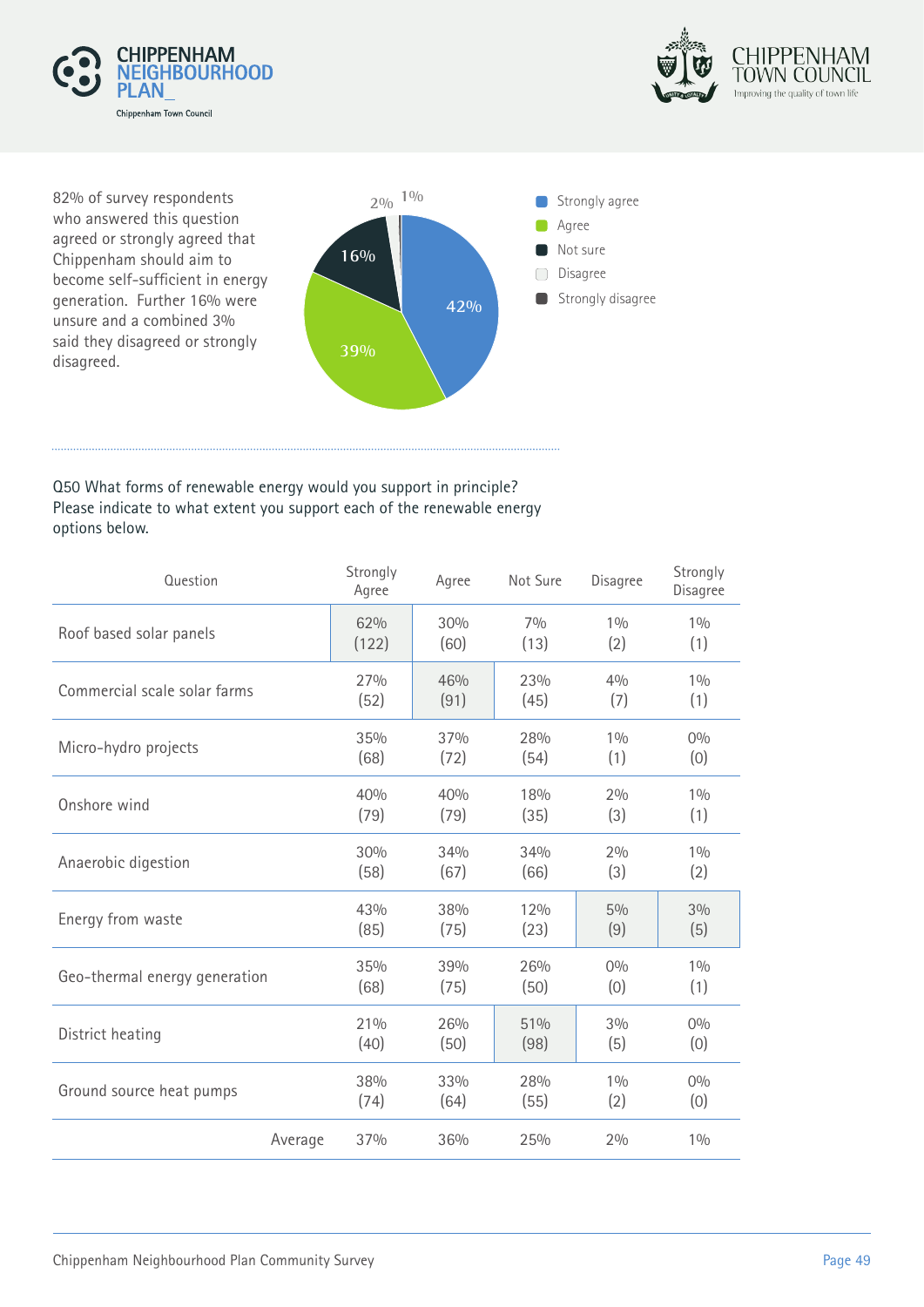



The highest percentage score for  $20/10^{10}$ each answer option in the table above (strongly in favour, in favour, not sure, against and strongly against) is highlighted. The table also includes an overall average across the questions.

On average 73% of survey participants were in favour or strongly in favour of the various forms of renewable energy.



A further 25% were not sure, 2% were against and 1% were strongly against the forms of renewable energy. The statements are listed below in terms of overall levels of support which is the total percentage of survey respondents who are in favour or strongly in favour of each form of renewable energy:

- 1. Roof based solar panels (92% support)
- 2. Energy from waste (81% support)
- 3. Onshore wind (80% support)
- 4. Geo-thermal energy generation (74% support)
- 5. Commercial scale solar farms (73% support)
- 6. Micro-hydro projects (72% support)
- 7. Ground source heat pumps (71% support)
- 8. Anaerobic digestion (64% support)
- 9. District heating (47% support)

Over 92% of survey respondents who answered this question were in favour or strongly in favour of roof based solar panels.

A further 81% support energy from waste and 80% support onshore wind. District heating had the least support overall (47%) followed by Anaerobic digestion (64%).

8% of respondents were against or strongly against generating energy from waste, a further 5% were against or strongly against commercial solar farms.

#### Q51 Support should be given to:

A table is included on the next page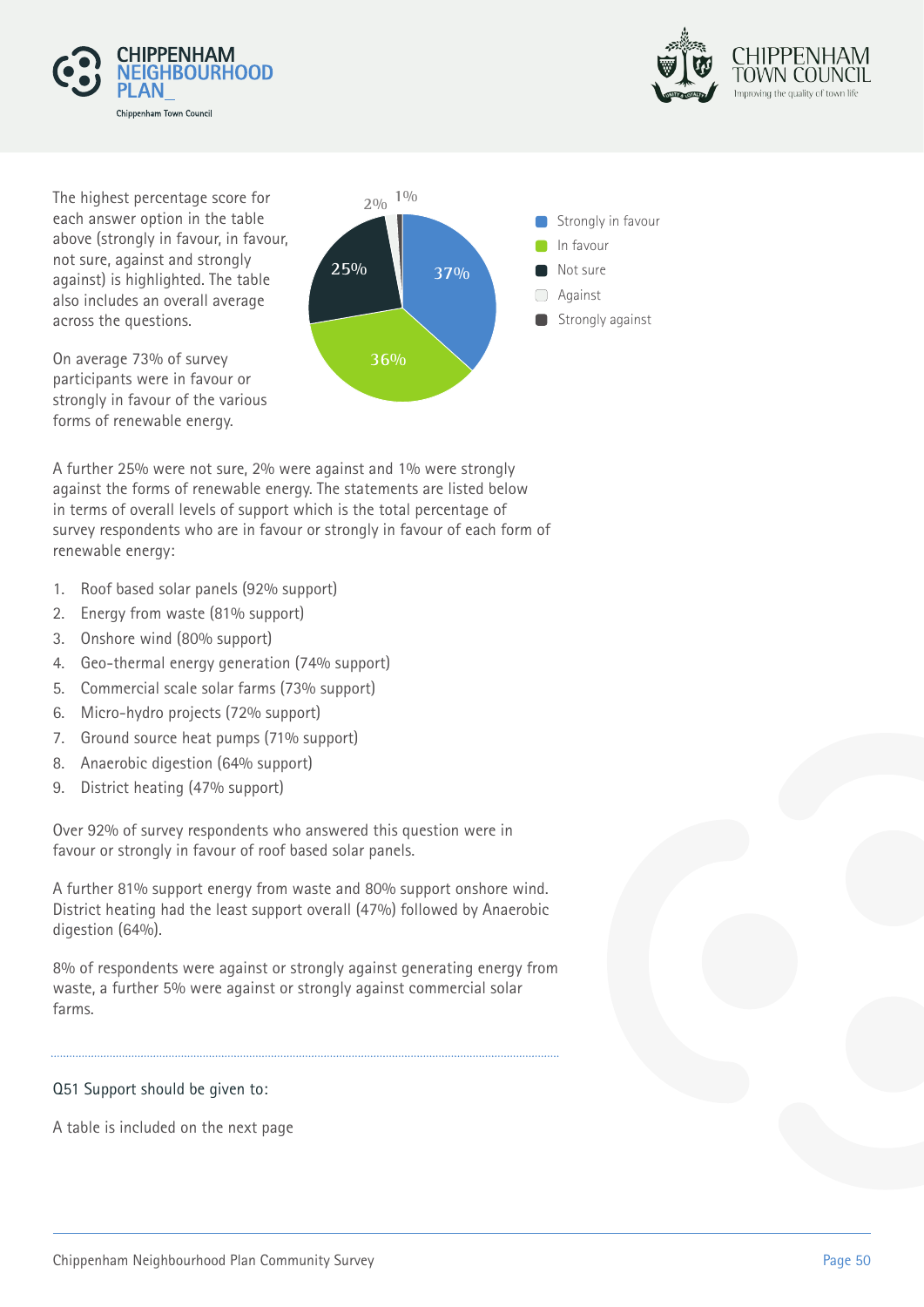



| Question                                                                                                                                   | Strongly<br>Agree | Agree       | Not Sure      | Disagree       | Strongly<br>Disagree |
|--------------------------------------------------------------------------------------------------------------------------------------------|-------------------|-------------|---------------|----------------|----------------------|
| Wholly community owned renewable<br>energy schemes, returning all profits to<br>the community                                              | 44%<br>(88)       | 33%<br>(65) | 21%<br>(42)   | 21%<br>(4)     | 0%<br>(0)            |
| Partially community owned projects<br>(jointly owned with commercial<br>developers) returning a share of the<br>benefits to the community. | 23%<br>(45)       | 49%<br>(98) | 25%<br>(50)   | 2%<br>(4)      | 10/0<br>(1)          |
| Commercial renewable energy<br>developments, wholly privately owned,<br>but returning some benefits to the<br>community.                   | 12%<br>(23)       | 38%<br>(75) | 36%<br>(72)   | 12%<br>(25)    | 2%<br>(3)            |
| All renewable energy schemes,<br>regardless of ownership and benefit<br>structures.                                                        | 21%<br>(42)       | 32%<br>(63) | 36%<br>(70)   | $11\%$<br>(21) | 10/0<br>(1)          |
| Renewable energy developments should<br>not be encouraged at all, regardless of<br>ownership and benefit structures                        | $5\%$<br>(10)     | 40/0<br>(8) | 140/n<br>(28) | 23%<br>(46)    | 53%<br>(104)         |
| Average                                                                                                                                    | 21%               | 31%         | 27%           | 10%            | $11\%$               |

The highest percentage score for each answer option in the table above (strongly agree, agree, not sure, disagree and strongly disagree) is highlighted. The table also includes an overall average across the questions.

When compared to questions about sustainable development, fewer survey participants agreed or strongly agreed with the statements about renewable energy. Survey respondents were mostly in favour of wholly or partly community owned renewable energy schemes, returning all profits to the community. The statements are listed below in terms of overall levels of agreement which is the total percentage of survey respondents who are agree or strongly agree with the statements presented.

- 1. Wholly community owned renewable energy schemes, returning all profits to the community (77% agreement)
- 2. Partially community owned projects (jointly owned with commercial developers) returning a share of the benefits to the community. (72% agreement)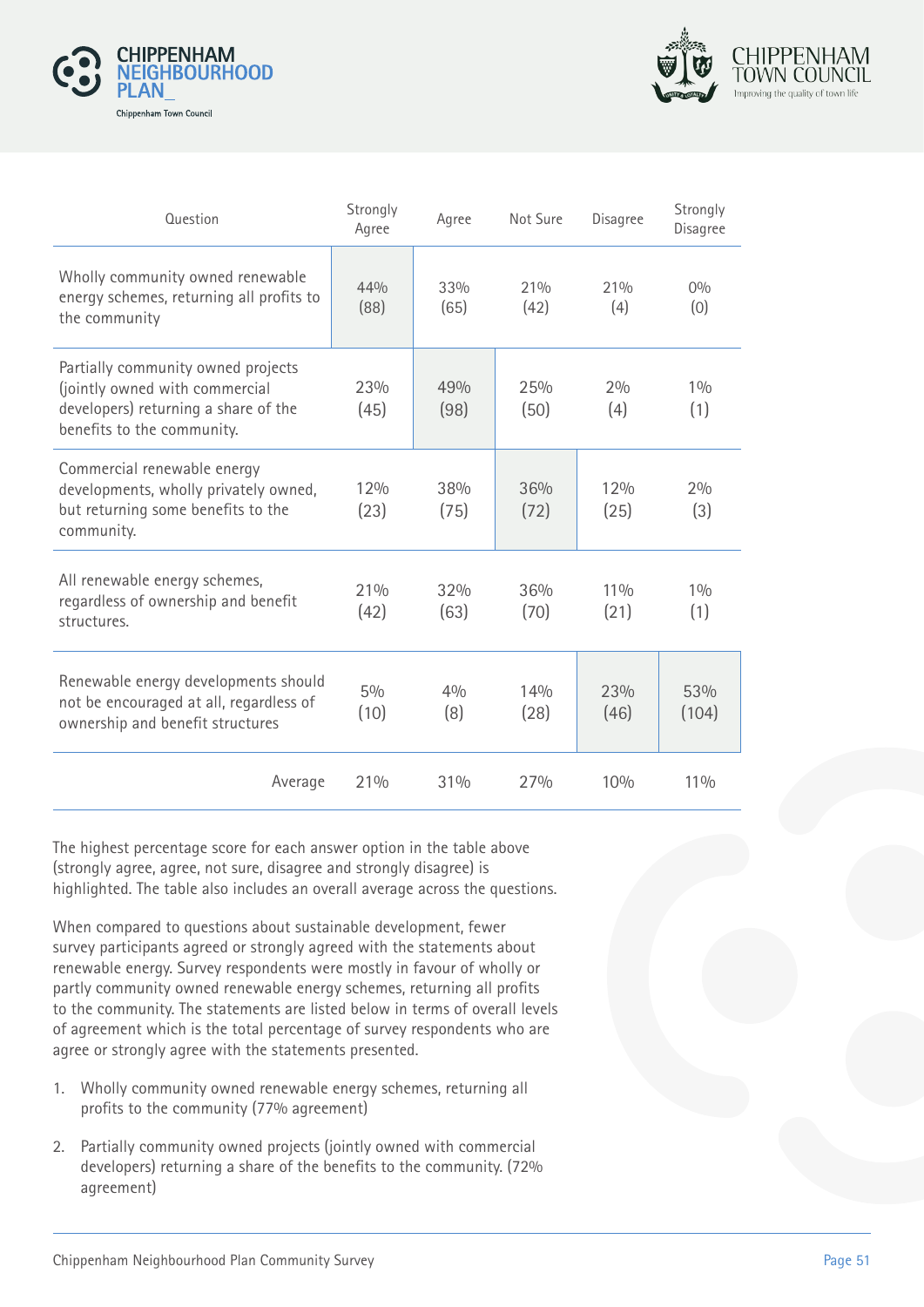



- 3. All renewable energy schemes, regardless of ownership and benefit structures. (53% agreement)
- 4. Commercial renewable energy developments, wholly privately owned, but returning some benefits to the community. (50% agreement)
- 5. 76% of respondents disagreed with the statement: Renewable energy developments should not be encouraged at all, regardless of ownership and benefit structures.

# Demographics

Survey respondents were asked to give consent for their personal data to be used in connection with the Neighbourhood Plan. Personal data collected with consent from survey participants included basic demographic information including age category, gender, household type, postcode and contact information for those who want to be involved with the Neighbourhood Plan.

Q52 I consent for my personal data to be used in connection with the Neighbourhood Plan. (197 responses)

|     | Percentage | Responses |
|-----|------------|-----------|
| Yes | 81%        | 159       |
| No  | 19%        | 38        |

81% of survey participants consented for their personal data to be used in connection with the Neighbourhood Plan. The remaining 19% did not give consent and the survey ended without collecting any personal data.

A summary of the demographic information collected from participants who consented for this information to be used, is presented below.



#### Q53 What is your age? (159 responses)

|               | Percentage | Responses |
|---------------|------------|-----------|
| $40-49$ years | 27%        | 43        |
| $50-59$ years | 25%        | 39        |
| 60-69 years   | 20%        | つつ        |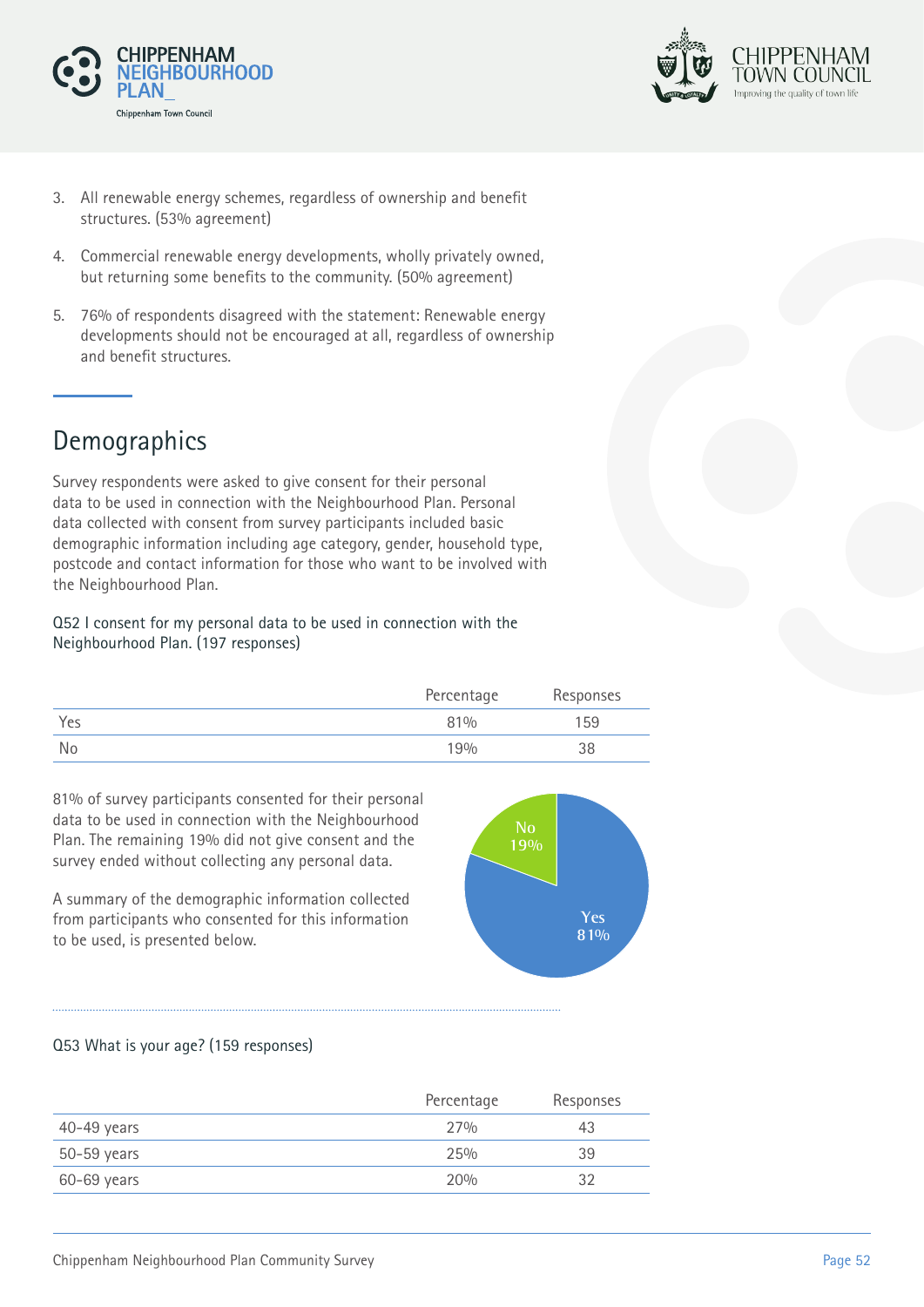



|               | Percentage | Responses |
|---------------|------------|-----------|
| 30-39 years   | 13%        | 21        |
| 70-79 years   | 8%         | 13        |
| $20-29$ years | 40/0       | 6         |
| $10-19$ years | 3%         |           |
| 80+ years     | 10/0       |           |



Of survey respondents that consented to share their personal data, 27% were aged 40-49 years, with a further 25% aged 50-59. There were fewer responses from a younger demographic overall, with those aged 20-29 and 10-19 making up just 7% of responses combined. This suggests that older and middle-aged respondents may be over-represented in the data set.

#### Q54 Which gender do you identify with? (156 responses)



|        | Percentage | Responses |
|--------|------------|-----------|
| Female | 60%        | 43        |
| Male   | 40%        | 39        |
|        |            |           |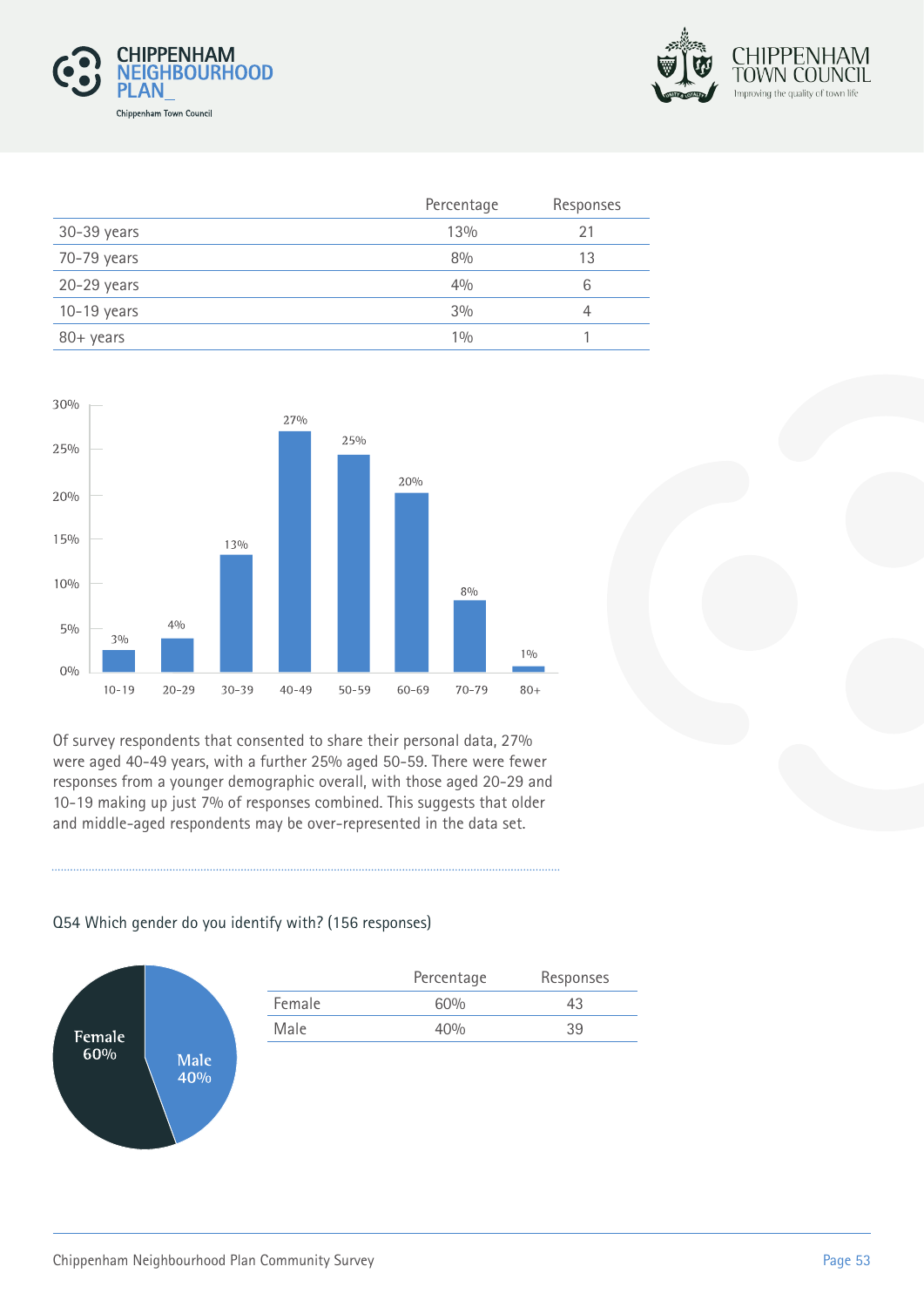



#### Q55 What is your postcode? (154 responses)

In the interests of privacy, postcodes are not summarised in this report. A complete list of postcodes is provided in a separate document. Postcodes provided by survey respondents who gave consent to share this information are plotted on the map below. The map shows a variety of Chippenham postcodes are represented in the survey data.



#### Q56 What best describes your household? (156 responses)

|                                              | Percentage | Responses |
|----------------------------------------------|------------|-----------|
| I live in a family with multiple generations | 52%        |           |
| I live with my partner                       | 35%        | 55        |
| I live alone                                 | 13%        | 20        |

52% of survey respondents who consented to share their personal data said that they lived in a multiple generation household. A further 35% said they lived with a partner and the remaining 13% said they live alone.

#### Q57 Which of the following ways would you be willing to be involved in the preparation of the Neighbourhood Plan? (152 responses)

A table is included on the next page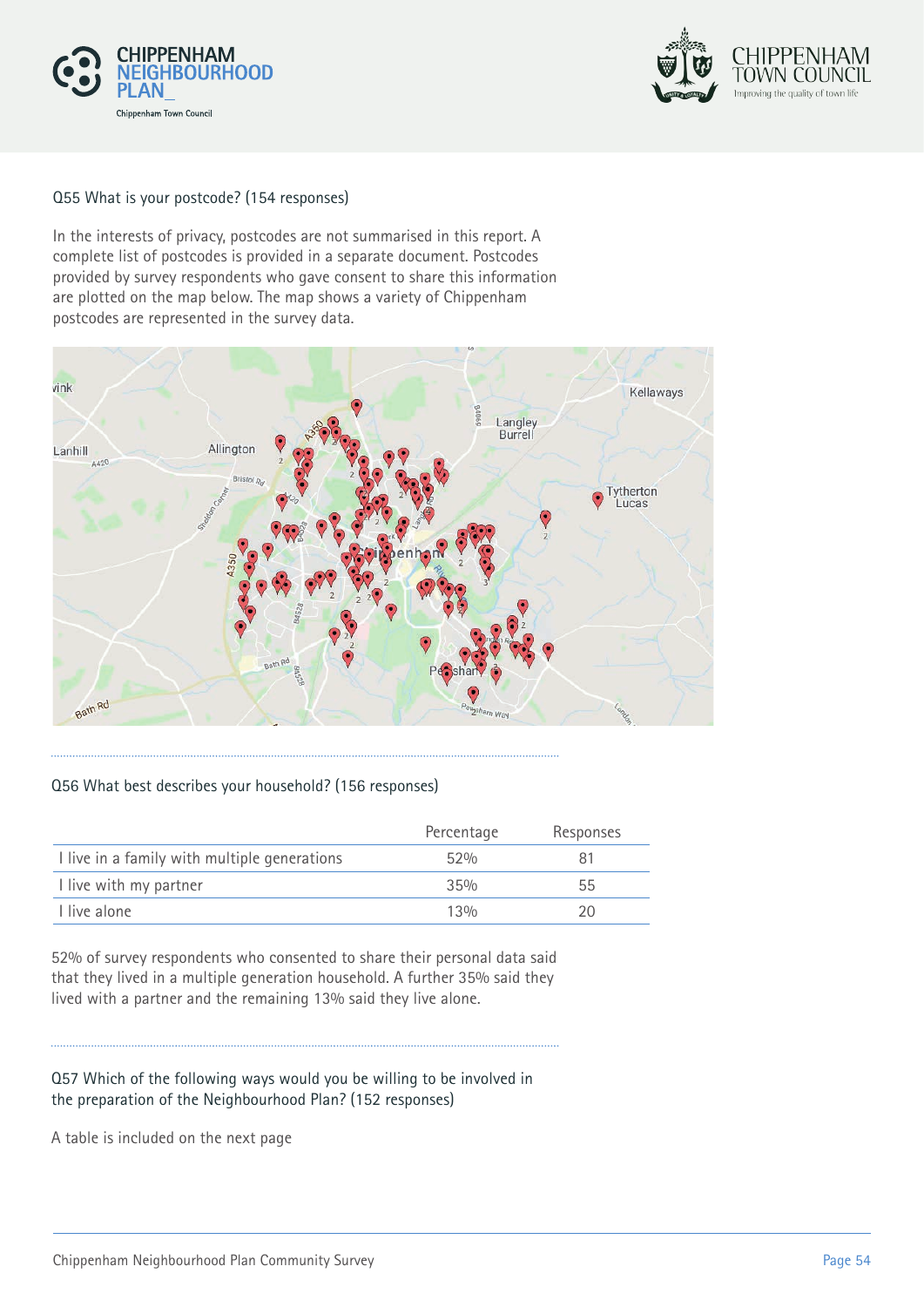



|                                             | Percentage | Responses |
|---------------------------------------------|------------|-----------|
| Responding to surveys                       | 78%        | 118       |
| Voting in the Neighbourhood Plan Referendum | 66%        | 101       |
| I do not want to be involved                | 16%        | 24        |
| Distributing information                    | 110/n      | 16        |

78% of survey respondents who consented to share their personal data said they would be willing to respond to surveys to support with the preparation of the Neighbourhood Plan. An additional 66% said they would be willing to vote in the Neighbourhood Plan Referendum, with 11 willing to distribute information. 16% of survey respondents said they did not want to be involved in the Neighbourhood Plan.

Q58 Name (96 responses) Q59 Address (83 responses) Q60 Email (94 responses)

Survey respondents who said they were willing to be involved with the Chippenham Neighbourhood Plan were invited to provide contact details. In the interests of privacy, these are not included in report. A list of contact information is provided in a separate document.